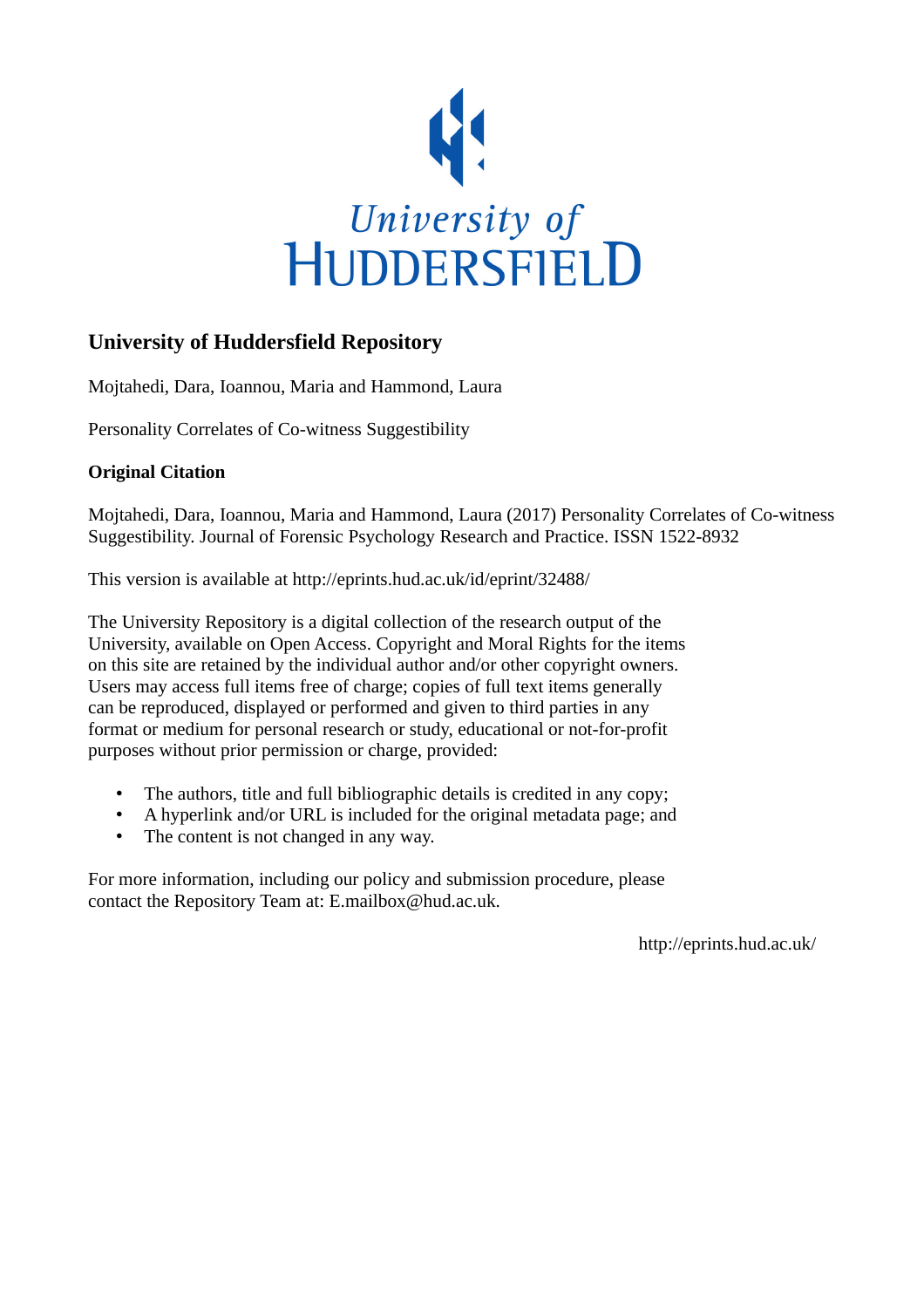## **Personality Correlates of Co-witness Suggestibility.**

# **Abstract**

The present study examined the relationship between co-witness suggestibility and individual differences in interpersonal characteristics. Participants (N=473) took part in an eyewitness simulation, five independent conditions were used to control for misinformation size. Using confederates, the researchers exposed participants to misinformation about the witnessed event, prior to collecting their statements. The participants then completed the Fundamental Interpersonal Relations Orientation-Behaviour assessment (FIRO-B; Schutz, 1958), a measure of expressed and wanted *control, affection*, and *inclusion*. Results suggested that the wanted control dimension was an accurate predictor of co-witness suggestibility. Eyewitnesses who scored highly on Wanted Control, were significantly more likely to accept misinformation from co-witnesses; and were more likely to lose confidence in their own judgements, after a group discussion. In addition, the results suggest that the unanimity of misinformation, but not the size, had a significant influence on co-witness suggestibility.

## **Keyword**

Eyewitness suggestibility; Conformity; Interpersonal characteristics; FIRO-B; Individual differences; Misinformation effect.

# **Introduction**

### *Co-witness influence on memory reports.*

The malleability of human memory can leave eyewitnesses heavily vulnerable to having their recollection of an event contaminated by misleading post-event information (Frenda, Nichols, & Loftus, 2011; Loftus, 2005; Skagerberg & Wright, 2008). This can be problematic, as numerous studies have demonstrated that inaccurate post-event information can influence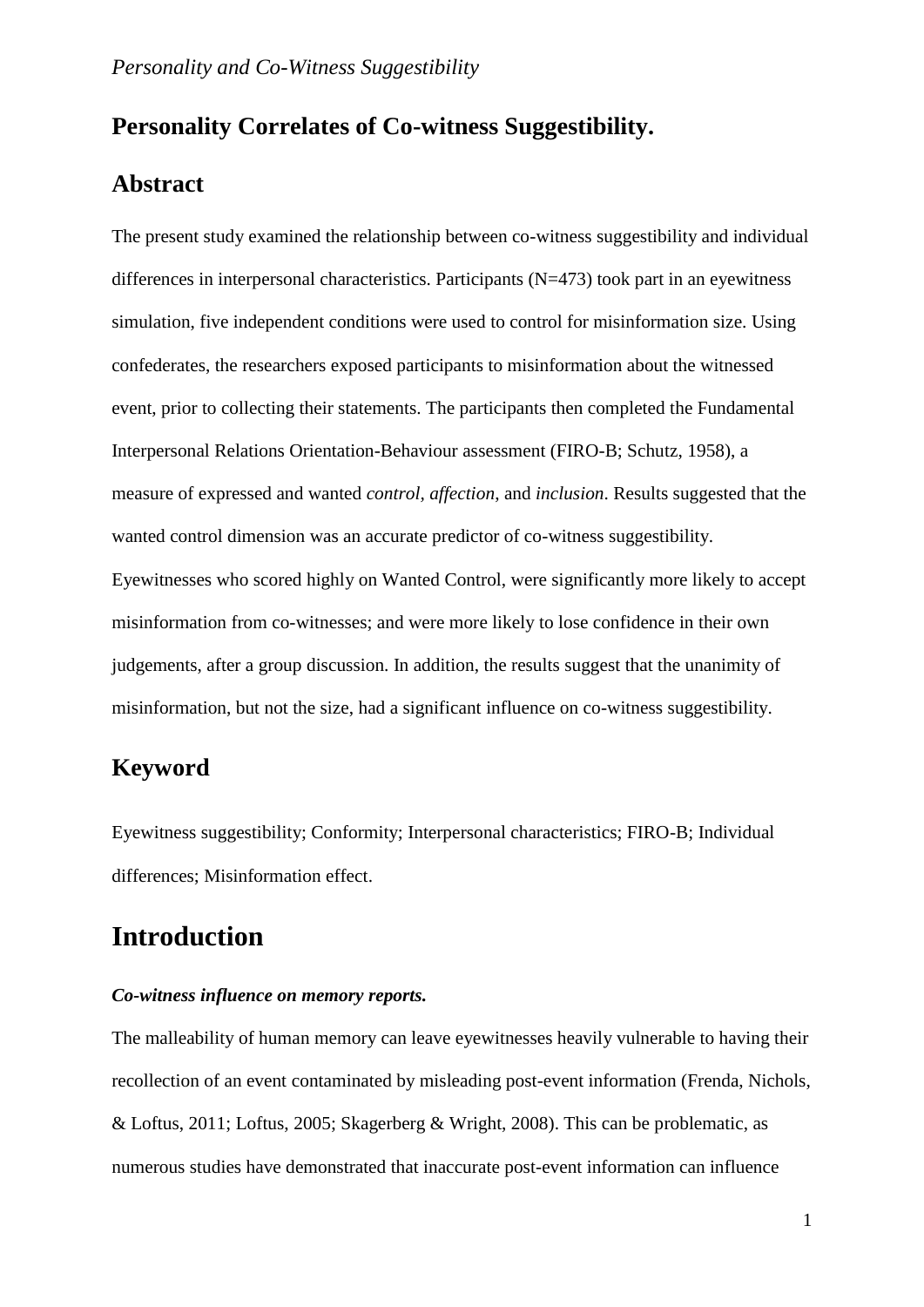eyewitnesses into producing confabulated statements, a phenomenon referred to as *the misinformation effect* (Carlucci, Kieckhaefer, Schwartz, Villalba, & Wright, 2010; Garry, French, Kinzett, & Mori, 2008; Paterson & Kemp, 2006). Eyewitnesses can encounter postevent information through multiple different sources including investigators, co-witnesses and media outlets (Gabbert, Memon, & Allan, 2003; Wright, Memon, Skagerberg, & Gabbert, 2009); however, research suggests that post-event information is most influential when encountered through discussions with other co-witnesses (Paterson & Kemp, 2006). Numerous studies have demonstrated that eyewitnesses are susceptible to reporting misleading information that is presented to them by co-witnesses (see Thorley, 2015; Williamson, Weber, & Robertson, 2013); a behaviour that is more commonly known as *memory conformity* (Thorley, 2015; Wright, Self, & Justice, 2000). Previous studies on cowitness influence have typically demonstrated the effects of memory conformity by using confederates (actors disguised as participants/co-witnesses) to present participants with misinformation about a previously witnessed event. Later, when interviewing the participants, it has been consistently found that a large proportion of the participants would incorporate the confederate's misinformation into their own memory reports (see Paterson & Kemp, 2006; Paterson, Kemp, & Forgas, 2009; Roediger, Meade, & Bergman, 2001).

Memory conformity can occur as a result of informational influence (Blank, 2009; Wright et al., 2009), the process of conforming to others to obtain the correct answer (Wright, London, & Waechter, 2009). Eyewitnesses will be aware of the implications that their statements will have on an investigation. As a result, many witnesses will be motivated to provide an accurate report. However, a heightened need for being correct can persuade an eyewitness to report newly learnt misinformation, if they perceive the source to be accurate (French, Garry, & Mori, 2011; Williamson et al., 2013). Normative influence, the pressure to conform as a means for social approval, can also be used to explain general memory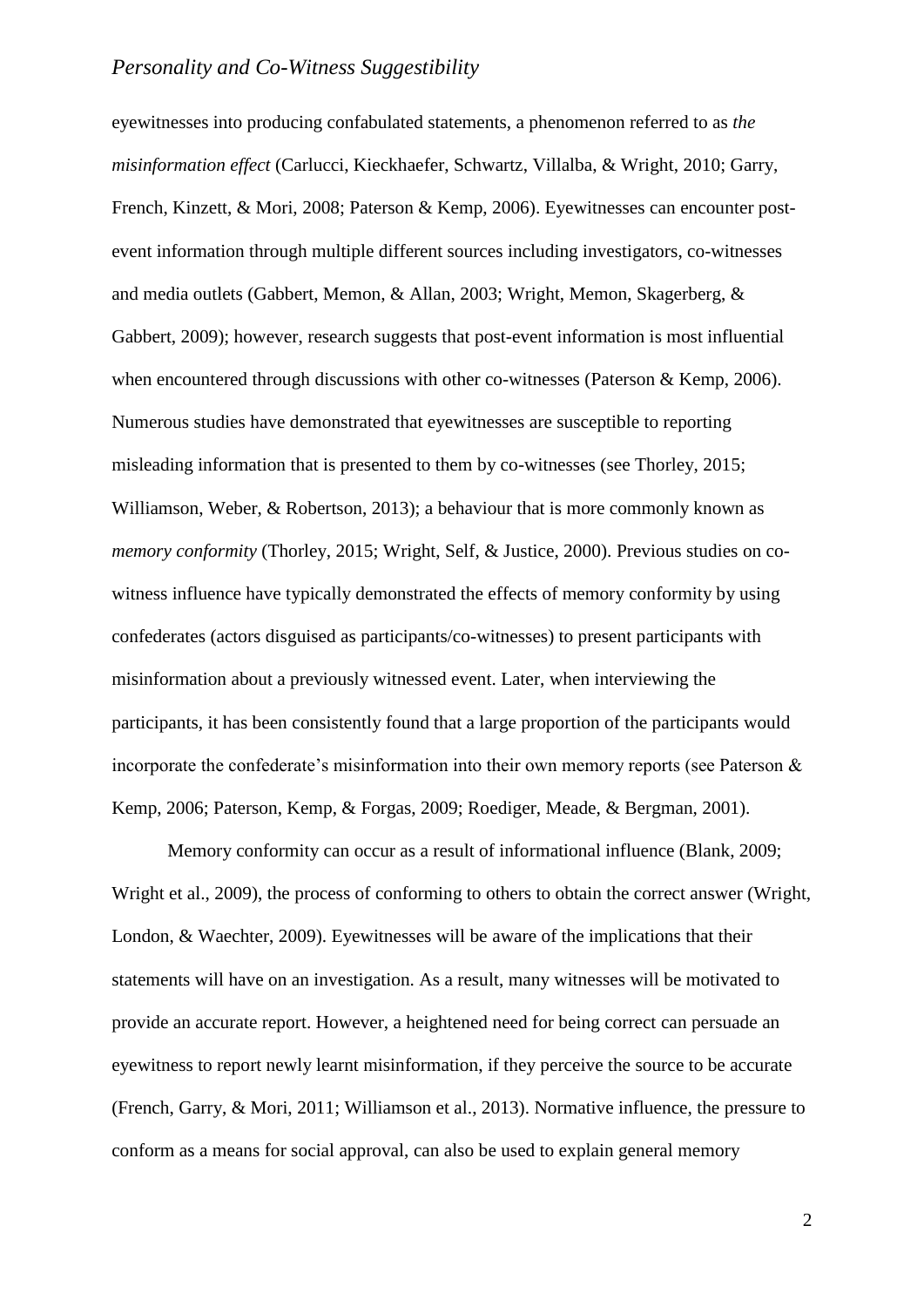conformity (Wright, London, & Waechter, 2009). Wright et al. (2009) found that during a series collaborative memory recall trials, many participants had chosen to conform to their partners' erroneous reports to avoid receiving any negative evaluation from them. However, in relation to eyewitness evidence, if police investigators are trained to collect statements privately, a witness's statement would bear no social repercussions and thus, the level of normative influence would be significantly reduced.

#### *Co-witness influence on eyewitness confidence.*

Exposure to co-witness misinformation can also influence the level of confidence a witness will have in their statement, which can consequently have an impact on their willingness to give evidence in court (Allwood, Knutsson, & Granhag, 2005; Luus & Wells, 1994; Semmler, Brewer, & Wells, 2004; Skagerberg & Wright, 2009). Exposure to co-witness misinformation can have varying effects on an eyewitness's confidence depending on their initial interpretation of the event, and whether they conform to the misinformation in their final report. In cases where the witness conforms to misinformation that contradicts with their original recollection, research suggests that many witnesses would lose confidence in their reconstructed reports. Gabbert et al. (2003) compared the self-reported confidence scores of participants who had been exposed to misinformation from co-witnesses with participants from a control group (no misinformation was presented). Their study found that younger participants (18-30 years) were less confident in their statements, when recalling unwitnessed information. However, older eyewitnesses (60-80 years) exhibited the same level of confidence in their statements when recalling both witnessed and unwitnessed information, suggesting that the effects of co-witness discussions on eyewitness confidence may be mediated by the individual's age.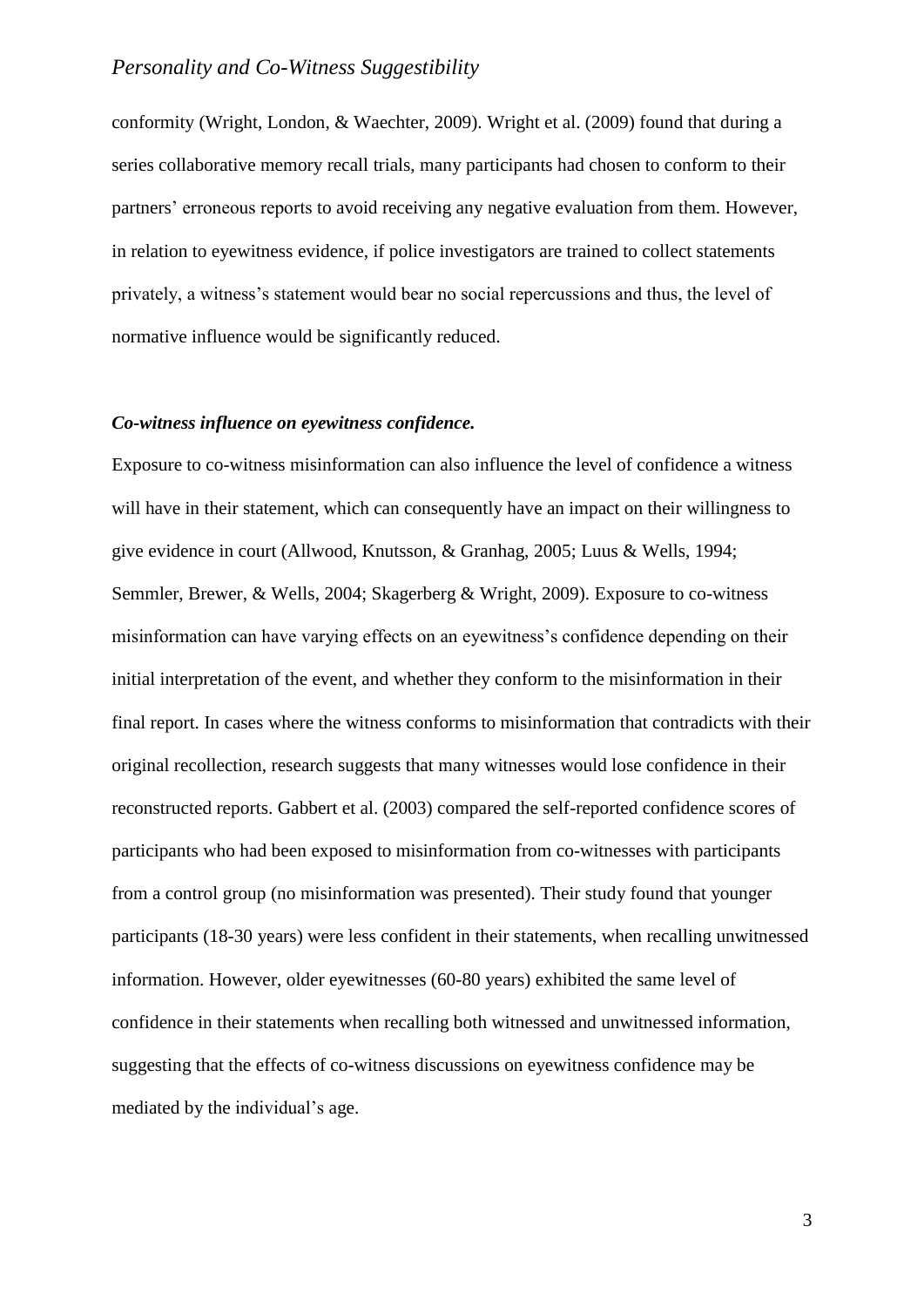In cases where the witness encounters contradicting information but refrains from conforming to the misinformation, research suggests that exposure to the disconfirmatory information would reduce the witness's confidence in their memory report. Luus and Wells (1994) presented participants with feedback regarding their co-witness's responses during a line-up identification task. The study found that confidence deflation occurred when the participants were told that their co-witness's response contradicted theirs. However, although the study suggests that exposure to conflicting information can reduce a witness's confidence in their original recollection, other studies which have recreated the experimental paradigm have failed to find such a relationship between co-witness misinformation and confidence deflation (see Allwood et al., 2005; Skagerberg & Wright, 2009).

In cases where the witness already holds incorrect recollection of the event prior to discussing the event with co-witnesses, research suggests that exposure to similar misinformation could cause the witness to gain more confidence in their erroneous memory report (Allwood et al., 2006; Semmler et al., 2004). Allwood et al. (2006) presented participants with post-identification feedback in the form of a written statement from a previous participant. The study found that participants who were exposed to a confirmatory feedback were more likely to report higher levels of confidence, relative to participants who had not received any feedback.

#### *Individual differences in co-witness influence*

Through reviewing the existing literature on co-witness influence, it is apparent that some individuals seem to be more vulnerable to co-witness influence than others (Gabbert et al., 2003; Goodwin, Kukucka, & Hawks, 2012; Levett, 2011; Paterson et al., 2009). Researchers have previously suggested that an individual's vulnerability to co-witness influence (*cowitness suggestibility*) may be related to individual differences in personality (Doughty,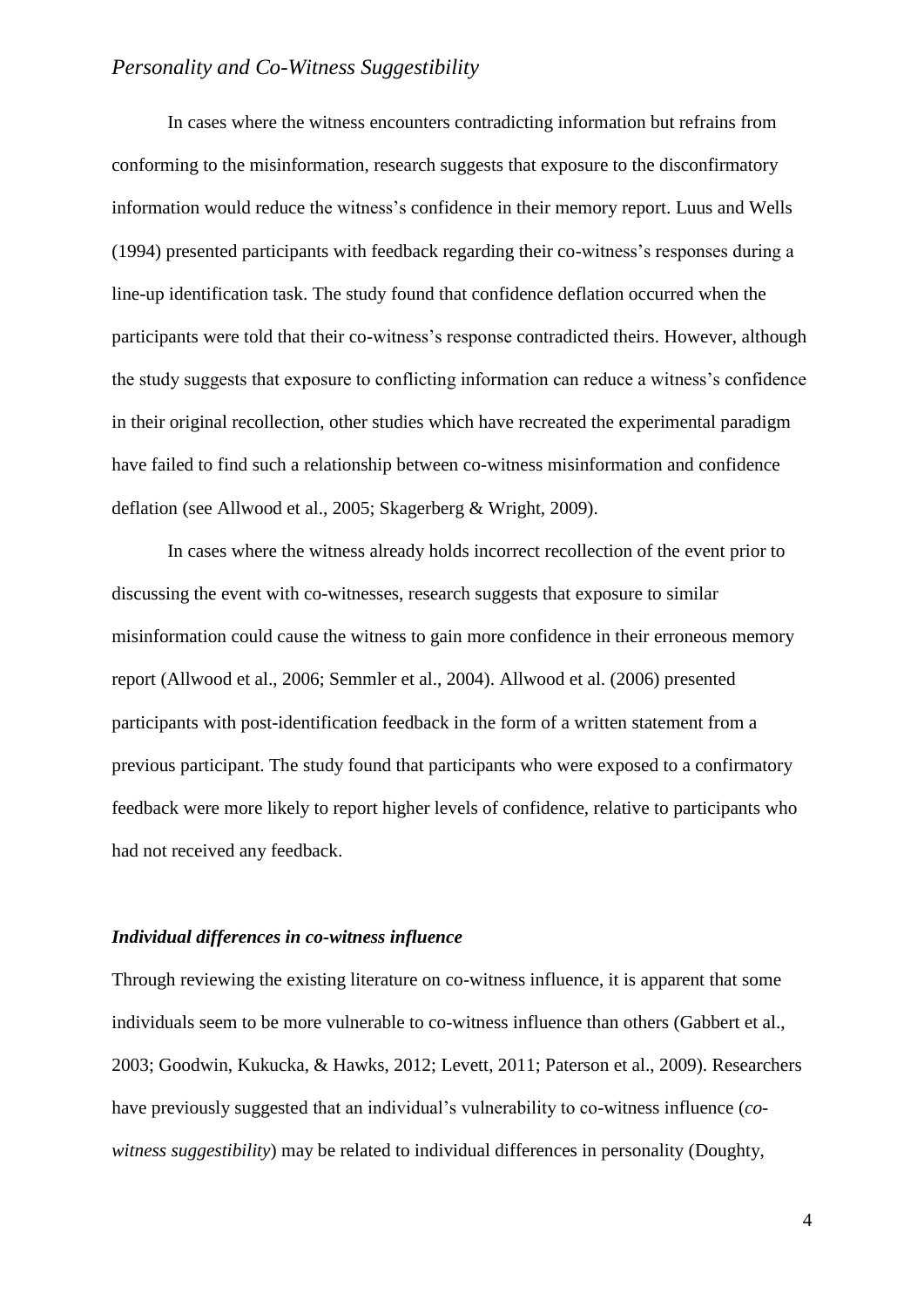Paterson, MacCann, & Monds, 2017; Loftus, 2005; Wright et al., 2009). In her review of the misinformation effect, Loftus identified several personality traits that had been repeatedly associated with misinformation acceptance. In particular, the paper identified high levels of empathy, self-monitoring, absorption, and disassociation as key predictors of misinformation acceptance*.* (see Loftus 2005, for review).

Some more general personality assessments have also been able to determine an individual's vulnerability to co-witness influence. Using the Ten-Item Personality Questionnaire (TIPI; Gosling, Rentfrow, & Swan, 2003), Doughty et al. (2017) found that participants who scored lower on measures of openness, extraversion and neuroticism were significantly more susceptible to memory conformity, relative to higher scoring participants. Furthermore, Liebman et al., (2002) displayed a range of personality inventories (NEO OI-Revised; the Multidimensional Personality Questionnaire; Locus of Control; and Memory Efficacy) which could reliably predict the suggestibility of eyewitnesses to misleading questions. More specifically, the study found that eyewitnesses with a high external locus of control, low memory efficacy and high levels of neuroticism were significantly more vulnerable to interrogative suggestibility. Although much of the aforementioned studies were based on an eyewitness's suggestibility to misleading interviews rather than to co-witnesses, comparative research suggests that the effects of interrogative suggestibility are co-morbid with co-witness suggestibility (Jack, Zydervelt, & Zajac, 2014; Thorley, 2013).

### *Predicting co-witness suggestibility*

Whilst observations on general personality differences can allow researchers to identify the fundamental predictors of co-witness suggestibility, the present study proposed that cowitness suggestibility could be predicted more accurately by observing the interpersonal characteristics of eyewitnesses. This is because the informational and normative pressures of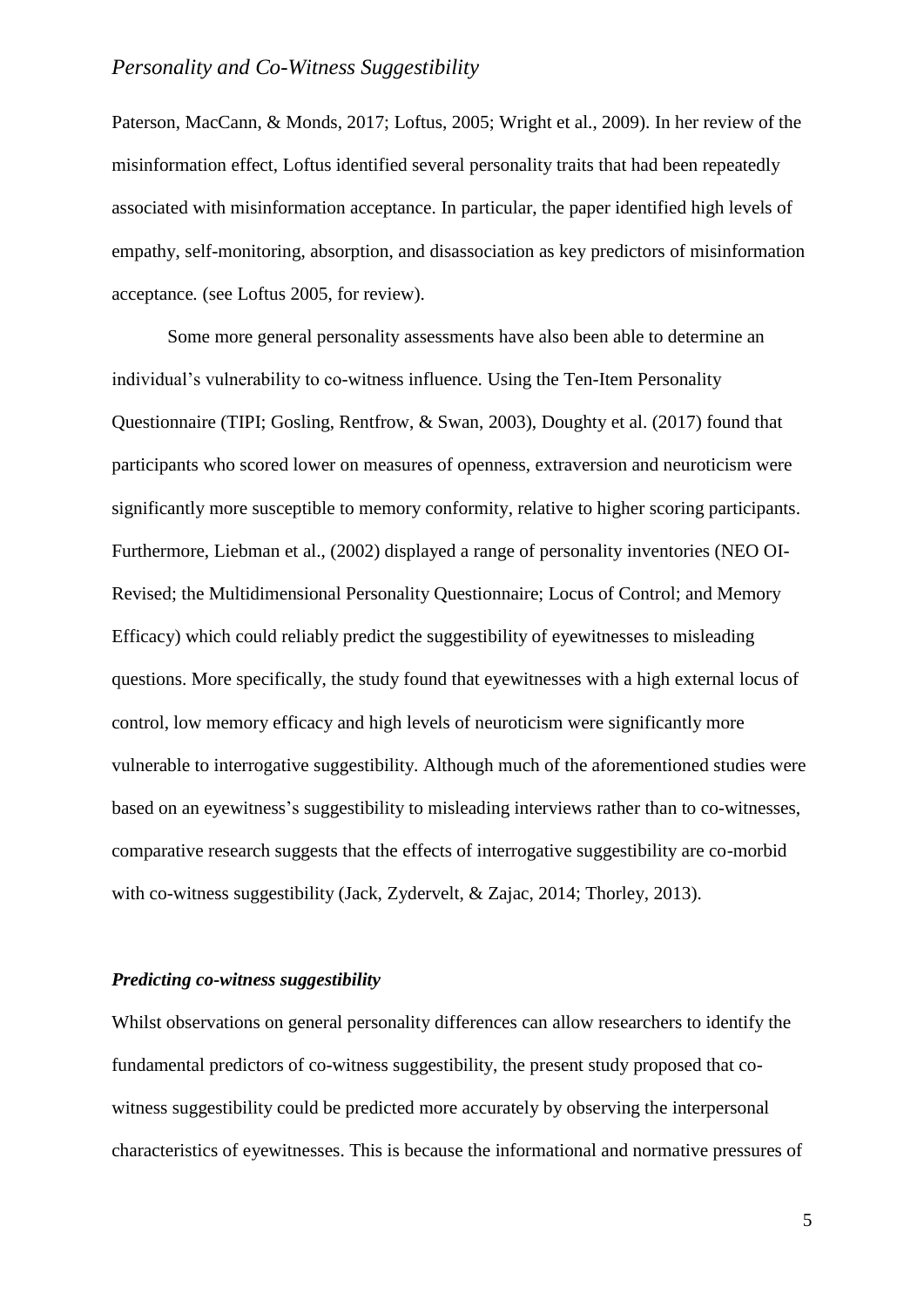conformity are heavily mediated by the interpersonal characteristics of the targeted individual (Cialdini & Goldstein, 2004; Glomb & Liao, 2003; Heerdink, van Kleef, Homan, & Fischer, 2013); due to the exchanging of information between individuals being a highly social interaction (Gabbert, Memon, Allan, & Wright, 2004) and the act of conformity being an interpersonal behaviour (Bass, 1960). The relationship between interpersonal characteristics and co-witness suggestibility was demonstrated by Wright and colleagues, who found that individuals with higher levels of social anxiety were more vulnerable to being influenced by a co-witness during memory recall, due to a greater fear of negative evaluation (Wright et al., 2009). The findings fundamentally suggest that the individual differences in co-witness suggestibility may be accurately accounted for by the witness's interpersonal characteristics. However, to date there is a serious lack of research investigating the interpersonal correlates of co-witness suggestibility.

The ability to identify vulnerable eyewitnesses can bare significant benefits within a legal context. Through identifying witnesses who would be at a higher risk of reporting unwitnessed information, jurors and legal professionals would be able to assess the reliability of their statements more accurately; which in turn, may help reduce the risks of false convictions. In addition, through identifying the underlying causes for co-witness suggestibility, investigators may be able to work on implementing interventions to prevent vulnerable eyewitnesses from reporting unwitnessed information.

One tool which has repeatedly been used to identify potential interpersonal correlates of conforming behaviour is the Fundamental Interpersonal Relations Orientation-Behaviour assessment (FIRO-B; Schutz, 1958) (see Huertas & Powell, 1986; Willcoxson & Chatam, 2006). The self-assessment inventory measures the interpersonal characteristics of an individual through three interpersonal dimensions: Control, inclusion and affection. All three dimensions are measured through both expressed and wanted needs, creating a total of six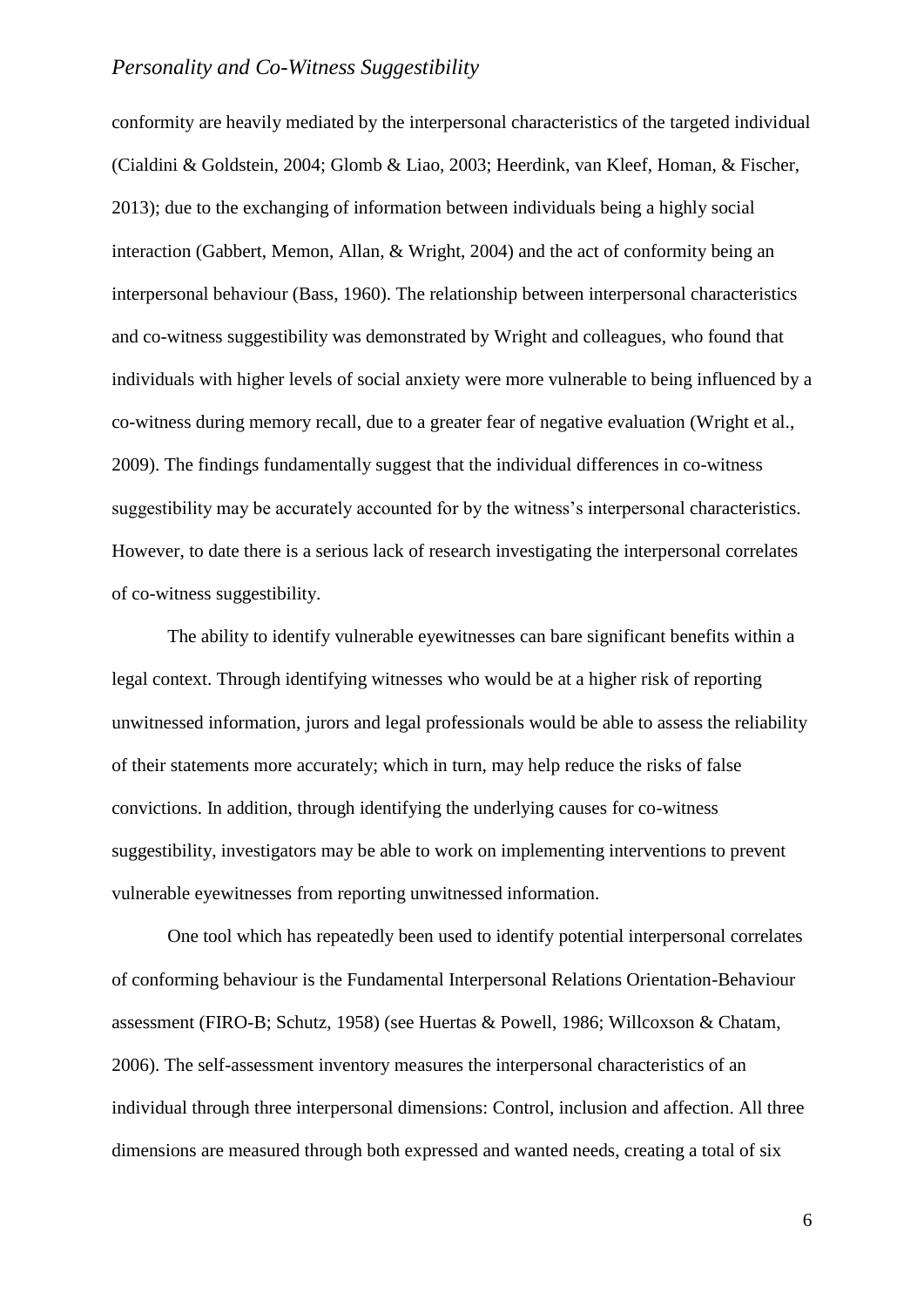interpersonal scales. The control dimension reflects the degree to which an individual asserts control over the actions of others (expressed), and the degree to which an individual wants their actions to be controlled by others (wanted). The inclusion dimension reflects the degree to which an individual involves other people into their activities (expressed), and the degree to which they want to be included in the in the activities of others (wanted). Finally, the affection dimension reflects the level of emotional attachment that individuals place onto others (expressed), and the level of emotional attachment that individuals desire from others (wanted).

Although the FIRO-B was initially developed as a clinical tool, it has been widely adopted by many researchers to accurately predict a magnitude of interpersonal behaviours such as loneliness (Jones, Freemon. & Goswick, 1981), partner control (Naydenova, 2007), and even domestic abuse (Poorman & Seelau, 2001). Despite receiving some criticisms for its supposed lack of construct validity (Mahoney & Stasson, 2005; Ryan, Maguire, & Ryan, 1970), many research studies have demonstrated the reliability of the FIRO-B scales in consistently measuring the six interpersonal characteristics (Gluck, 1983; Kramer, 1967; Poorman & Seelau, 2001). Furthermore, Kramer (1967) compared the scores from all six scales with a self-reported rating of each corresponding trait. Rank order correlations indicated that five out of the six scales were significantly correlated with the self-reported ratings (excluding expressed inclusion), supporting the construct validity of the FIRO-B assessment.

Previous research using the FIRO-B assessment have produced evidence suggesting a possible relationship between some of the scales and susceptibility to peer influence. The FIRO-B questionnaire was used by Huertas and Powell (1986) to successfully predict conforming behaviour within a different sample demographic. Using the inventory, the researchers examined the relationships between interpersonal characteristics and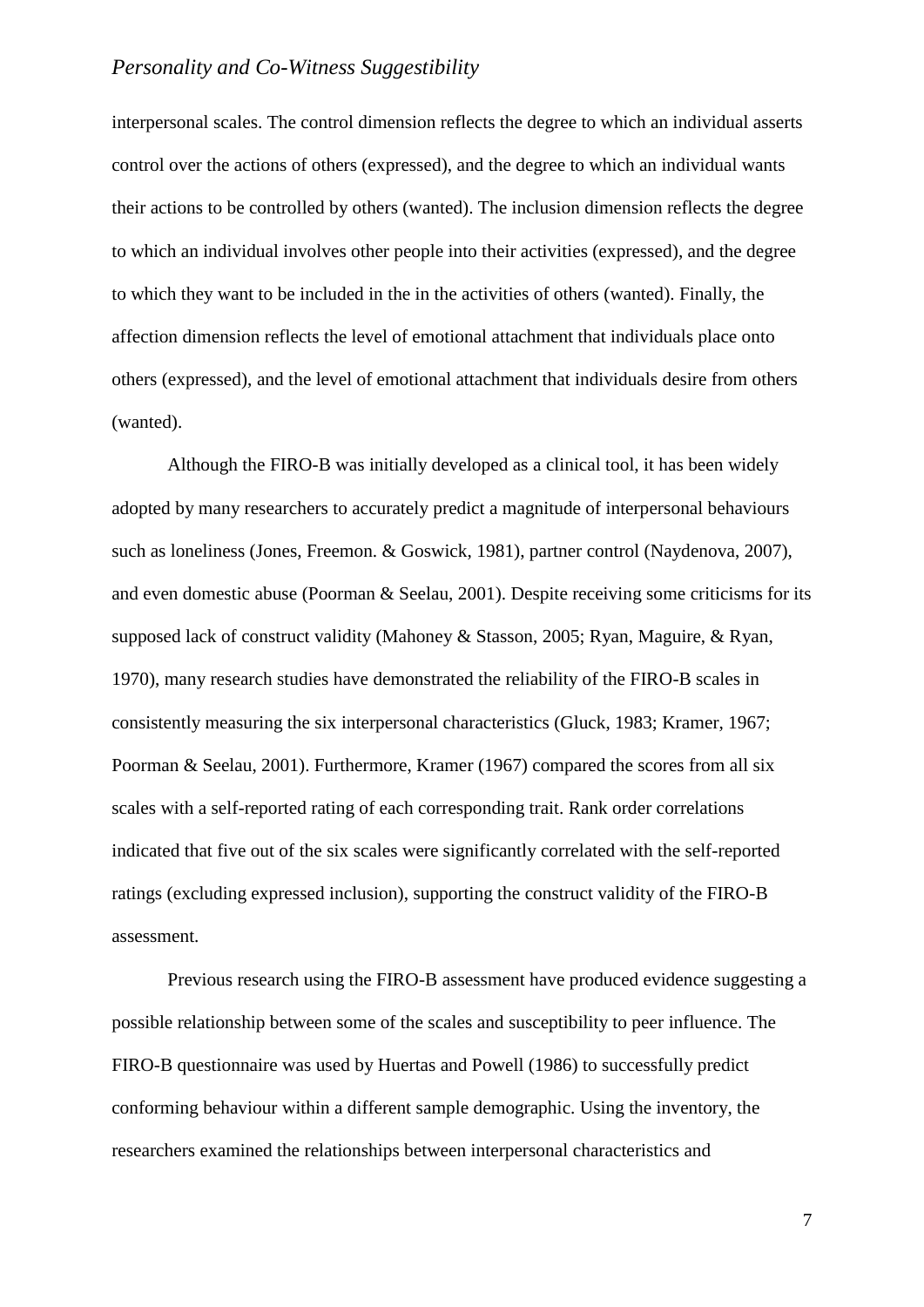suggestibility, in teams of participants during a group task. The results found significant positive correlations between conformity and the following interpersonal characteristics: expressed affection ( $r=28$ ), wanted affection ( $r=27$ ), expressed control ( $r=32$ ), and wanted control (r=.25). Although the findings offer some insight on the interpersonal causes for suggestibility, many of the correlations observed may not be applicable to eyewitnesses. This is because the main aim of Heurtas and Powell's study was to identify the effects of conformity to group leaders, with each group having a group leader appointed. In addition, participants within the study were asked to report their answers in front of their team members. Therefore, the relationship between wanted affection and expressed control with conformity may have been caused by an individual's willingness to conform to the group to obtain the desired position of leadership (Huertas & Powell, 1986). To gain a more reliable understanding of the interpersonal correlates of co-witness suggestibility, a more direct observation is needed. However, to date, no study has attempted to directly examine the relationship between interpersonal characteristics and co-witness suggestibility.

#### *Misinformation size and co-witness influence*

Finally, it is worth mentioning the significant role misinformation size (the number of individuals presenting the misinformation) plays in mediating memory conformity during cowitness discussions. Numerous research studies have identified a positive relationship between the size of the group providing the misinformation and the risk of memory conformity (Asch 1955; Bond, 2005; Latane, 1981; Thorley & Dewhurst, 2009; Vrij, Pannell, & Ost, 2005). In relation to co-witness influence, Walther et al., (2002) found that within simple memory recall tasks, participant eyewitnesses were more susceptible to co-witness influence, when the misinformation was presented by larger groups of co-witnesses (ten versus five).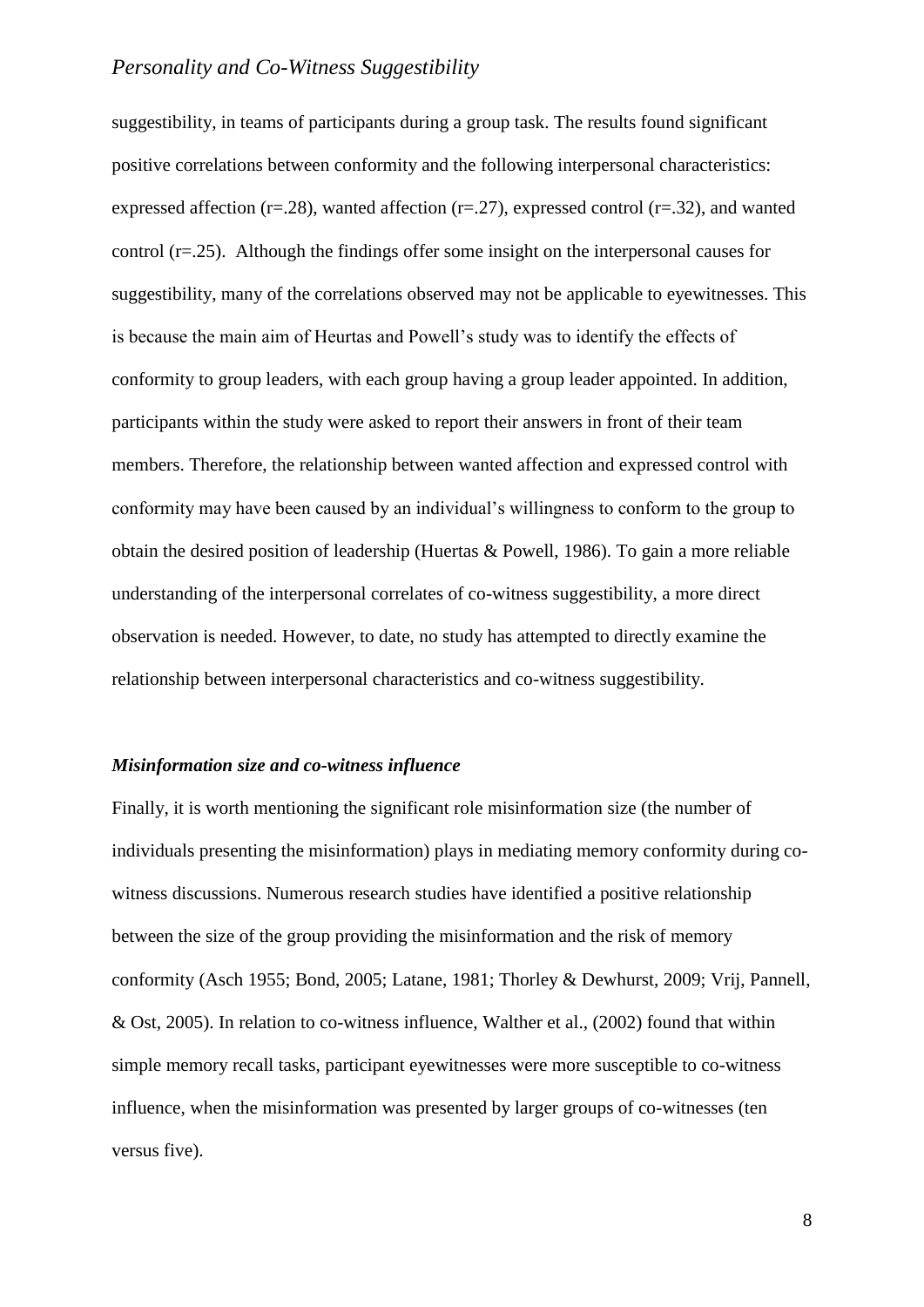Walther et al., (2002) also found that the risk of memory conformity was significantly reduced if other dissenters (co-witnesses who rejected the majority groups misinformation) were present, suggesting that the unanimity of misinformation may also be a significant mediator of co-witness influence. Theories on informational influence support this claim, many researchers have argued that for misinformation to have a significant influence on the target, it must also be unanimously held by the group (see Asch, 1955; Baron, Vandello & Brunsman, 1996). Moreover, Asch (1951) proposed that the presence of a dissenter would break the chain of consensus, and consequently, reduce level of influence a group would have on the targeted individual.

Liebman et al., (2002) proposed that the relationship between personality differences and eyewitness suggestibility was heavily dependent on the experimental paradigm. Moreover, the it can be suggested that some personality differences may only be able to predict co-witness suggestibility under certain circumstances (i.e. only when the misinformation is presented unanimously or by a large majority). However, despite evidence suggesting that misinformation size can have a mediating effect on co-witness suggestibility, very little research has attempted to control for this variable when attempting to identify the personality correlates of eyewitness suggestibility (See Doughty et al., 2017; Liebman et al., 2002). Therefore, the present study suggested that the relationship between personality differences and co-witness suggestibility should be repeatedly measured under different experimental conditions, to allow the researchers to make more accurate inferences from the results.

#### *The Current Study*

Although previous research has attempted to identify the relationship between general personality traits and co-witness suggestibility, the current researchers argue that a systematic observation on interpersonal characteristics will provide more reliable predictors of co-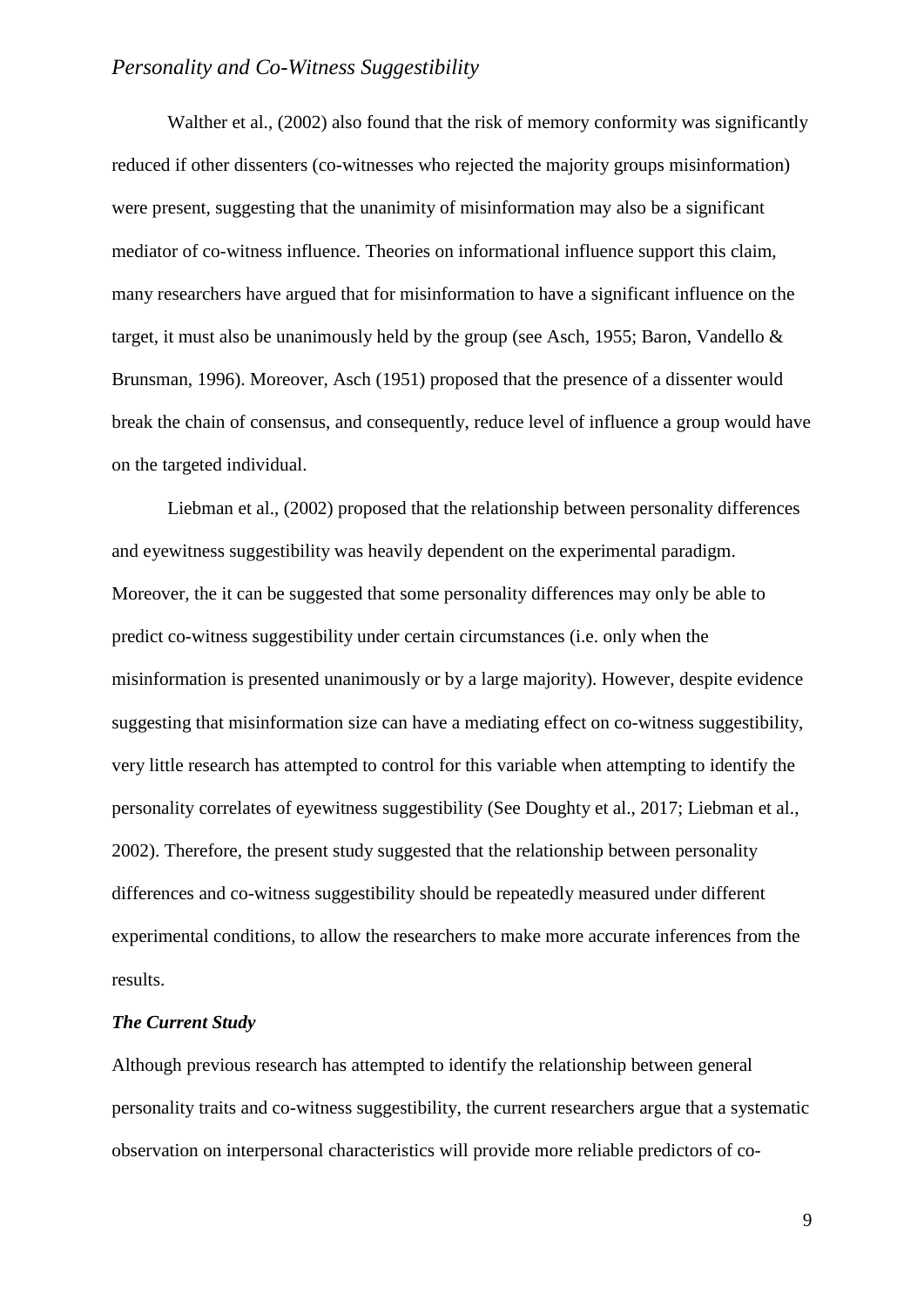witness suggestibility. Furthermore, to date, most research studies on co-witness influence have only considered a singular measure for co-witness influence, memory conformity. Whilst observation on memory conformity can allow researchers to clearly determine whether an individual has been influenced by their co-witnesses, such an approach would assume that any participant who did not conform to the misinformation will not have been. However, research has found that eyewitnesses who do not conform to their co-witnesses may still be influenced by the misinformation through a loss of confidence in their reports (Allwood et al., 2005; Luus & Well, 1994). Based on this evidence, it can be argued that by solely relying on a dichotomous measure for co-witness influence, such as memory conformity, researchers may underestimate the true prevalence of co-witness influence.

The first aim of this study was to explore the association between interpersonal characteristics and susceptibility to co-witness influence (co-witness suggestibility), whilst controlling for age, gender, and group characteristics (misinformation size and unanimity). The FIRO-B assessment was selected as an appropriate tool for measuring the interpersonal characteristics of the participants due to its extensive use in previous research for identifying interpersonal predictors of group behaviour (see Jones et al., 1981; Naydenova, 2007; Poorman & Seelau, 2001). To date, no research study has attempted to investigate the relationship between interpersonal characteristics and co-witness influence, making it difficult to confidently determine the direction of the relationships, if any. However, based on the available findings from general research on group conformity, the first hypothesis of the study predicted that participants who scored high on wanted control would be more vulnerable to co-witness influence (H1).

The second aim of the present study was to investigate the effects of misinformation size and unanimity of misinformation on co-witness influence. The findings of previous research suggest that both misinformation size and unanimity of misinformation may have a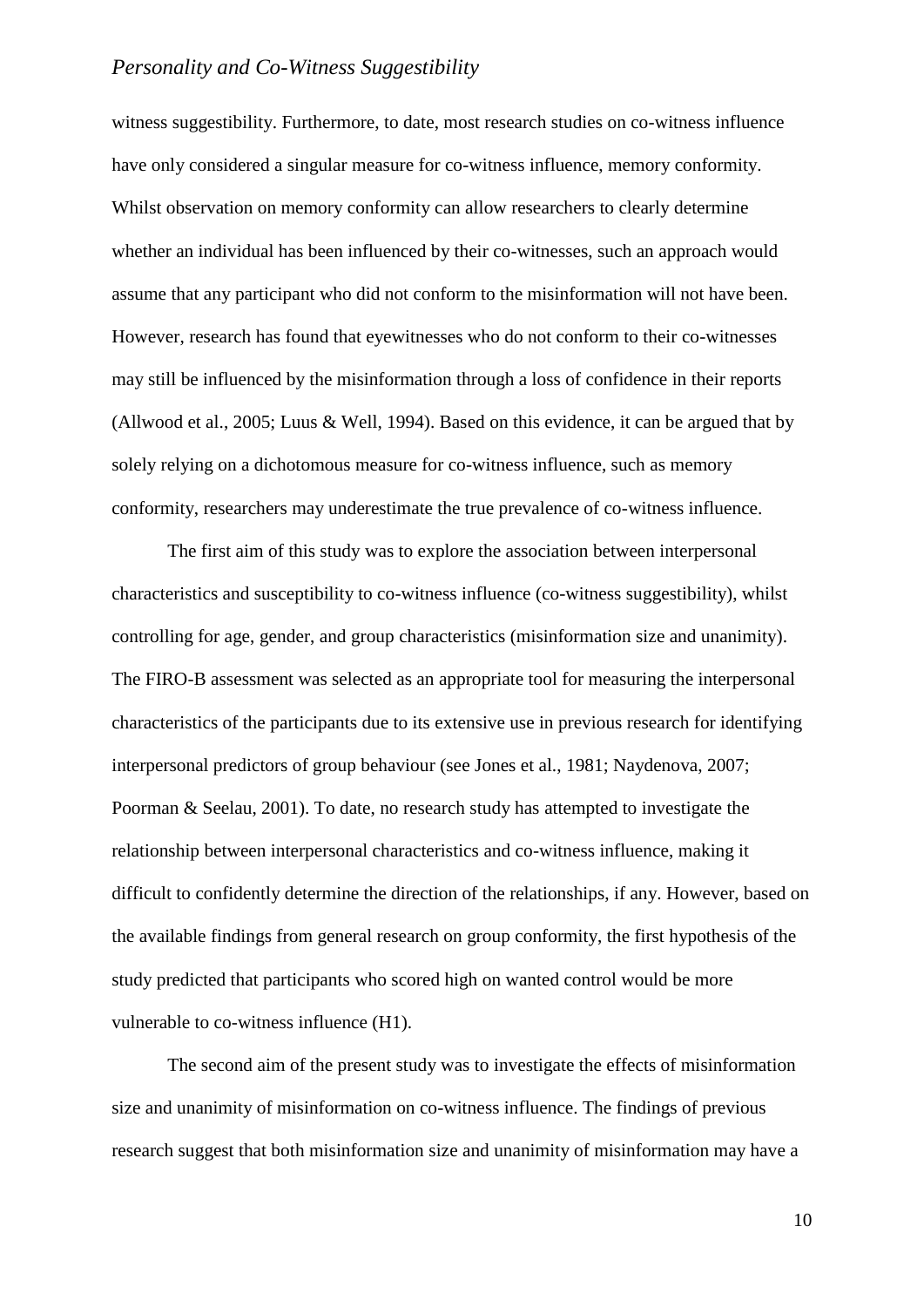mediating effect on an individual's vulnerability to co-witness influence, yet very few studies have attempted to control for these variables. Therefore, the researchers controlled for this effect, through conducting the trials under multiple different conditions where the number of confederate's present was manipulated. Based on previous research on misinformation size and social influence (see Thorley & Dewhurst, 2009; Vrij et al., 2004), the following hypotheses were made: Participants would be more susceptible to co-witness influence, when the misinformation was presented unanimously (H2); and participants would be more susceptible to co-witness influence, when the misinformation was presented by a larger group of co-witnesses (H3).

# **Methodology**

#### *Participants*

The sample consisted of 473 participants from the United Kingdom. 224 were male (*M* age= 29.3; range= 16-70; *SD* = 11.91) and 249 were female (*M* age= 28.58; range= 15-80; *SD* = 11.77). Preliminary tests were undertaken to ensure that no participants had any serious visual impairments that would affect their ability to watch the crime footage on a computer screen. The request for participation was advertised through online media, as well as the circulation of flyers and posters within multiple cities. After gaining confirmation for participation, participants were randomly assigned to one of five experimental conditions, whilst ensuring a relatively even distribution of male and female participants within each experimental group. Additional descriptive tests were conducted to ensure that there was a relatively equal distribution of age within all conditions (See Table 1).

The experiments were conducted over the duration of a year, and were sequentially carried out in order of condition. The differences in experiment dates had a mediating effect on the availability of participants for each condition, with some of the participants who were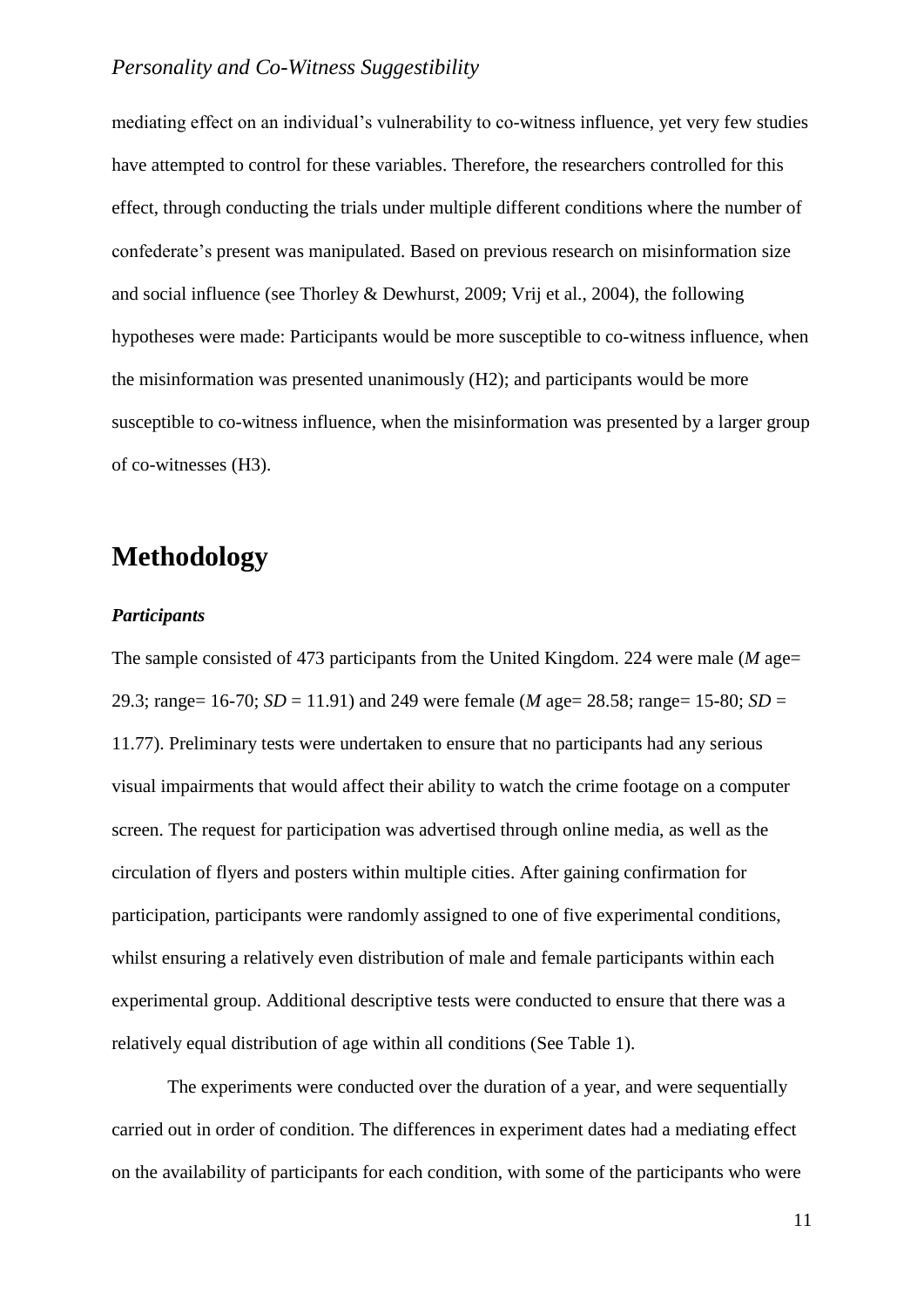allocated a later date dropping out. Resultantly, there were some disparities in sample size between each condition. Despite this level of variance, all experimental conditions were still of sufficient size for statistical comparisons to be made (in accordance with Stevens, 2009).

#### *Measures and Materials*

### *Visual Stimulus.*

The study used a real-life closed-circuit television (CCTV) footage of a bar fight erupting between two individuals. The footage lasted approximately one minute and thirty seconds and did not have an audio output. The footage depicts two men in distinctively different clothing (one man is wearing a yellow t-shirt whilst the other is wearing a dark green t-shirt) engaging in a conversation within a bar. Shortly after, one of the men (in the dark green tshirt) attacks the other (in the yellow t-shirt), causing a fight to start between both men. The fighting lasts for forty seconds before the two men are separated by multiple bystanders. The main point of interest within the footage was the indication that the man in the dark green tshirt had thrown the first punch.

### *Fundamental Interpersonal Relations Orientation-Behaviour (FIRO-B; Schutz, 1958).*

The FIRO-B assessment was used as a measure for the participant's interpersonal characteristics. The self-report assessment comprises of six scales (wanted control, expressed control; wanted inclusion, expressed inclusion, wanted affection, and expressed affection) which are measured through 54 mixed items (nine items per scale). The items are presented as statements about the individual's interpersonal needs (e.g. "*people control my actions*"), the participant then scores their level of agreement with each statement through a six-point scale (six indicating maximum agreement). Each item is scored dichotomously (zero or one mark awarded) depending on the participant's level of agreement with the statement. The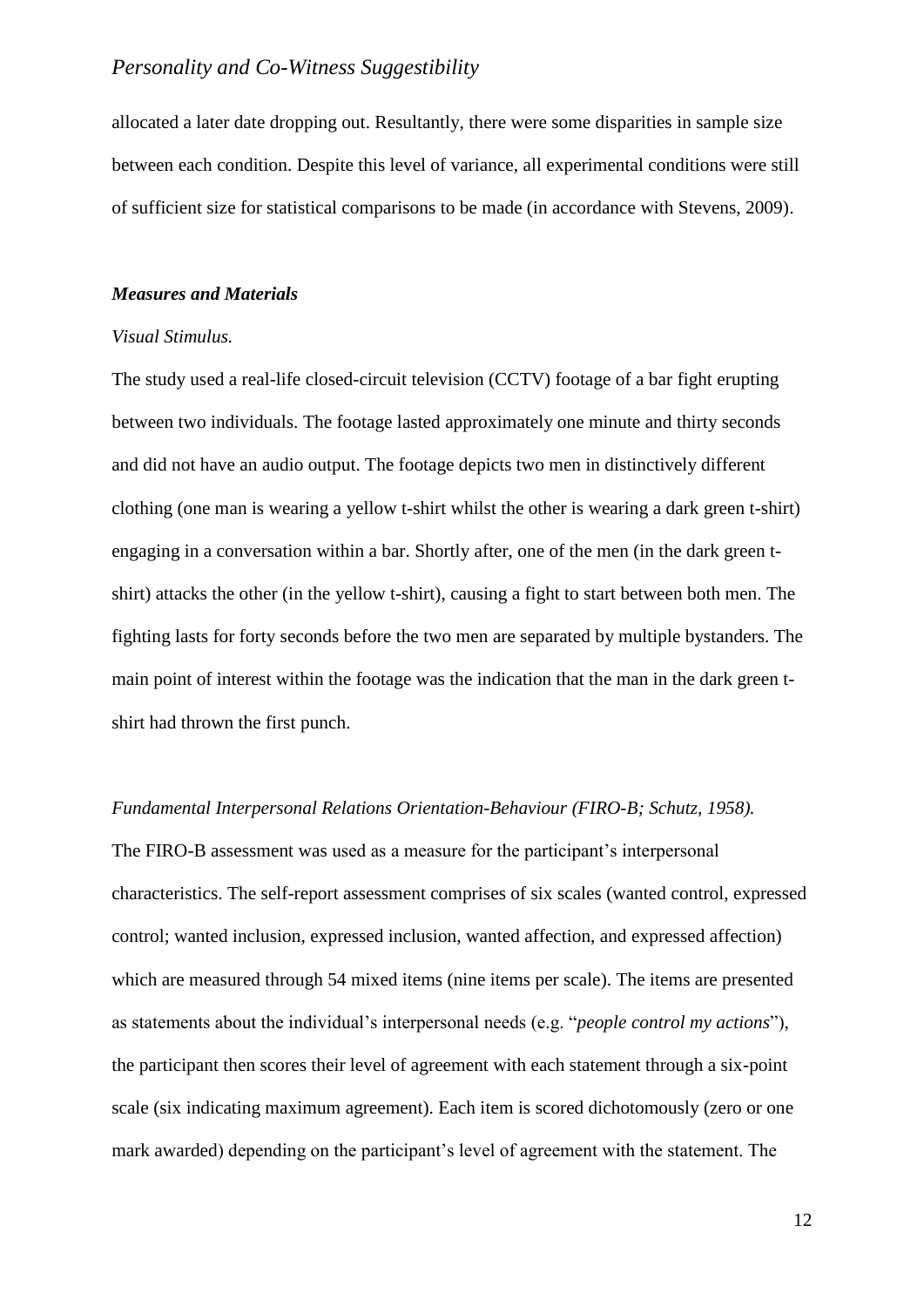scoring criteria is set out by the FIRO-B Manual and varies between each item. The scores are then totalled to produce six overall scores, ranging between zero and nine (with nine indicating the strongest presence of the interpersonal characteristic), for each scale.

The six FIRO-B scales were constructed using the Guttman scaling design, which suggests that the scales would bare high levels of reproducibility (Babbie, 2013). Schutz (1978) demonstrated the reliability of the assessment through testing the reproducibility of the scales. As predicted, the results reported suitable reproducibility coefficients for all scales, ranging between .93 and .94. The FIRO-B has also been shown to have adequate testretest reliability (Gluck, 1983; Hutcherson, 1965; Schutz, 1978). Schutz (1978) found that after a one-month duration, the test-retest coefficients were as follows: .82 for expressed inclusion, .75 for wanted inclusion, .80 for expressed affection, .73 for wanted affection, .74 for expressed control, and .71 for wanted control. In light of the aforementioned research literature surrounding the validity of the FIRO-B assessment, the present researchers argued that despite some of the criticisms received, the assessment remains as a reliable predictor for interpersonal characteristics. Based on the primary aim of the present study focusing on the interpersonal correlates of co-witness influence, it was settled that the FIRO-B assessment would be suited as the most appropriate scale for the present study.

Using the present study's data, preliminary tests were conducted by the researchers to assess the internal validity of the assessment. A one-way multivariate analysis of variance (MANOVA) was conducted on the mean scores of the FIRO-B scales within each experimental condition. The analysis found that with the exception of the wanted affection scale, the other five scales remained consistent between all experimental conditions, F (24,  $1616.42$ ) = 2.21, p <.05; Wilk's  $\Lambda$  = .89, partial  $\eta$ 2 = .03; suggesting that five out of the six scales possessed good internal validity.

### *Design and Procedure*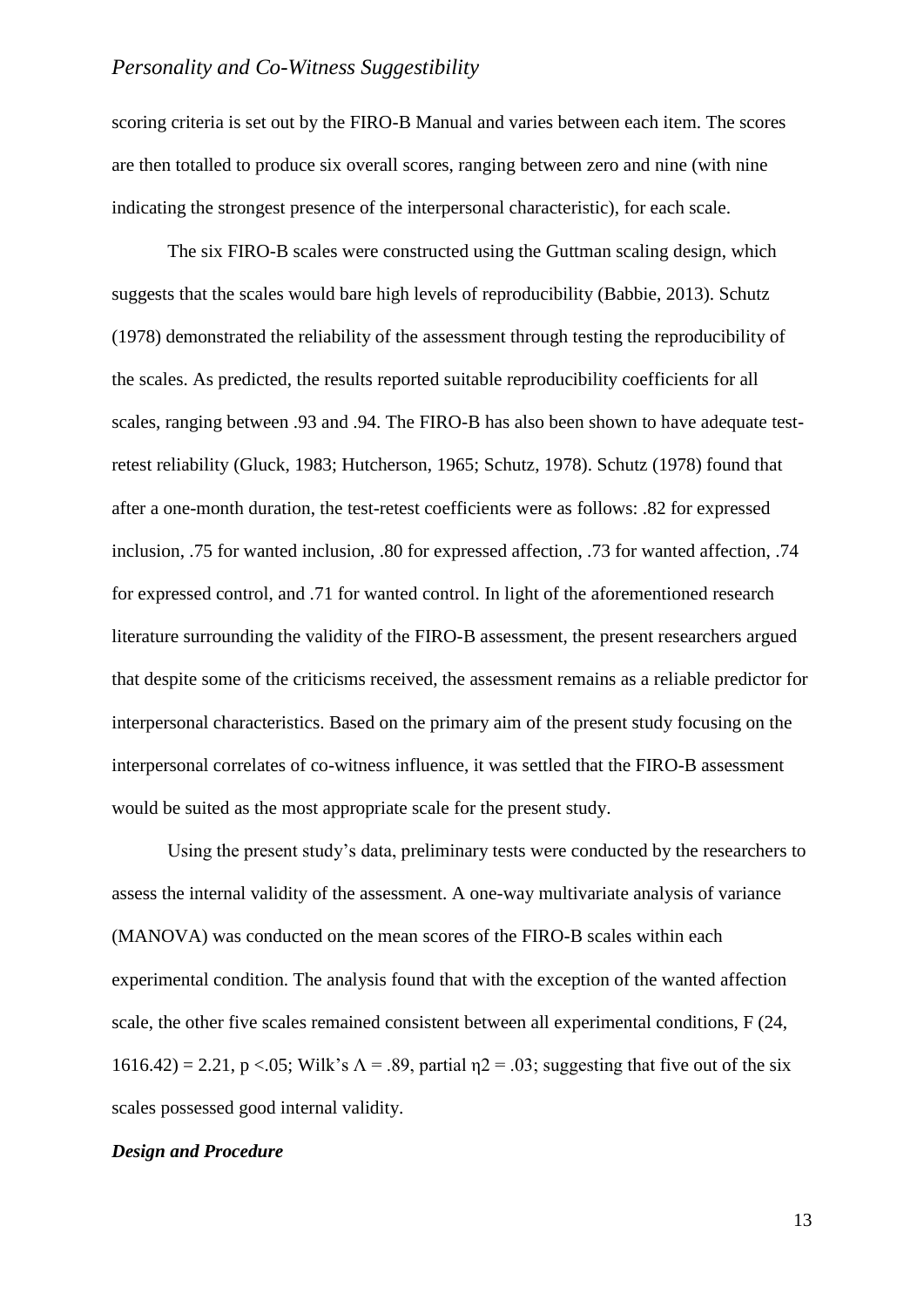A mixed design was employed, with participants being randomly allocated to one of five independent conditions. The group conditions were used to manipulate the independent variables of misinformation size (size of the group presenting the misinformation) and unanimity of misinformation, through altering the number of participants and confederates (misinformation source) present during the trials. As Table 1 illustrates, the misinformation was guaranteed to be presented unanimously in conditions four and five due to the participant being placed into a confederate-only group. Whereas in conditions two and three, the presence of multiple true participants meant that the participants were likely to encounter other dissenters, breaking the chain of unanimity. However, a caveat of the present study's design is that participants within conditions two and three may have still been subjected to misinformation from a unanimous group, if the remaining participants had all erroneously provided misleading responses. In spite of this risk, the researchers argued that statistically, it would have been highly likely for at least one dissenter to be present within the majority of the trials in conditions two and three.

## **INSERT TABLE 1**

The FIRO-B scores for each six scales were used as predictor variables of co-witness suggestibility. Co-witness suggestibility was measured through two dependent variables, the response given by the participants when asked to identify which man had thrown the first hit (*memory report*), and the level of confidence the participants placed in their response (*eyewitness confidence*).

Due to the ethical considerations of exposing participants to violent footage, participants were informed that they would be viewing a CCTV footage that contained violence, in order to gain consent from them. Details with regards to the aims of the experiment were kept to a minimum. Participants watched the footage simultaneously in their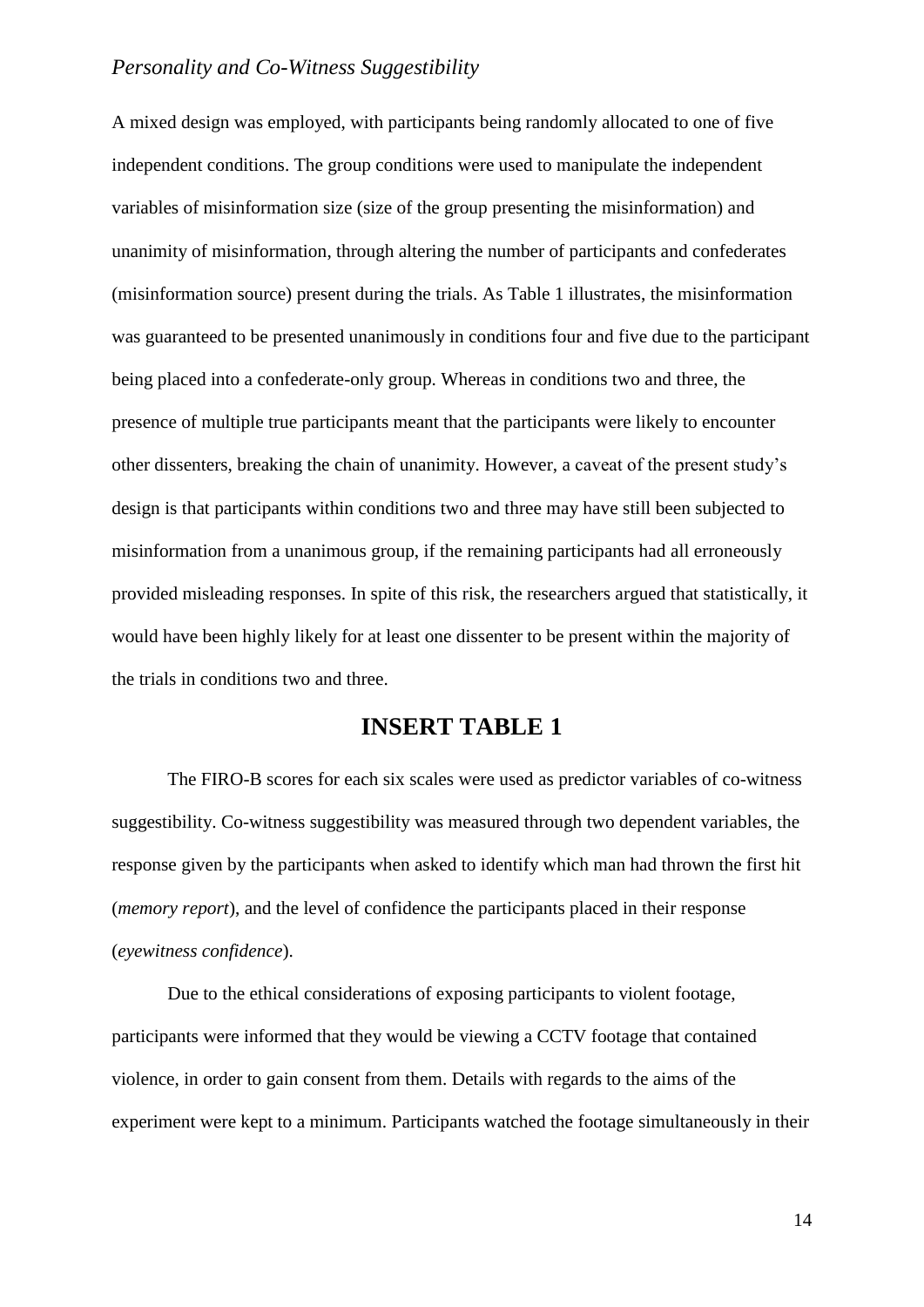groups, on a monitor screen. The footage lasted one minute and thirty seconds, and depicted a man in a dark green top starting a fight with another man in a yellow top by punching him.

After the footage had finished, participants were allocated one minute to discuss in their groups, who they believed had thrown the first hit. Confederates were used to expose the participants to co-witness misinformation by suggesting that the wrong man (in the yellow t-shirt) had started the fight. The group discussions were capped at one minute to ensure that no participant could question the confederates for a significantly longer period than another participant from a separate trial. The experimenter left the room during the group discussion to prevent their presence from influencing the participant's behaviour. Participants in the control groups were not permitted to discuss the footage with co-witnesses, instead, they were asked to sit silently until they were called to leave the room for questioning.

The next phase was the eyewitness statement process, participants were then taken into a private room individually and asked to identify who they believed had thrown the first hit, alternatively, they were given the option to state that they were uncertain. The interviewer advised all participants to only report information that they remembered seeing. All participants produced one of three responses, when asked to identify which man had thrown the first hit. Eyewitnesses who blamed the man in the yellow top (misinformation) were scored as being *incorrect*, participants who blamed the man in the dark green top were scored as being *correct*, and participants who stated that they were uncertain were scored as being *unsure*. In addition to making their response, participants were also asked to indicate how confident they were in their judgment. Keeping in line with previous research on eyewitness confidence (see Mudd & Govern, 2004), confidence judgements were measured using a fivepoint scale (five meaning maximum confidence). Participants who answered "unsure" were not asked to give a confidence rating due to their inability to identify an offender.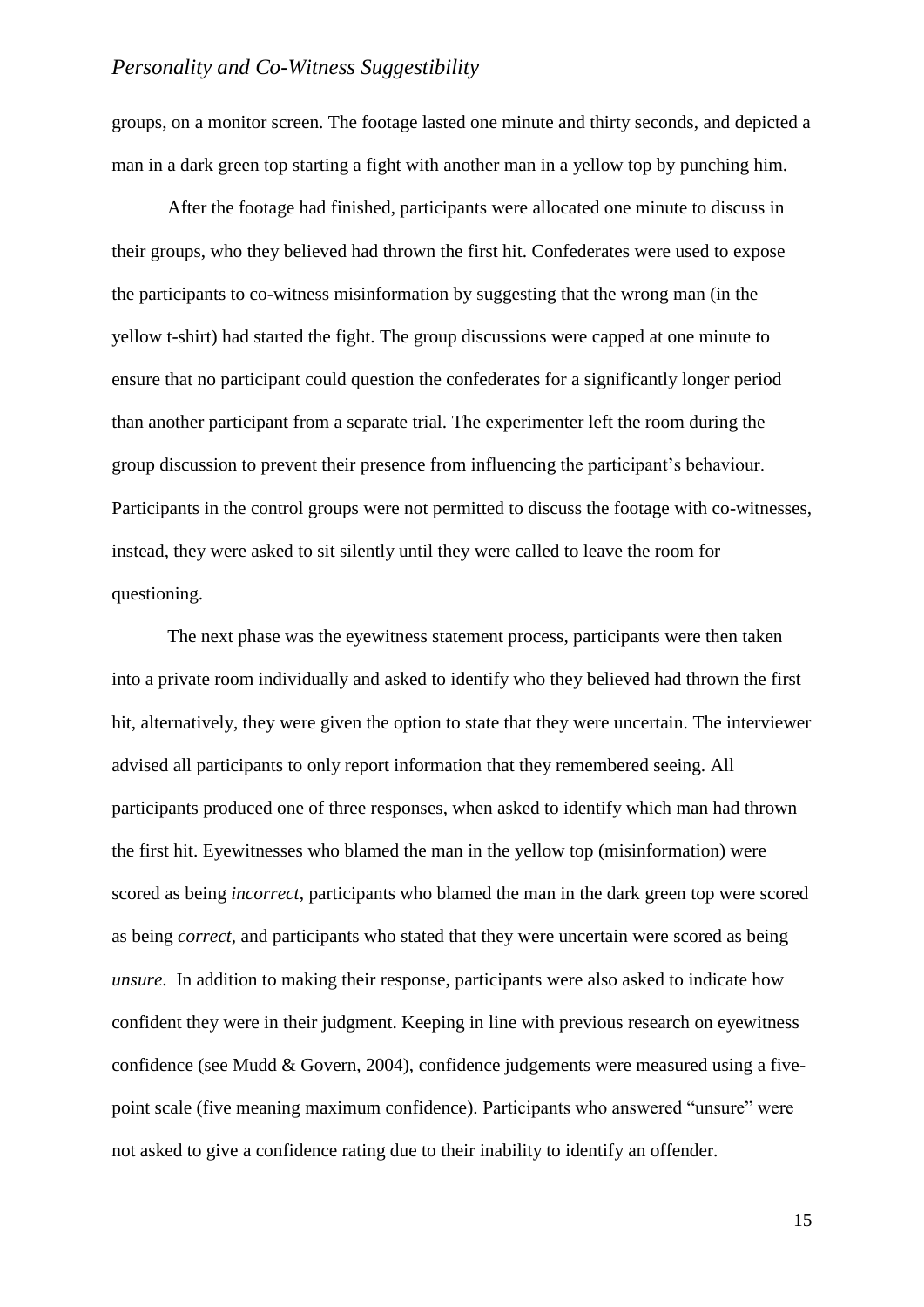Finally, the participants were instructed to complete a copy of the FIRO-B assessment privately. After the experiment had finished, all participants were debriefed and thanked for their participation.

# **Results**

The main results are presented in two sections. First, evidence for the relationship between interpersonal characteristics and group characteristics (unanimity of misinformation and misinformation size) with co-witness suggestibility is given through analyses of eyewitness memory reports (first dependent variable). The second section of the results investigates the relationship between interpersonal characteristics and group characteristics with co-witness suggestibility through analyses of eyewitness confidence (second dependent variable). Means and standard deviations for all variables are presented in Table 2, and the correlations between predictor variables are presented in Table 3.

# **INSERT TABLE 2**

## **INSERT TABLE 3**

### *Predicting eyewitness suggestibility, through response accuracy*.

### *Control Group*

The results from the control group (condition one) offer an indication of how well participants performed on the eyewitness task, when no misinformation was presented. Although most participants were able to produce a correct response (42.7%), a large proportion of the participants blamed the wrong man for throwing the first hit (33.9%), and an additional 23.4% of the participants stated that they were uncertain (See Table 2); suggesting that the task difficulty was moderately high. The study purposely used an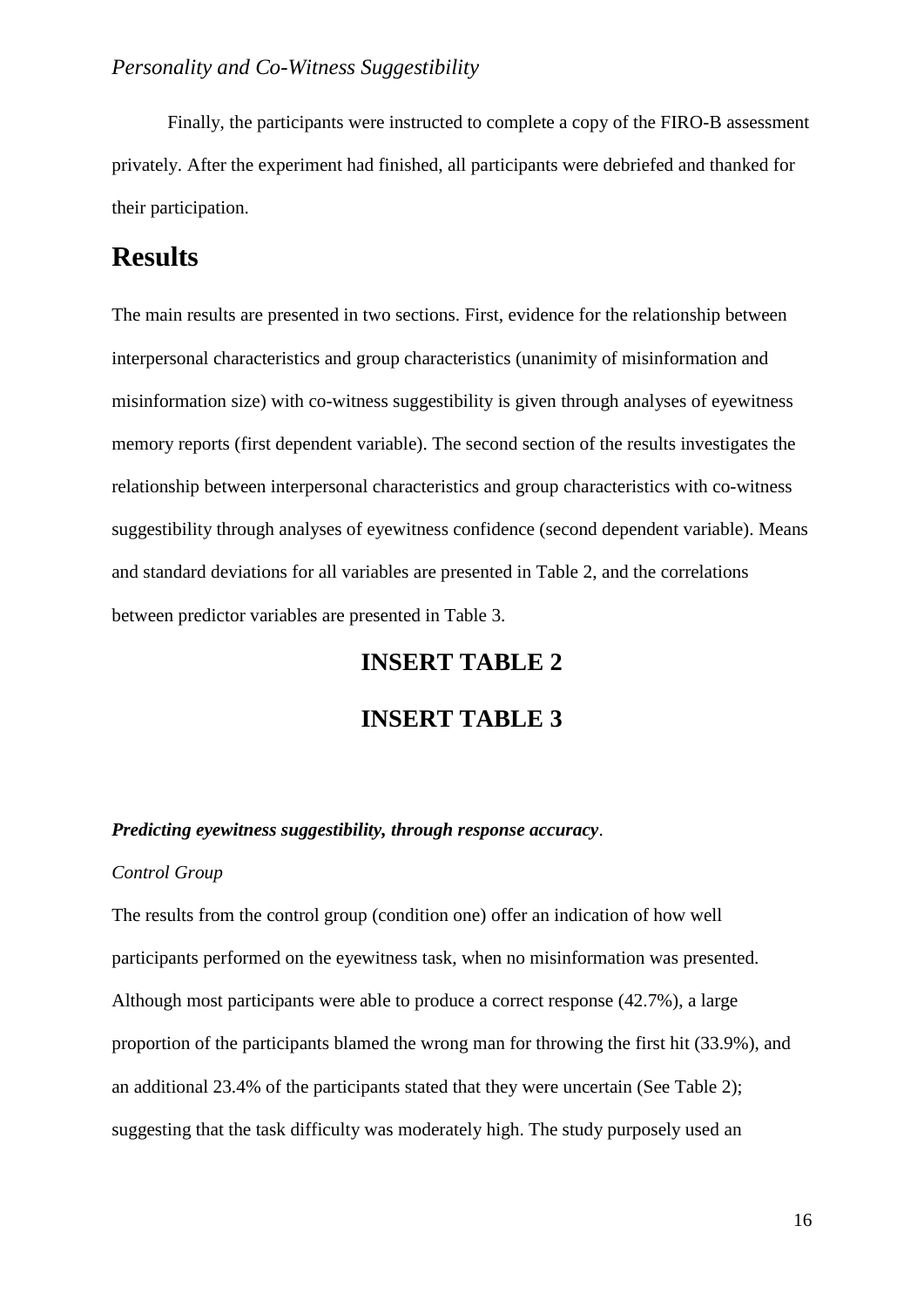ambiguous task due to research suggesting that informational influence is more effective in the presence of uncertainty (Walther et al., 2002).

The results from participants in the control condition were analysed to ensure that the FIRO-B scales had no inherent relationship with general response accuracy. A series of multinomial logistic regressions were used to analyse the relationship between FIRO-B scores and eyewitness memory reports when no group discussion was permitted. The analysis found that the model fit was not significant,  $\chi^2$  (12, *N*=171) = 8.32, p > .05. The results indicated that there was no relationship between the FIRO-B scales and report accuracy, in participants who did not partake in a co-witness discussion. Therefore, any relationships observed between the FIRO-B scales and report accuracy within the experimental conditions could be attributed to co-witness discussions.

# *Investigating the relationship between FIRO-B scores and group charactersitcs, with eyewitness memory reports.*

First, the study wanted to establish whether there were any relationships between the interpersonal characteristics of an eyewitness and their susceptibility to memory conformity, whilst controlling for age and gender. In addition, the researchers wanted to determine whether the size and unanimity of the misinformation had a mediating effect on the risk of co-witness influence. To investigate these relationships, multinomial logistic regression was used to analyse the effects of the FIRO-B scores and group conditions on the participant's memory reports. Preliminary analyses were conducted to ensure no violation of the assumptions of normality, linearity, and homoscedasticity. Due to the dependent variable consisting of three outcomes, two regressions were conducted: one with the incorrect response (yellow top; misinformation) as the reference category, and one with the correct response (dark green top) as the reference category. The analysis found that the model fit was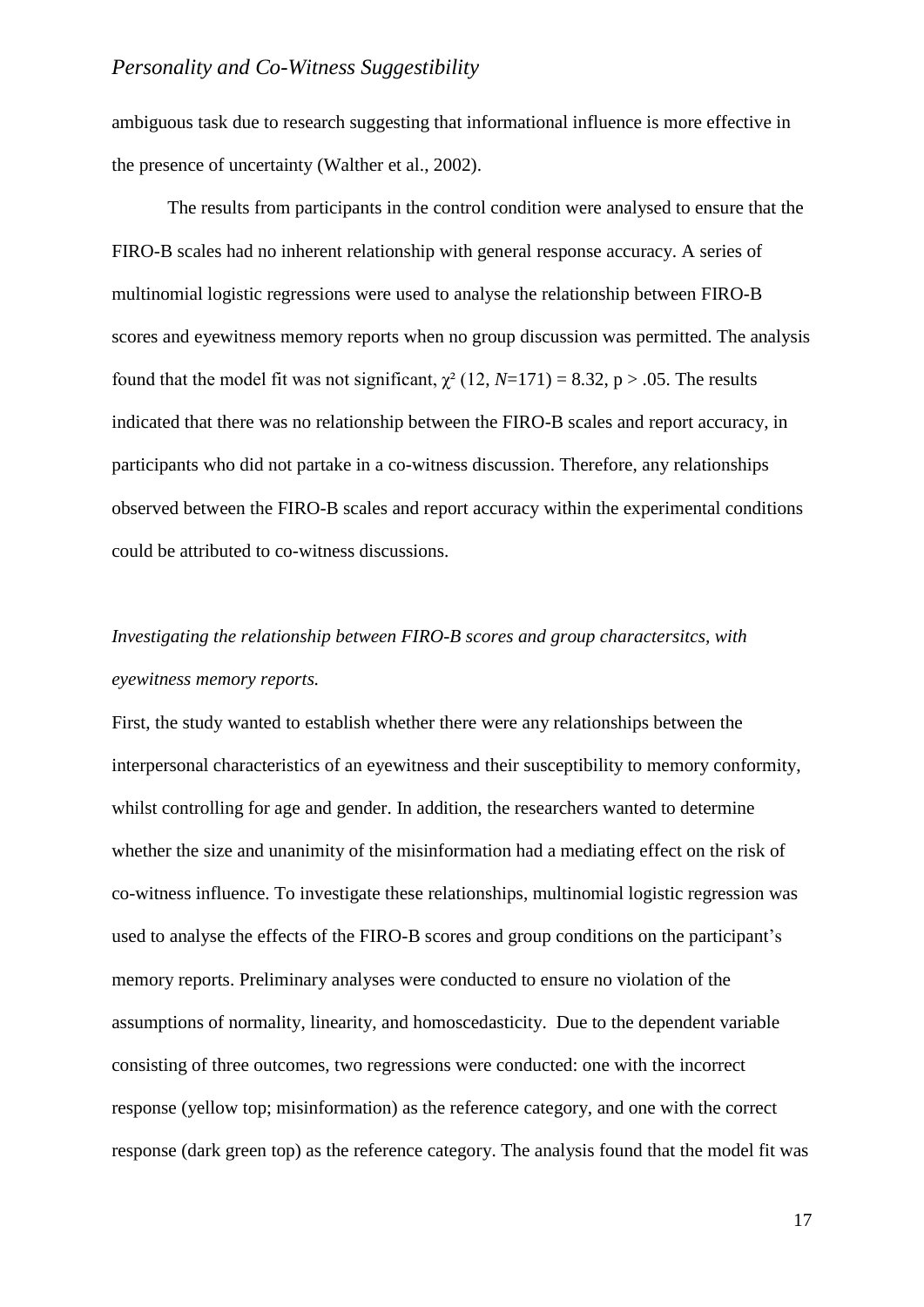significant,  $\gamma^2$  (24, *N*=473) = 85.28, p < .001, indicating that both full models predicted significantly better, or more accurately, than the null model.

The first column in Table 4 has the outcome of "correct response" compared to "incorrect response" (reference category). In relation to the experimental conditions, the results suggested that participants who were exposed to misinformation from a unanimous majority group (conditions 4, OR= .09; and 5, OR= .04), compared to participants from the control condition, were significantly more likely to report the misinformation (incorrect response). The measures of association were very large, in accordance to Cohen (1988). The effect size, calculated using Cohen's d, was -1.33 and - 1.77, respectively. The data suggested that exposure to misinformation that was not unanimous (conditions 2 and 3) did not seem to have any effect on the participants' reports. In relation to the FIRO-B scales, the results suggested that participants who scored higher on the wanted control scale (OR=.89) were significantly more likely to report the misinformation (incorrect response). However, the measure of association was very small, in accordance to Cohen (1988). The effect size, calculated using Cohen's d, was -.06. The data suggested that the remaining FIRO-B scales could not reliably predict the eyewitness's memory report.

The second Column in Table 4 has the outcome of "unsure" compared to "incorrect response" (Reference category). In relation to the experimental conditions, the results suggested that participants who were exposed to misinformation from a unanimous majority group (conditions 4, OR= .27; and 5, OR= .17), compared to participants from the control condition, were significantly more likely to report the misinformation (incorrect response). The measures of association were medium to large, in accordance to Cohen (1988). The effect size, calculated using Cohen's d, was -.72 and - .98, respectively. The data suggested that exposure to misinformation that was not unanimous (conditions 2 and 3) did not seem to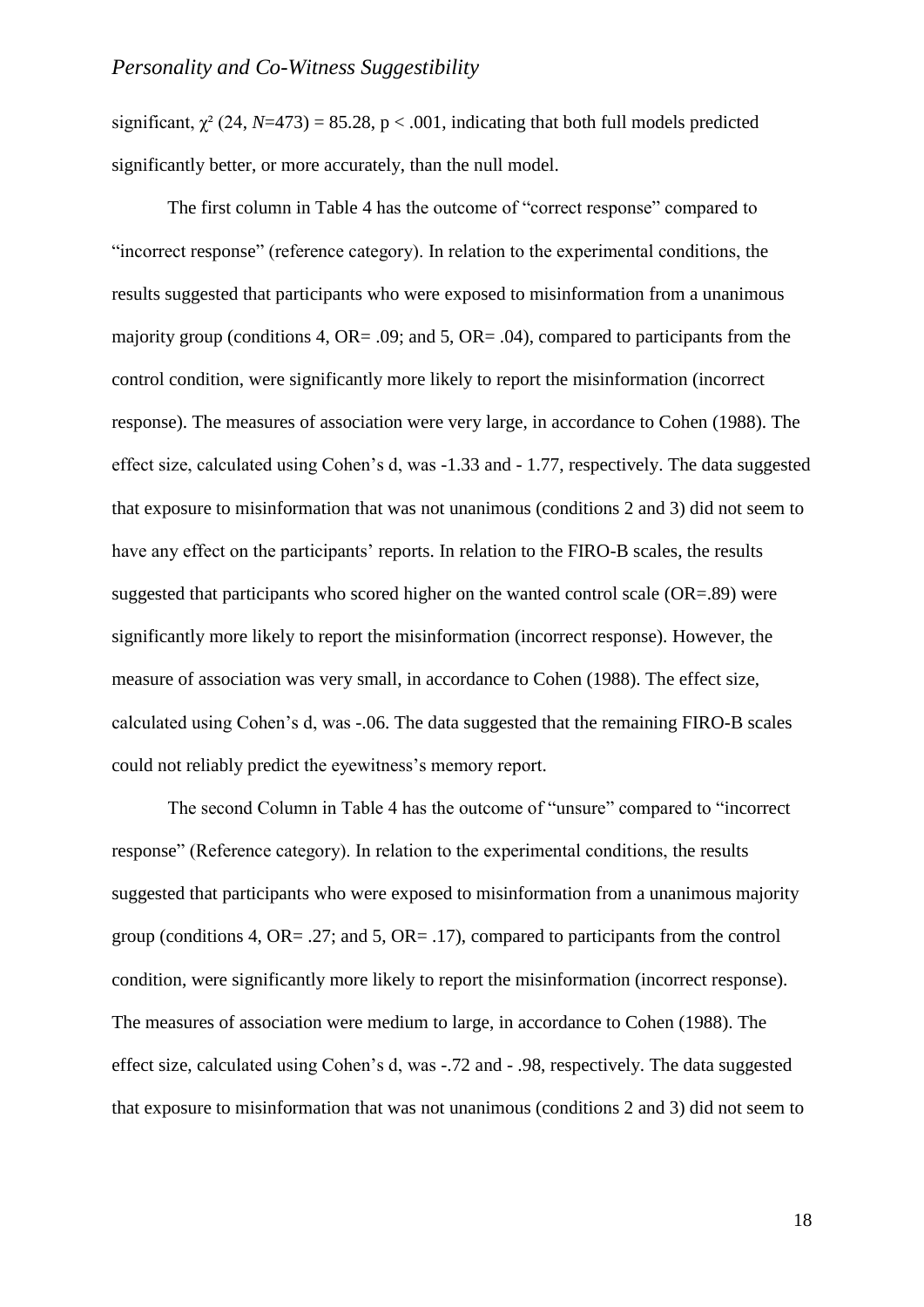have any effect on the participants' responses. The data also suggested that none of the FIRO-B scales could reliably predict the eyewitness's memory reports.

The third Column in Table 4 has the outcome of "unsure" compared to "correct response" (Reference category). The results suggest that the experimental condition was not a reliable predictor of eyewitness response accuracy. Participants who scored higher on expressed inclusion (OR=.85) were significantly more likely to produce a correct response. However, the measure of association was very small, in accordance to Cohen (1988). The effect size, calculated using Cohen's d, was -.09. The data suggested that none of the other scales could reliably predict the eyewitness's memory reports.

# **INSERT TABLE 4**

The researchers then calculated and compared the percentage of correct, incorrect and unsure memory reports (dependent variable) from participants in conditions four and five (independent variable), to determine whether the change in misinformation size influenced response accuracy. This analysis was subjected to a 2 X 3 chi-square test of independence. The analysis found no significant association between the misinformation size and eyewitness memory reports,  $\gamma$ 2 (2, *N* = 76) = .93, p >.05.

### *Predicting eyewitness suggestibility, through eyewitness confidence.*

For the second part of the results, the confidence judgements of participants who answered correctly and incorrectly were analysed to determine whether exposure to co-witness misinformation influenced the level of confidence that participants placed in their responses. Moreover, the researchers wanted to determine whether the relationship between co-witness misinformation and eyewitness confidence was mediated by either the group characteristics or the interpersonal characteristics of the individual. No significant correlations were observed between the FIRO-B scores and eyewitness confidence, within the control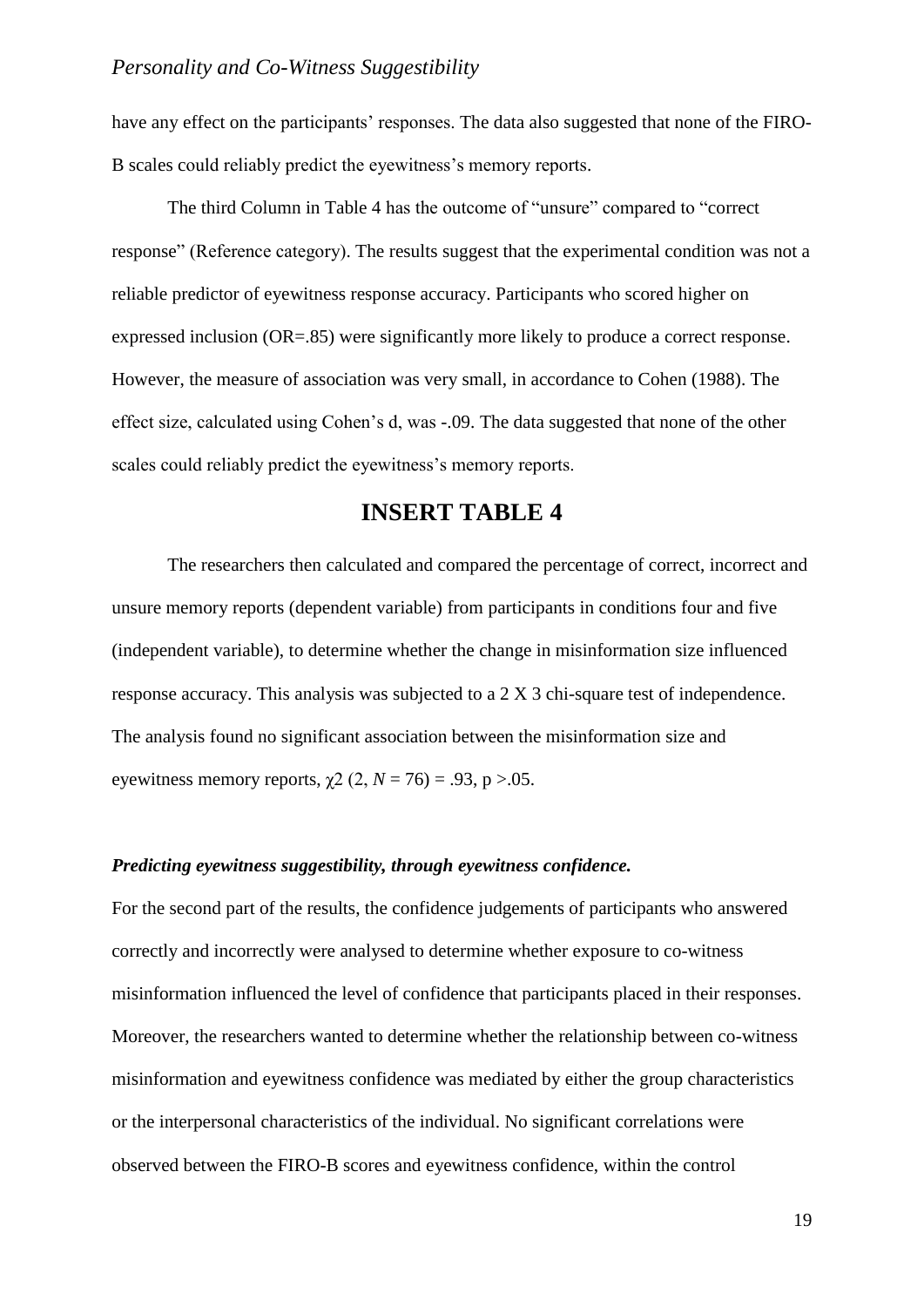condition. Therefore, any observed relationships between the variables within the experimental conditions could be attributed as an effect of the co-witness discussion.

#### *Eyewitness confidence in correct responses.*

Hierarchical multiple regression was performed to investigate the ability of the FIRO-B scales and the group condition as predictors of eyewitness confidence (dependent variable), in participants who did not conform to the confederates. The variables of participant and gender were also controlled for. Preliminary analyses were conducted to ensure no violation of the assumptions of normality, linearity, and homoscedasticity.

In the first step of hierarchical multiple regression, the first predictor (group condition) was entered, as well as the controlled variables (age and gender). This model was not statistically significant  $F(3, 108) = .81$ ; p > .05 and explained 2.2% of variance in confidence scores (see Table 5), suggesting that none of the variables were related to confidence scores. After entry of FIRO-B scores at Step 2, the total variance explained by the model as a whole was 19% (F  $(9, 102) = 2.66$ ; p < .01). The introduction of the FIRO-B scores explained an additional 17% of variance in confidence ( $\mathbb{R}^2$  Change = .17; F (6, 102) = 3.52;  $p < .005$ ). In the final adjusted model, one out of six predictor variables were statistically significant (wanted control; *r*=-.36), with a Beta value of ( $\beta$  = -.27, p < .05). The measure of association was medium, in accordance to Cohen (1988). The effect size, calculated using Cohen's d, was -.56.

# **INSERT TABLE 5**

#### *Eyewitness confidence in incorrect responses.*

A similar hierarchical multiple regression analysis was then conducted on participants who produced incorrect responses, to investigate the ability of the FIRO-B scales and group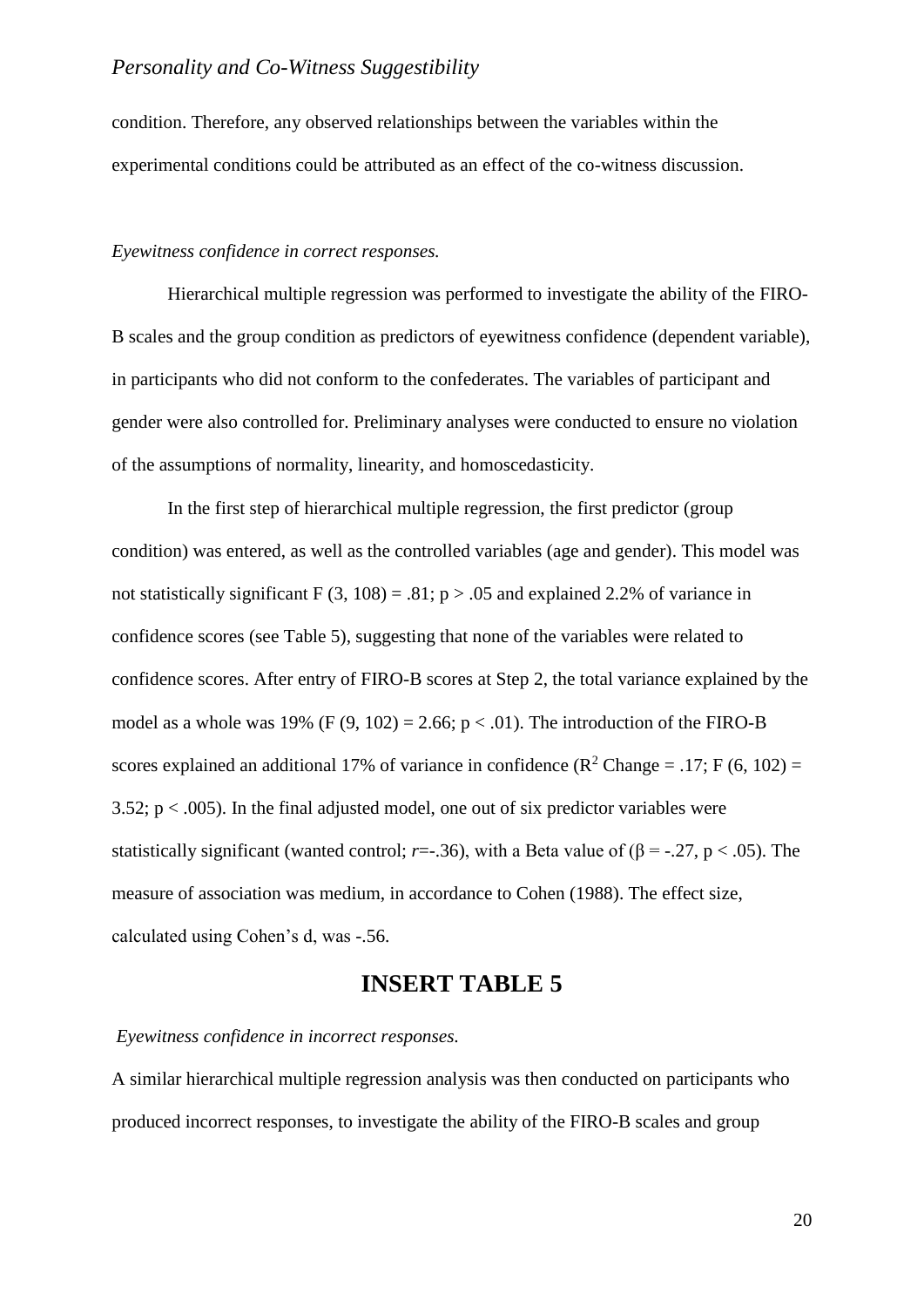condition as predictors of eyewitness statement confidence, in participants who reported the misinformation in their memory reports.

In the first step of hierarchical multiple regression, the first predictor (group condition) was entered, as well as the controlled variables (age and gender). This model was not statistically significant  $F(3, 138) = 2.21$ ;  $p > .05$  and explained less than 4.6% of variance in confidence scores (see Table 8), suggesting that none of the variables were related to confidence scores. After entry of FIRO-B scores at Step 2, the total variance explained by the model as a whole was 11.7% (F  $(9, 132) = 1.94$ ; p > .05). The introduction of interpersonal characteristic scores explained an additional 7% of variance in confidence ( $\mathbb{R}^2$  Change = .07;  $F(6, 132) = 1.77$ ;  $p > .05$ ). In the final adjusted model, one out of six predictor variables were statistically significant (wanted control; *r*=-.24), with a Beta value of ( $\beta$  = -.24, p < .05). The measure of association was small, in accordance to Cohen (1988). The effect size, calculated using Cohen's d, was -.49.

# **INSERT TABLE 6**

# **Discussion**

### *FIRO-B and Co-witness Suggestibility*

The first aim of this study was to explore the associations between interpersonal characteristics and susceptibility to co-witness influence, whilst controlling for age, gender, and group characteristics. The FIRO-B scales of wanted and expressed control, affection, and inclusion were examined to determine their abilities in predicting memory conformity and eyewitness confidence (measures of co-witness suggestibility). Only two, out of the six,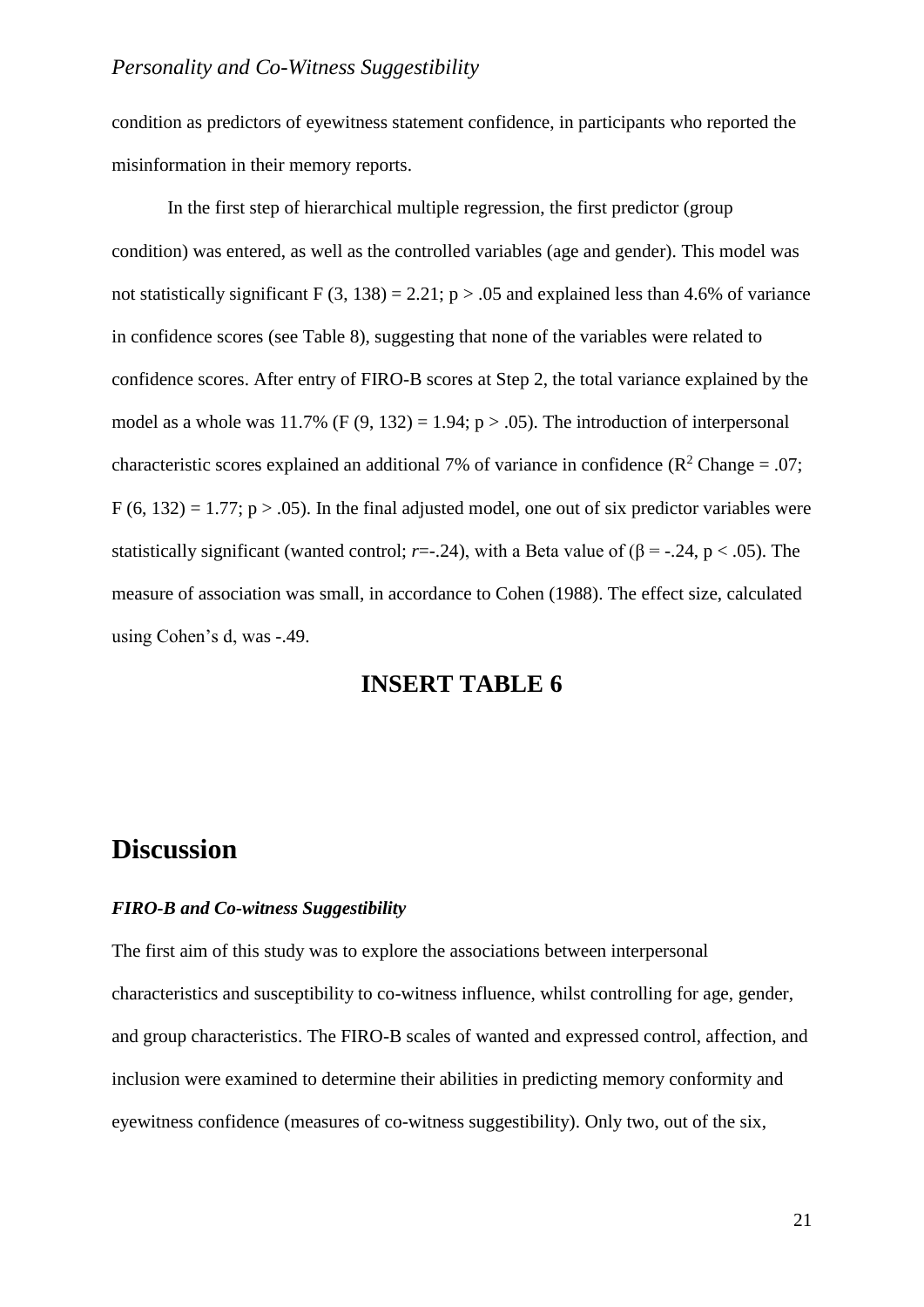FIRO-B scales were significantly related to co-witness suggestibility; wanted control and express inclusion.

#### *FIRO-B scales and memory conformity.*

Based on the findings of Huertas and Powell (1986), the present study first predicted that participants who scored high on the wanted control scale would be more vulnerable to co-witness influence (H2). The results indicated that after encountering co-witness misinformation, participants who scored higher on the wanted control scale were more likely to report the misinformation in their statements. Contrastingly, no such relationship between wanted control scores and incorrect responses existed within the control condition, suggesting that individuals who scored higher on the wanted control scale were more likely to be influenced by their co-witnesses into producing an erroneous response; supporting the first hypothesis.

Although the present study was the first to use the FIRO-B assessment in predicting co-witness suggestibility, previous studies have identified strong relationships between eyewitness suggestibility and other personality traits related to wanted control. Within a similar experiment to the present study, Liebman and colleagues found that participants with a high external locus of control were more vulnerable to being misled by their co-witnesses (Liebman et al., 2002). Concurrently, individuals who score high on the wanted control scale are likely to exhibit a significantly high external locus of control (Stimpson, and Maughan, 1978). Based on the co-existing relationship between these two traits, the present researchers postulated that eyewitnesses with high wanted control may have been more susceptible to accepting misinformation from co-witnesses, due to their persistent reliance on external forces in determining their decisions. Also, Doughty et al. (2017) found that introverted participants were more susceptible to including misinformation from co-witnesses into their memory reports. Although the FIRO-B assessment does not directly measure an individual's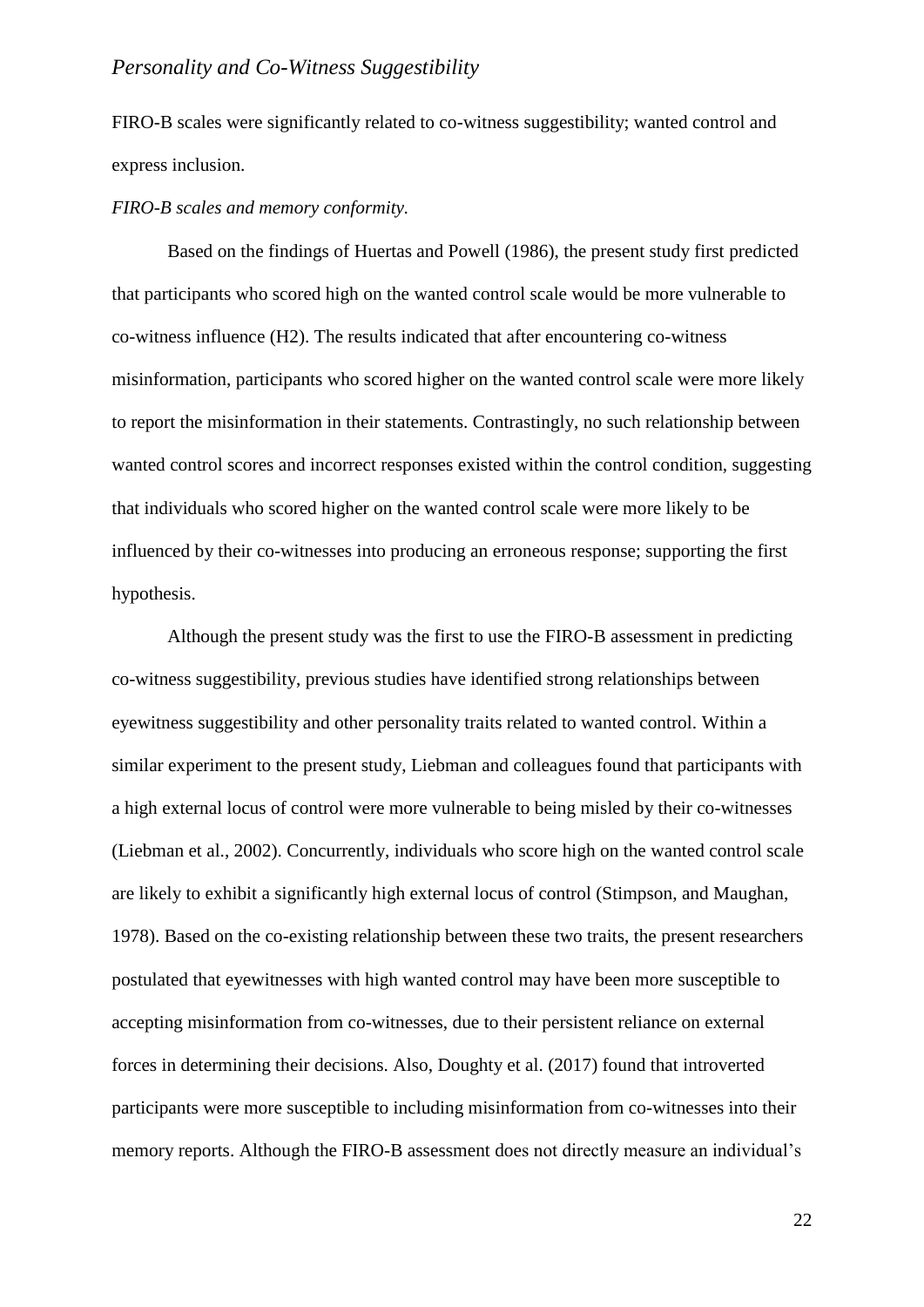level of introversion, individuals with high wanted control display similar personality traits to introverts. Namely, both introverts and individuals with a high level of wanted control tend to be submissive in nature (Gilbert & Allan, 1994; Schutz, 1958). Individuals with submissive personalities are more likely to exhibit perceptions of inferior social rank and are therefore, more likely to conform to those that they perceive as being more powerful (Gilbert, 1993). Thus, the relationship between wanted control and co-witness suggestibility can also be attributed to the submissive personality of these eyewitness.

Although previous research can offer some explanation for the relationship between wanted control and co-witness suggestibility, it must be acknowledged that the effect size of this relationship was weak. Given the very small effect size measured between wanted control and co-witness suggestibility, the researchers argued that the implications of the observed relationship should be interpreted cautiously.

The results also suggested that eyewitnesses with higher needs for expressed inclusion were more likely to be correct in their reports, than to be unsure, after exposure to co-witness misinformation. However, once again, the effect size for this relationship was very small and the relationship was not found when comparing uncertain responses to incorrect responses. Therefore, the present study proposes that this unexpected finding may have been a statistical artefact.

#### *Firo-B and eyewitness confidence.*

The analysis of eyewitness confidence identified a negative relationship between wanted control scores and eyewitness confidence, in eyewitnesses who produced both incorrect and correct responses. However, this relationship was not present for participants within the control condition, suggesting that exposure to co-witness discussions had a negative impact on the confidence of eyewitnesses with high wanted control scores. The results suggest that eyewitnesses with high wanted control scores were more influenced by disconfirming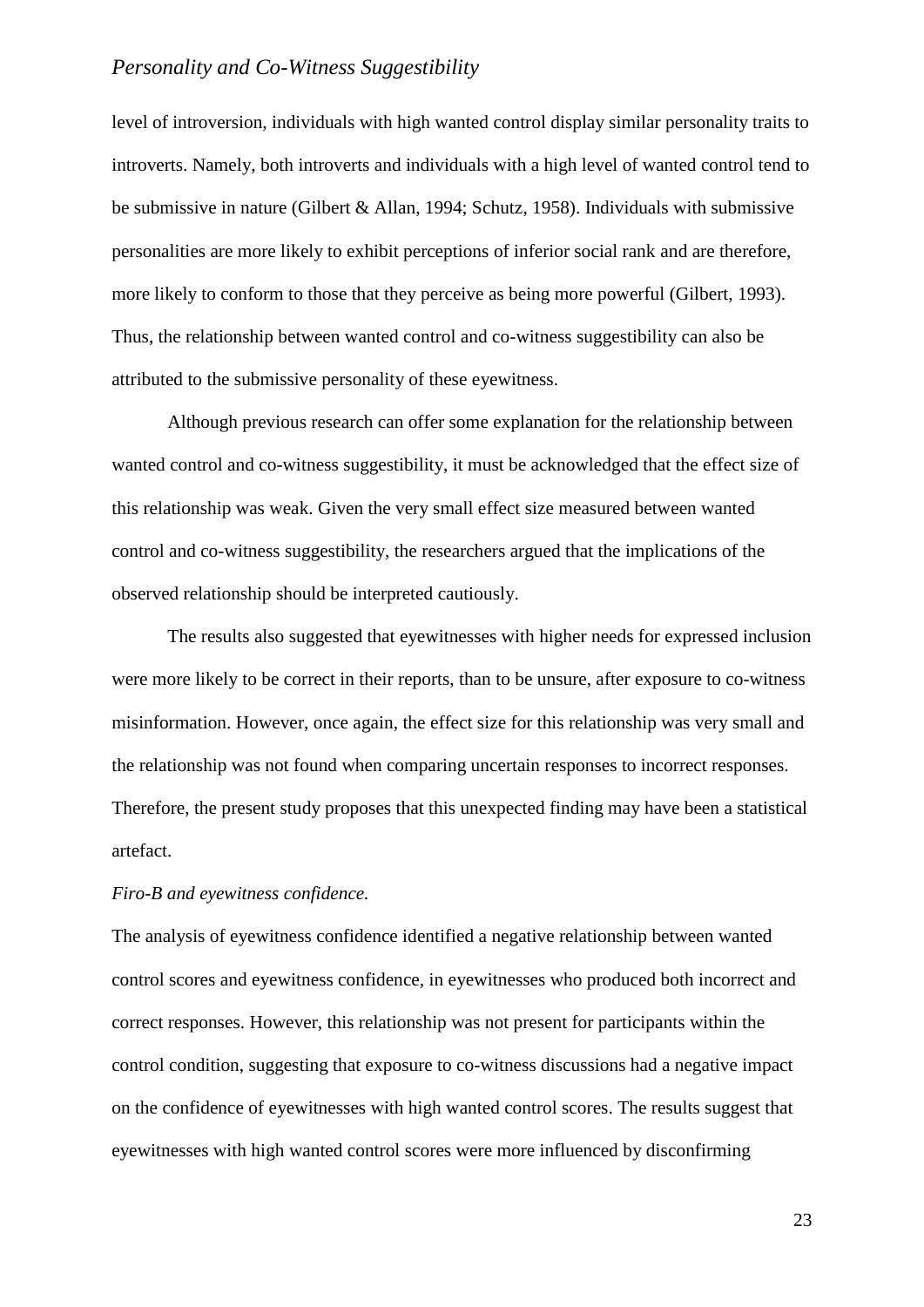statements than by conforming statements. Again, this behaviour can be attributed to the submissive nature of participants with high wanted control scores. Witnesses with submissive personalities tend to exhibit low levels of self-esteem (Gilbert & Allan, 1994; Pulford & Sohal, 2006). Consequently, individuals with low self-esteem would have more difficulty in gaining confidence through confirmatory feedback (McFarlin & Blascovich, 1981); but would still be more vulnerable to losing confidence from disconfirmatory feedback, compared to individuals with higher self-esteem (Young, 2000). However, the researchers suggest that further, more direct, research is needed to support the proposed relationship between wanted control and confirmatory/disconfirmatory feedback.

### *Group characteristic and co-witness influence.*

### *The effects of group characteristics on memory conformity.*

The second aim of the present study was to investigate the effects of misinformation size and unanimity of misinformation on co-witness influence. The researchers first predicted (H2) that participants would be more susceptible to co-witness influence, when the misinformation was presented unanimously. The first analysis found that exposure to misinformation that was not unanimously held by all co-witnesses (conditions 2 and 3) did not seem to have any significant effect on memory conformity. However, the rates of incorrect responses were significantly higher, when participants were exposed to misinformation from a unanimous majority (conditions four and five), supporting the second hypothesis. The results suggested that misinformation was only influential when unanimously held by all co-witnesses. The findings lie in agreement with that of Walther et al. (2002). Similarly, Walther and colleagues found that the risk of co-witness influence was significantly reduced when multiple dissenters were present within an eyewitness group. The relationship between the unanimity of misinformation and co-witness influence can be explained through the process of information influence. For informational influence to be effective, the target must believe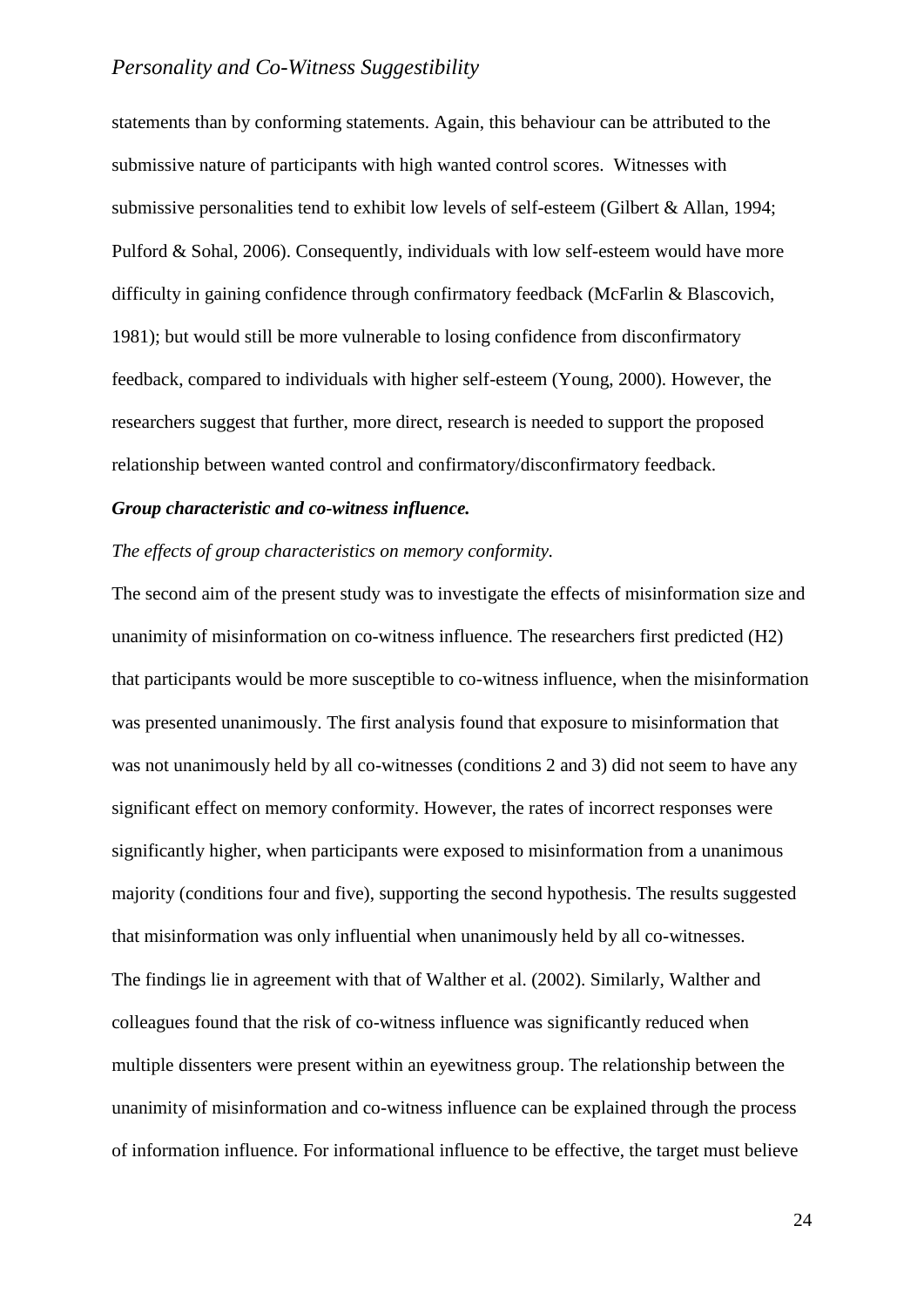that the information source is more likely to be correct than them (French et al., 2011; Williamson et al., 2013). However, the presence of a dissenter would provide the individual with an independent view of the event, which could evoke an increase in doubt over the accuracy of the misinformation source and increase the individual's confidence in their original report (Festinger, 1954; Walther et al., 2002). The implications of these findings suggest that the true risk of co-witness influence within real investigations may be lower than anticipated by research studies that only measured co-witness suggestibility to unanimous groups.

Finally, the researcher predicted (H3) that participants would also be more susceptible to co-witness influence, when the misinformation was presented by a larger group of cowitnesses. Additional tests were conducted to compare the response accuracy between participants in conditions four and five, to determine whether the size of the misinformation source (two versus five) influenced co-witness suggestibility. The results found no significant differences in the rates of incorrect responses between the two conditions, suggesting that a misinformation size of two was as influential as a misinformation size of five. Resultantly, the third hypothesis was not supported by the present findings. However, the researchers attributed the insignificant relationship between misinformation size and co-witness influence on the study's choice of confederate sizes. The current study involved groups of one, two, or five confederates, whereas most of the previous research on misinformation size and social influence have looked at confederate groups of one to three (see Asch, 1955; Campbell & Fairey, 1989; Gerard, Wilhelmy, & Conolley, 1968; Rosenberg, 1961; Stang, 1976). Although there was no significant difference between misinformation from two and five confederates, both groups produced significantly more incorrect responses than single confederates. Asch (1952) suggested that after the addition of a third information source, the respondent would view the group as one collective source of information; subsequently, any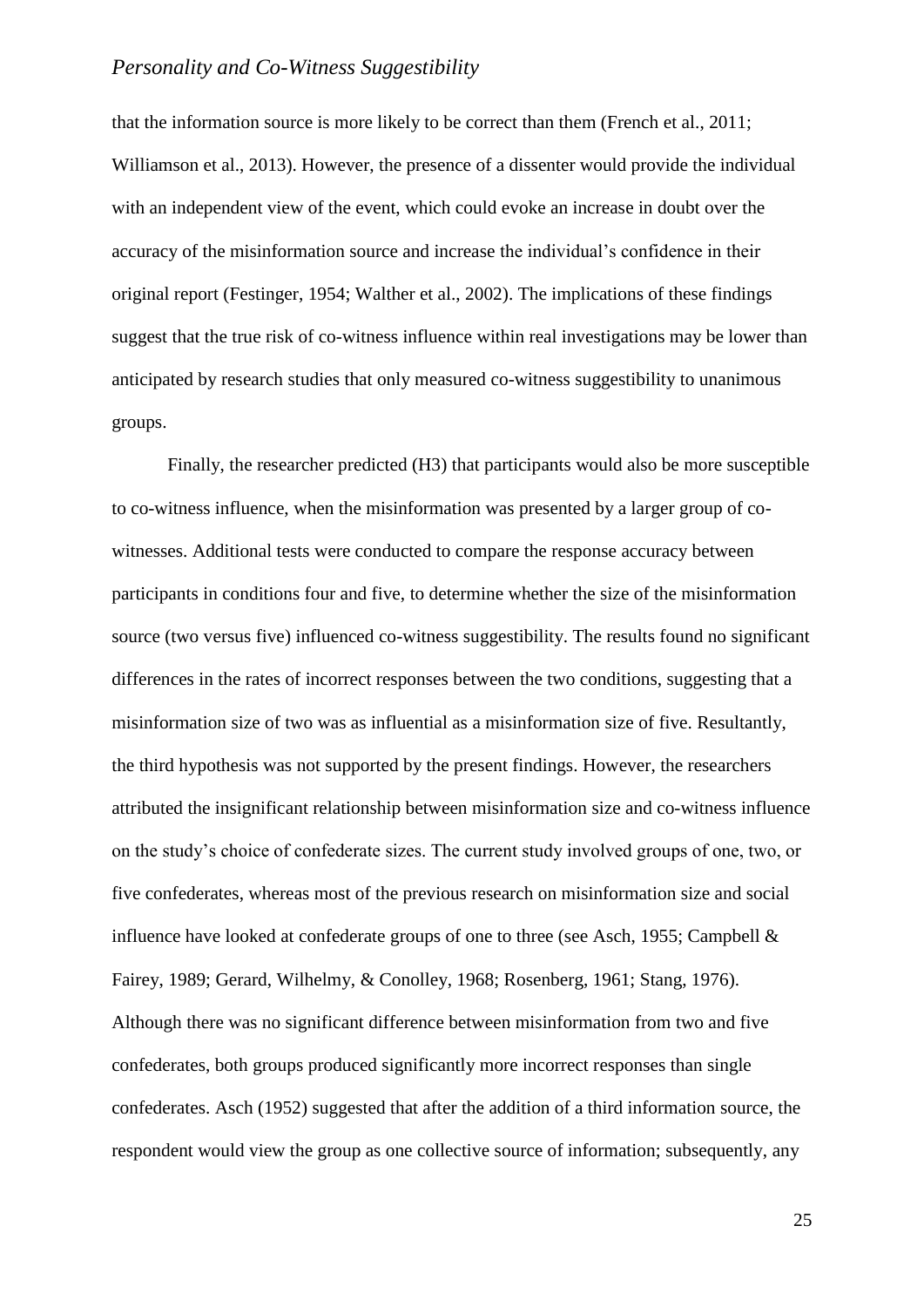additional group members would have very little effect on the level of social influence. Therefore, it can be suggested that there may be an initial relationship between misinformation size and co-witness influence that plateaus after a majority size of two is reached. Nonetheless, the analyses of the group conditions indicate that the unanimity of misinformation is significantly more important than the size, in influencing eyewitnesses. *The effects of group characterstics on eyewitness confidence.*

Interestingly, neither misinformation size nor the unanimity of misinformation had a mediating effect on the confidence judgements of participants. The mean confidence scores in both correct and incorrect responses remained relatively constant across all experimental conditions. The results suggest that the effects of encountering misinformation on eyewitness confidence may be predominately mediated by internal factors, such as the individual's personality (Bothwell, Brigham, & Pigott, 1987), rather than by external factors.

#### *Limitations and directions for future research*

The study is the first in the literature to examine the interpersonal correlates of co-witness suggestibility, but indubitably, there are limitations. The FIRO-B questionnaire has come under criticism for its supposed lack of construct validity (Ryan et al., 1970). More specifically, Mahoney and Stasson (2005) underlined the assessments inability to distinctly differentiate between the Affection and Inclusion dimensions. Failure to distinguish between the two dimensions suggests that the FIRO-B assessment may have failed to accurately measure the characteristics of affection and inclusion; however, a test of mullticollinearity on the present data indicated that the two different dimensions did not measure the same variable. Furnham (1990) investigated the feasibility of faking the FIRO-B assessment to gain a desirable personality score. The results found that participants could manipulate their answers to score high on desirable personality traits and score low on undesirable personality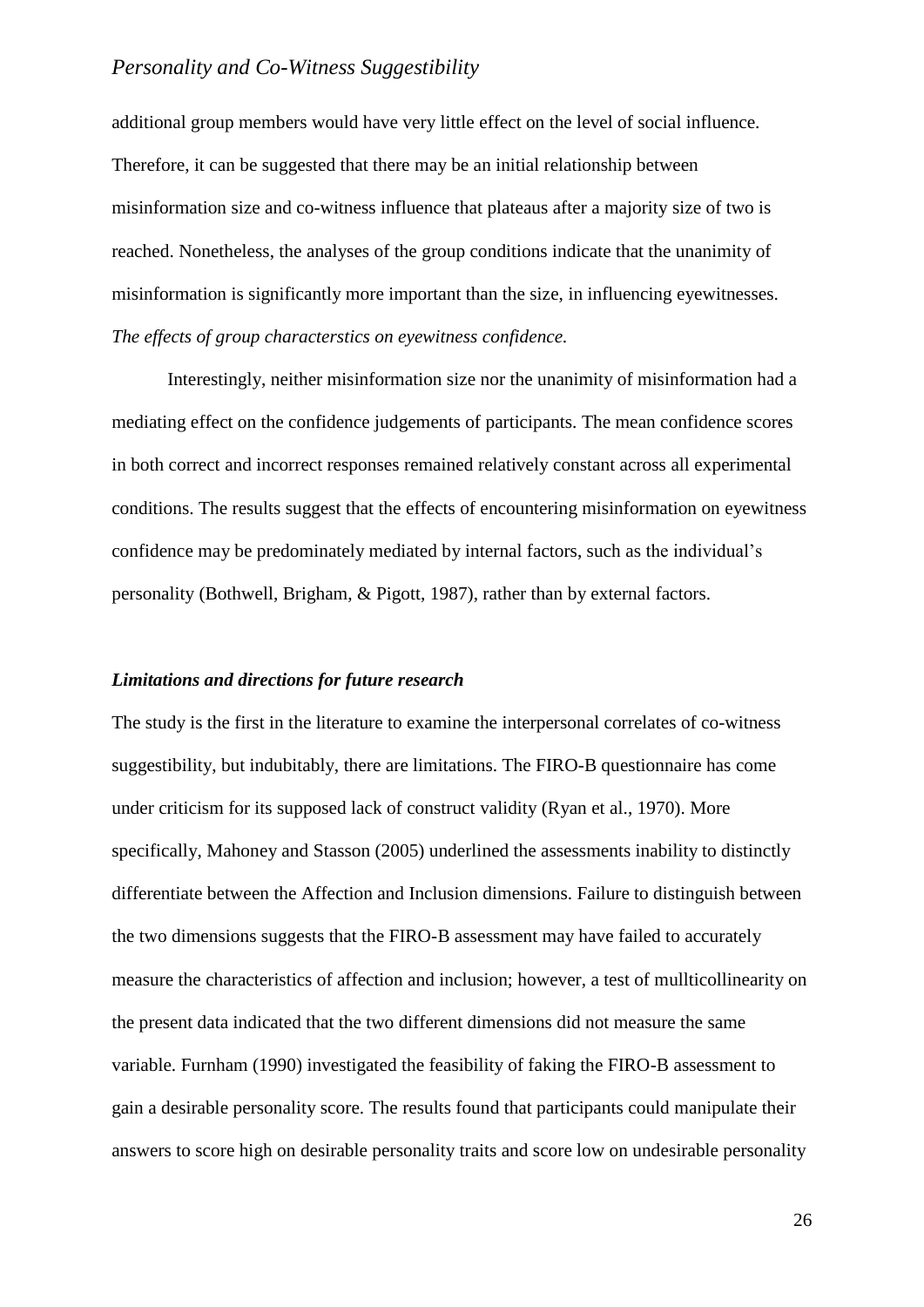traits. The findings indicate that some participants within the present study may have answered the assessment untruthfully due to an inherent social desirability effect. Criticisms of the FIRO-B assessment suggest that a more validated assessment may help produce a more accurate measurement for the relationship between salient personality traits and co-witness suggestibility.

The relationship between Wanted Control and co-witness suggestibility suggests that self-confidence and perceived social rank may be key mediators for this form of informational influence (Deutsch & Gerard, 1955; Di Vesta, 1959; Gilbert, 1993; Kaplan & Miller, 1987). It can be inferred that by observing these characteristics directly, researchers may be able to develop a more reliable measure for predicting co-witness suggestibility. The Rosenberg Self-esteem Scale (Rosenberg, 1965) has been validated as a reliable measure (McKay, Boduszek, & Harvey, 2014). A fruitful direction for future research in continuation of the present findings will therefore be to utilise such scales in conjunction with the Wanted Control dimension, to compose a more appropriate assessment for measuring co-witness suggestibility.

In relation to the experimental design, there were some limitations with the way that the unanimity of misinformation was manipulated. The inclusion of multiple participants, against one confederate, were used in conditions two and three to break the unanimity of the misinformation. However, based on the response rates in the control condition (i.e. 33.9% producing a false response), it is likely that some of the participants in the group discussions will have also reported misinformation. Therefore, there will have been a small possibility that participants in these conditions may have still been exposed to misinformation from a unanimous group of co-witnesses. Future research could manipulate the unanimity of misinformation more reliably by adopting the experimental design used by Walther et al.,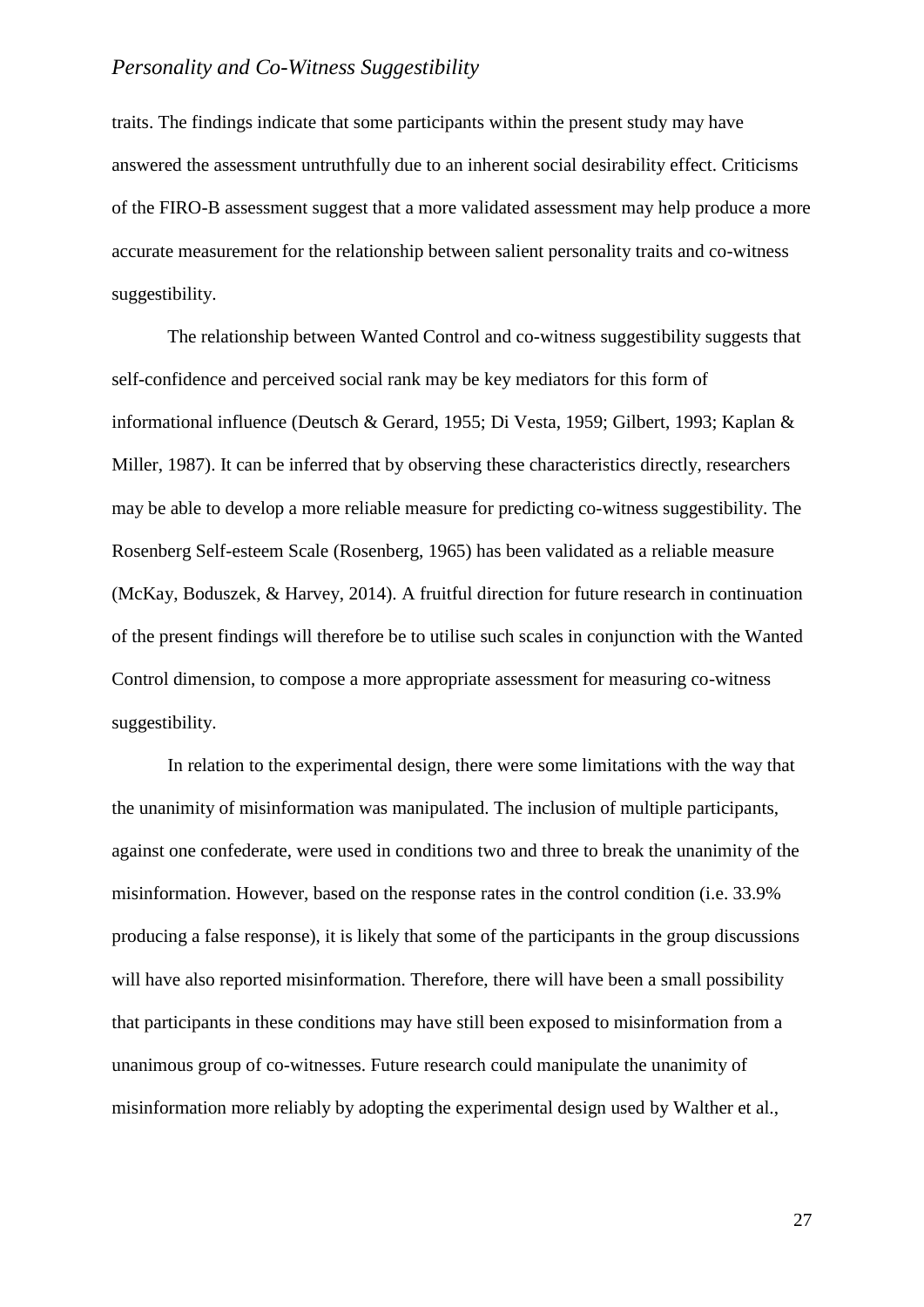(2002). In their study, Walther and colleagues manipulated the unanimity of misinformation by using confederate dissenters (confederates used to purposely suggest correct information).

### *Conclusion*

The FIRO-B assessment, in its entirety, was not an accurate predictor for co-witness suggestibility, with only one of the dimensions demonstrating consistent, accuracy. Nevertheless, alone, the Wanted Control dimension was accurate in predicting co-witness suggestibility through memory conformity and eyewitness confidence. The researchers attributed this relationship to the submissive nature of eyewitnesses with higher needs of wanted control rendering them more susceptible to informational influence. The findings demonstrate that co-witness suggestibility can be predicted for through interpersonal characteristics; however, the researchers propose that a more accurate measure of interpersonal characteristics could allow researchers to make more reliable predictions of an eyewitness's vulnerability to co-witness influence.

# **References**

- Allwood, C., Jonsson, A., & Granhag, P. (2005). The effects of source and type of feedback on child witnesses' metamemory accuracy. *Applied Cognitive Psychology*, *19*(3), 331-344. <http://dx.doi.org/10.1002/acp.1071>
- Asch, S. E. (1951). *Effects of group pressure upon the modification and distortion of judgment*. In H. Guetzkow (ed.) *Groups, leadership and men*. Pittsburgh, PA: Carnegie Press.
- Asch, S. (1955). Opinions and Social Pressure. *Scientific American*, *193*(5), 31-35. doi:10.1038/scientificamerican1155-31
- Asch, S.E. (1952). *Social psychology.* Englewood Cliffs, NJ: Prentice Hall.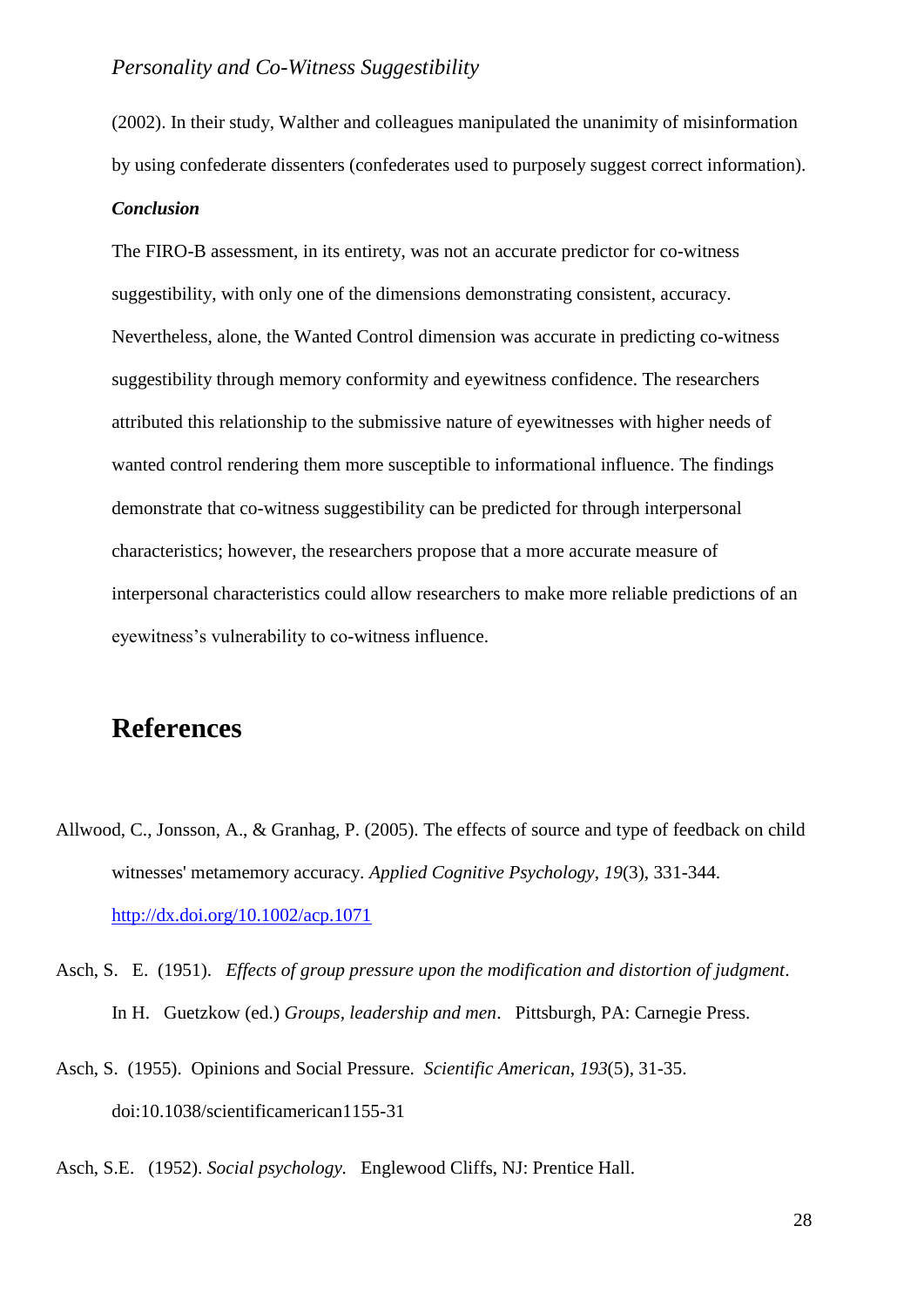Babbie, E. (2013). *The basics of social research* (1st ed., p. 187). Belmont, CA: Cengage Learning.

- Baron, R., Vandello, J., & Brunsman, B. (1996). The forgotten variable in conformity research: Impact of task importance on social influence. *Journal Of Personality And Social Psychology*, *71*(5), 915-927. doi:10.1037//0022-3514.71.5.915
- Bass, B. (1960). *Conformity, deviation, and a general theory of interpersonal behavior*. Washington, D.C.
- Blank, H. (2009). Remembering. *Social Psychology*, *40*(3), 164-175. [http://dx.doi.org/10.1027/1864-](http://dx.doi.org/10.1027/1864-9335.40.3.164) [9335.40.3.164](http://dx.doi.org/10.1027/1864-9335.40.3.164)
- Bond, R. (2005). Group Size and Conformity. *Group Processes & Intergroup Relations*, 8(4), 331- 354. doi:10.1177/1368430205056464
- Bothwell, R.K., Brigham, J.C. and Pigott, M.A. (1987). An Exploratory Study of Personality Differences in Eyewitness Memory. *Journal of Social Behavior and Personality,* **2**(3), pp. 335.
- Campbell, J., & Fairey, P. (1989). Informational and normative routes to conformity: The effect of faction size as a function of norm extremity and attention to the stimulus. *Journal Of Personality And Social Psychology*, *57*(3), 457-468. doi:10.1037//0022-3514.57.3.457
- Carlucci, M., Kieckhaefer, J., Schwartz, S., Villalba, D., & Wright, D. (2010). The south beach study: Bystanders' memories are more malleable. *Applied Cognitive Psychology*, *25*(4), 562- 566.<http://dx.doi.org/10.1002/acp.1720>
- Cialdini, R. & Goldstein, N. (2004). Social Influence: Compliance and Conformity. *Annual Review Of Psychology*, *55*(1), 591-621.<http://dx.doi.org/10.1146/annurev.psych.55.090902.142015>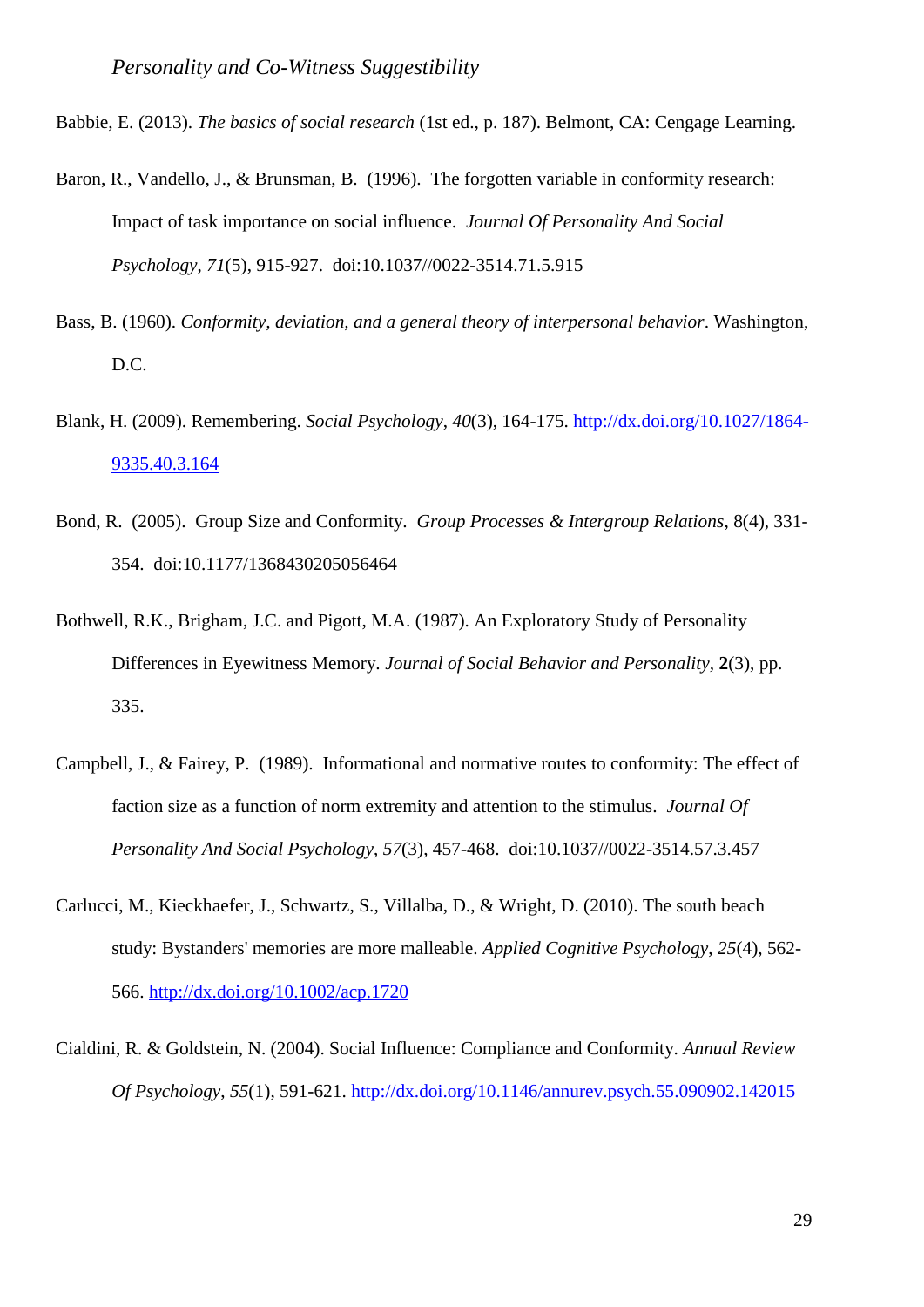- Cohen, J. (1988). Statistical power analysis for the behavioral sciences (2nd ed.). Hillsdale, NJ: Lawrence Earlbaum Associates.
- Deutsch, M., & Gerard, H. B. (1955). A study of normative and informative social influences upon individual judgment. *Journal of Abnormal Social Psychology.* 51 (6), 29-36. doi: 10.1037/h0046408
- Di Vesta, F. (1959). Effects of confidence and motivation on susceptibility to informational social influence. *The Journal Of Abnormal And Social Psychology*, *59*(2), 204-209. <http://dx.doi.org/10.1037/h0042945>
- Doughty, N., Paterson, H., MacCann, C., & Monds, L. (2017). Personality and Memory Conformity. *Journal Of Individual Differences*, *38*(1), 12-20. [http://dx.doi.org/10.1027/1614-](http://dx.doi.org/10.1027/1614-0001/a000217) [0001/a000217](http://dx.doi.org/10.1027/1614-0001/a000217)
- Festinger, L. (1954). A theory of social comparison processes. *Human Relations*, *7*(2), 117-140. http://dx.doi.org/10.1177/001872675400700202
- French, L., Garry, M., & Mori, K. (2011). Relative not absolute judgments of credibility affect susceptibility to misinformation conveyed during discussion. *Acta Psychologica*, *136*(1), 119- 128. http://dx.doi.org/10.1016/j.actpsy.2010.10.009
- Frenda, S., Nichols, R., & Loftus, E. (2011). Current issues and advances in misinformation research. *Current Directions In Psychological Science*, *20*(1), 20-23. <http://dx.doi.org/10.1177/0963721410396620>

Furnham, A. (1990). The fakeability of the 16 PF, Myers-Briggs and FIRO-B personality measures.*Personality And Individual Differences*, *11*(7), 711-716. http://dx.doi.org/10.1016/0191-8869(90)90256-q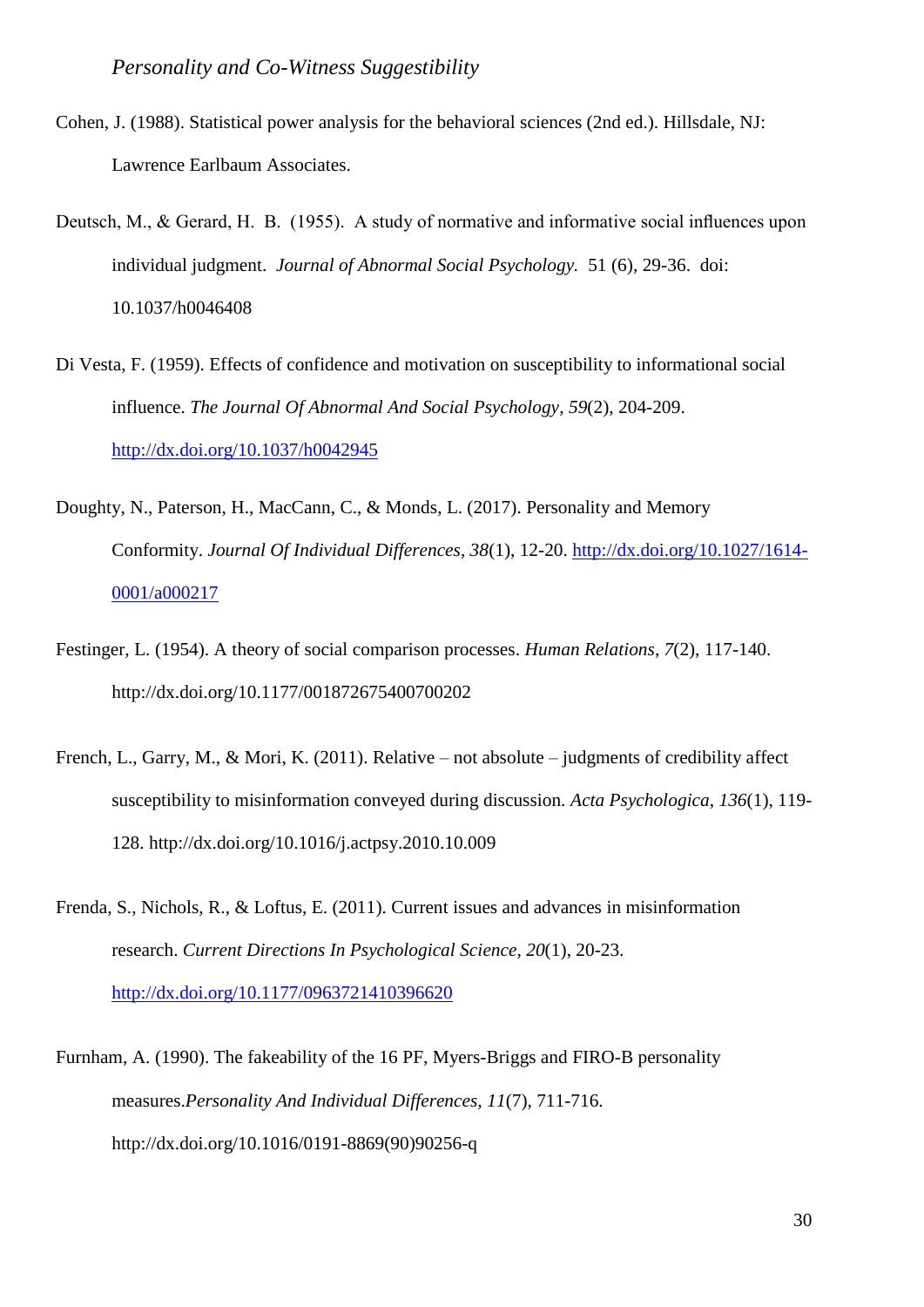- Gabbert, F., Memon, A., & Allan, K. (2003). Memory conformity: can eyewitnesses influence each other's memories for an event?. *Applied Cognitive Psychology*, *17*(5), 533-543. <http://dx.doi.org/10.1002/acp.885>
- Gabbert, F., Memon, A., Allan, K., & Wright, D. (2004). Say it to my face: Examining the effects of socially encountered misinformation. *Legal And Criminological Psychology*, *9*(2), 215-227. <http://dx.doi.org/10.1348/1355325041719428>
- Garry, M., French, L., Kinzett, T., & Mori, K. (2008). Eyewitness memory following discussion: using the MORI technique with a Western sample. *Applied Cognitive Psychology*, *22*(4), 431-439.<http://dx.doi.org/10.1002/acp.1376>
- Gerard, H., Wilhelmy, R., & COnolley, E. (1968). CONFORMITY AND GROUP SIZE. Journal Of Personality And Social Psychology, 8(1, Pt.1), 79-82. http://dx.doi.org/10.1037/h0025325
- Gilbert, P. (1993). Defence and safety: Their function in social behaviour and psychopathology. *British Journal Of Clinical Psychology*, *32*(2), 131-153. <http://dx.doi.org/10.1111/j.2044-8260.1993.tb01039.x>
- Gilbert, P. & Allan, S. (1994). Assertiveness, submissive behaviour and social comparison. *British Journal Of Clinical Psychology*, *33*(3), 295-306. [http://dx.doi.org/10.1111/j.2044-](http://dx.doi.org/10.1111/j.2044-8260.1994.tb01125.x) [8260.1994.tb01125.x](http://dx.doi.org/10.1111/j.2044-8260.1994.tb01125.x)
- Glomb, T., & Liao, H. (2003). Interpersonal aggression in work groups: social influence, reciprocal, and individual effects. *Academy of Management Journal*, *46*(4), 486-496. <http://dx.doi.org/10.2307/30040640>
- Gluck, G. A. (1983). Psychometric properties of the FIRO-B: A guide to research, *Consulting Psychologists Press, Inc.,* Palo Alto, Calif.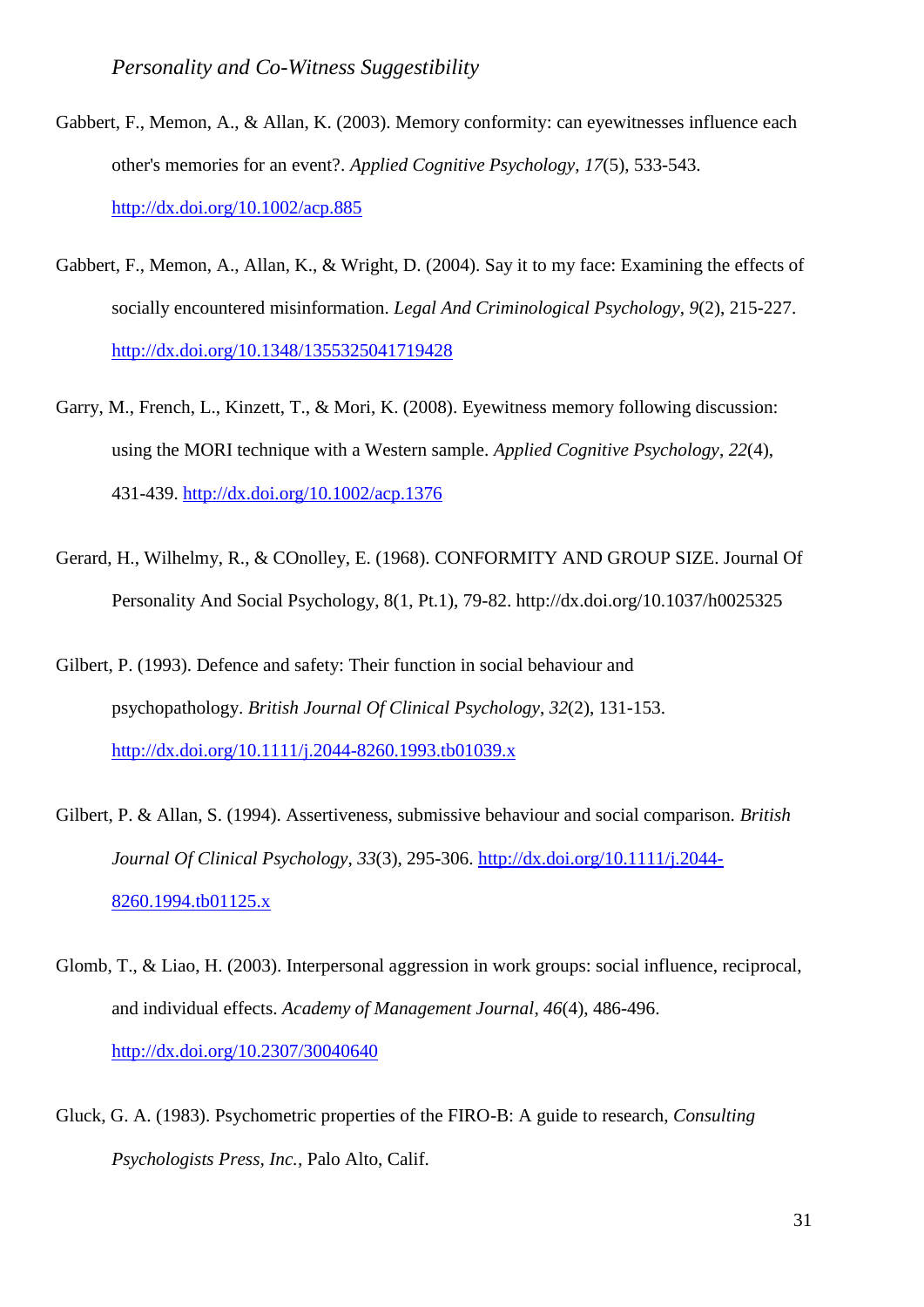- Goodwin, K., Kukucka, J., & Hawks, I. (2012). Co-Witness Confidence, conformity, and eyewitness memory: An examination of normative and informational social influences. *Applied Cognitive Psychology*, *27*(1), 91-100. doi: 10.1002/acp.2877
- Gosling, S., Rentfrow, P., & Swann, W. (2003). A very brief measure of the Big-Five personality domains. *Journal of Research In Personality*, *37*(6), 504-528. http://dx.doi.org/10.1016/s0092-6566(03)00046-1
- Heerdink, M., van Kleef, G., Homan, A., & Fischer, A. (2013). On the social influence of emotions in groups: Interpersonal effects of anger and happiness on conformity versus deviance. *Journal Of Personality And Social Psychology*, *105*(2), 262-284. [doi:10.1037/a0033362](http://dx.doi.org/10.1037/a0033362)

- Huertas, S. & Powell, L. (1986). Effect of appointed leadership on conformity. *Psychological Reports*, *59*(2), 679-682. doi:10.2466/pr0.1986.59.2.679
- Hutcherson, D. (1965). Junior high school social studies teacher-pupil compatibility-its relation to pupil sex, social level, and indexes of achievement. *The Journal of Educational Research*, *59*(1), 39-44.<http://dx.doi.org/10.1080/00220671.1965.10883295>
- Jack, F., Zydervelt, S., & Zajac, R. (2013). Are co-witnesses special? Comparing the influence of cowitness and interviewer misinformation on eyewitness reports. *Memory*, *22*(3), 243-255. http://dx.doi.org/10.1080/09658211.2013.778291
- Jones, W., Freemon, J., & Goswick, R. (1981). The persistence of loneliness: Self and other determinants1. *Journal Of Personality*, *49*(1), 27-48. [http://dx.doi.org/10.1111/j.1467-](http://dx.doi.org/10.1111/j.1467-6494.1981.tb00844.x) [6494.1981.tb00844.x](http://dx.doi.org/10.1111/j.1467-6494.1981.tb00844.x)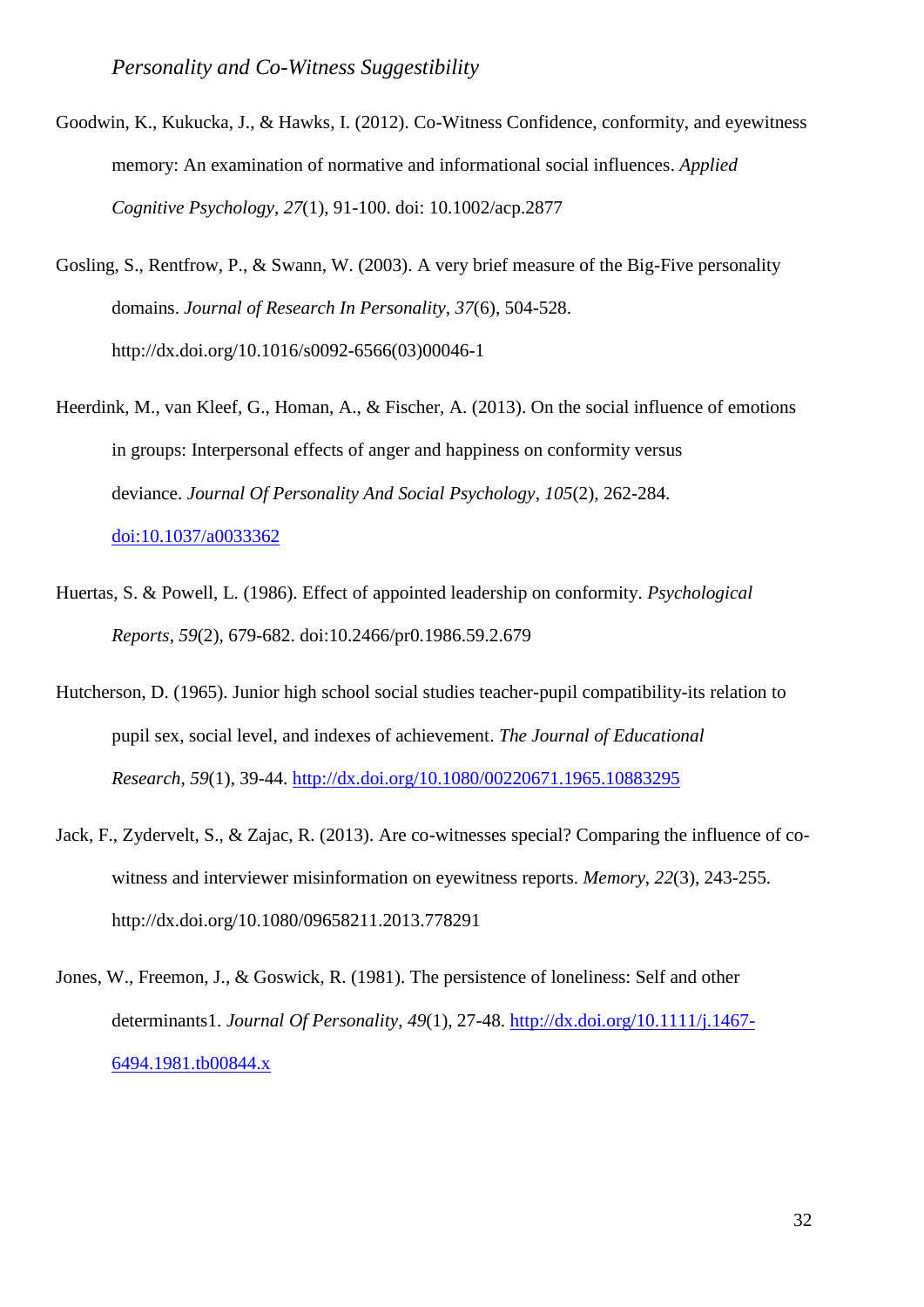- Kaplan, M. & Miller, C. (1987). Group decision making and normative versus informational influence: Effects of type of issue and assigned decision rule. *Journal Of Personality And Social Psychology*,*53*(2), 306-313.<http://dx.doi.org/10.1037/0022-3514.53.2.306>
- Kramer, E. (1967). A contribution toward the validation of the FIRO-B questionnaire. *Journal of Projective Techniques and Personality Assessment*, *31*(4), 80-81. <http://dx.doi.org/10.1080/0091651x.1967.10120397>
- Latane, B. (1981). The psychology of social impact. *American Psychologist,* 36 (4), 343-356
- Levett, L. (2011). Co-witness information influences whether a witness is likely to choose from a lineup. *Legal And Criminological Psychology*, *18*(1), 168-180. http://dx.doi.org/10.1111/j.2044-8333.2011.02033.x
- Liebman, J., McKinley-Pace, M., Leonard, A., Sheesley, L., Gallant, C., Renkey, M., & Lehman, E. (2002). Cognitive and psychosocial correlates of adults' eyewitness accuracy and suggestibility.*Personality And Individual Differences*, *33*(1), 49-66. http://dx.doi.org/10.1016/s0191-8869(01)00135-0
- Loftus, E. (2005). Planting misinformation in the human mind: A 30-year investigation of the malleability of memory. *Learning & Memory*, *12*(4), 361-366. [doi:10.1101/lm.94705](http://dx.doi.org/10.1101/lm.94705)
- Luus, C., & Wells, G. (1994). The malleability of eyewitness confidence: Co-witness and perseverance effects. *Journal of Applied Psychology*, *79*(5), 714-723. <http://dx.doi.org/10.1037/0021-9010.79.5.714>
- Mahoney, J. M., & Stasson, M. F. (2005). Interpersonal and personality dimensions of behavior: FIRO-B and the Big Five. *North American Journal of Psychology*, *7*(2).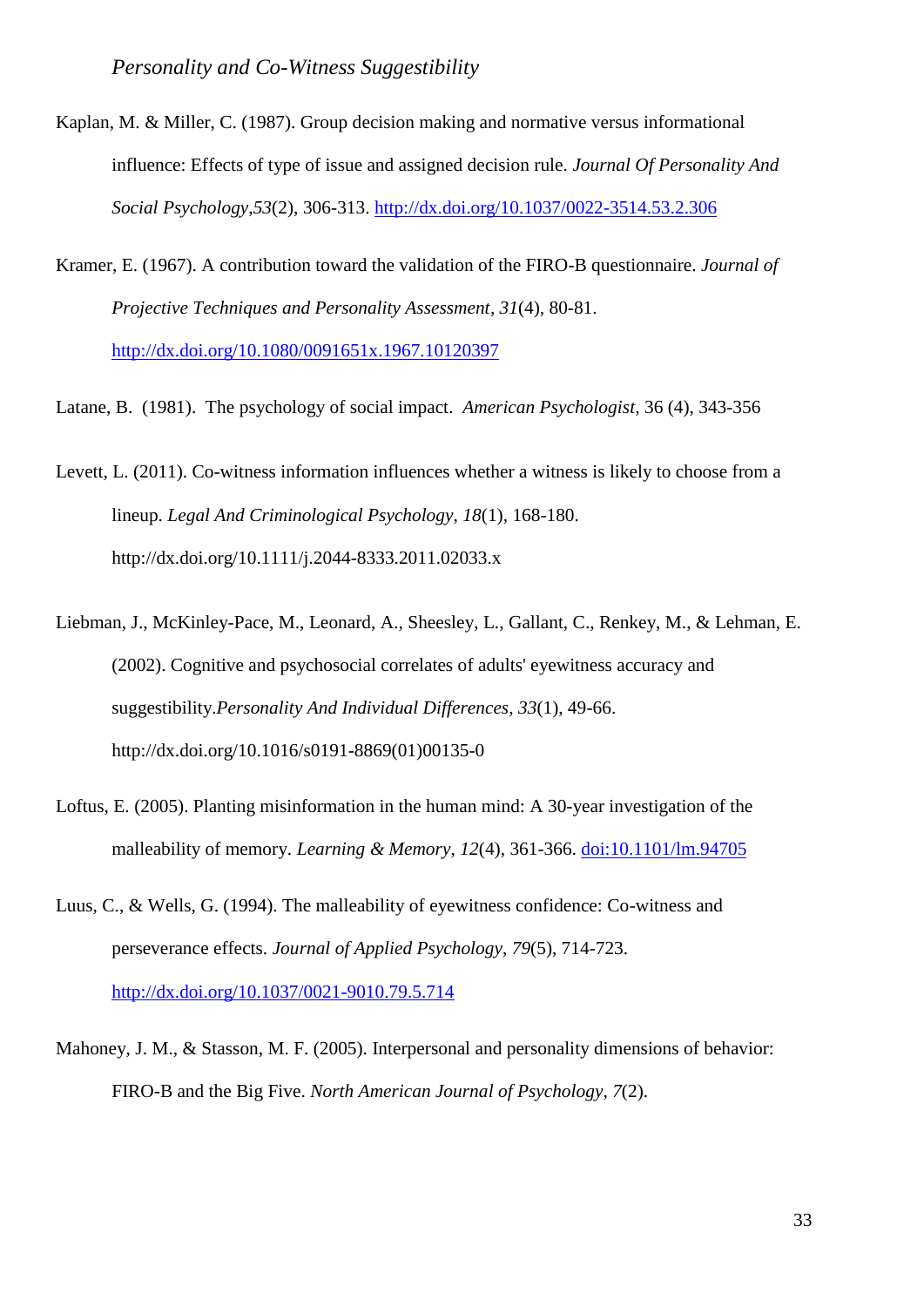- McFarlin, D., & Blascovich, J. (1981). Effects of self-esteem and performance feedback on future affective preferences and cognitive expectations. *Journal Of Personality and Social Psychology*, *40*(3), 521-531.<http://dx.doi.org/10.1037/0022-3514.40.3.521>
- McKay, M., Boduszek, D., & Harvey, S. (2014). The Rosenberg Self-Esteem Scale: A bifactor answer to a two-factor question?. *Journal of Personality Assessment*, *96*(6), 654-660. <http://dx.doi.org/10.1080/00223891.2014.923436>
- Mudd, K., & Govern, J. M. (2004) Conformity to misinformation and Time Delay Negatively Affect Eyewitness Confidence and Accuracy. North American Journal of Psychology, 6(2), 227- 238.
- Naydenova, I. N. (2007) Development and validation of the control in relationships scale. *Masters Thesis, University of Tennessee.*
- Paterson, H. & Kemp, R. (2006). Comparing methods of encountering post-event information: the power of co-witness suggestion. *Applied Cognitive Psychology*, *20*(8), 1083-1099. [doi:10.1002/acp.1261](http://dx.doi.org/10.1002/acp.1261)
- Paterson, H., Kemp, R., & Forgas, J. (2009). Co-witnesses, confederates, and conformity: Effects of discussion and delay on eyewitness memory. *Psychiatry, Psychology and Law*, *16*(sup1), S112-S124. [doi:10.1080/13218710802620380](http://dx.doi.org/10.1080/13218710802620380)
- Poorman, P., & Seelau, S. (2001). Lesbians who abuse their partners. *women & therapy*, *23*(3), 87- 105. [http://dx.doi.org/10.1300/j015v23n03\\_07](http://dx.doi.org/10.1300/j015v23n03_07)
- Pulford, B. & Sohal, H. (2006). The influence of personality on HE students' confidence in their academic abilities. *Personality And Individual Differences*, *41*(8), 1409-1419. http://dx.doi.org/10.1016/j.paid.2006.05.010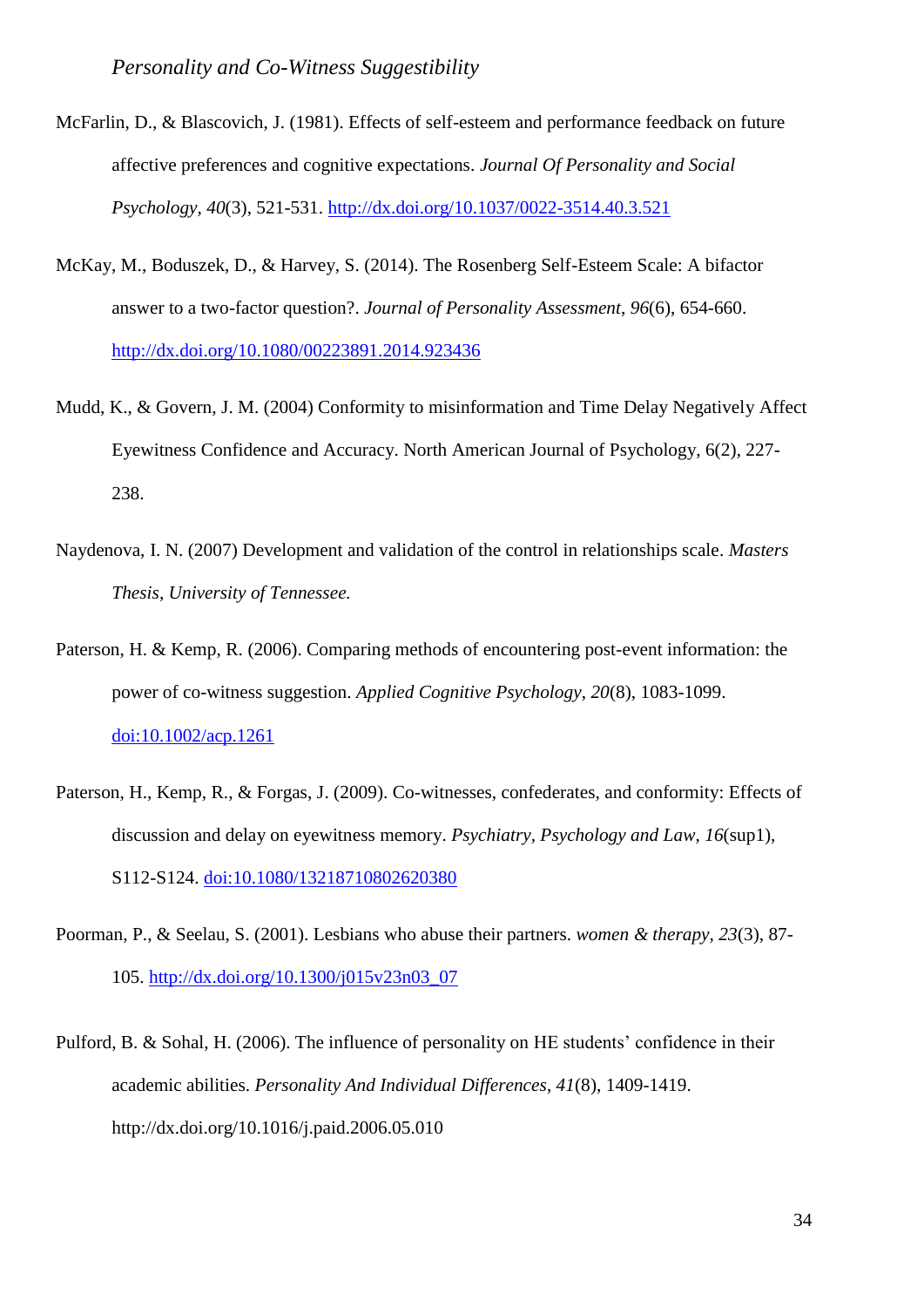- Roediger, H., Meade, M., & Bergman, E. (2001). Social contagion of memory. *Psychonomic Bulletin & Review*, *8*(2), 365-371.<http://dx.doi.org/10.3758/bf03196174>
- Rosenberg, L. (1961). Group size, prior experience, and conformity. *The Journal Of Abnormal And Social Psychology,* 63(2), 436-437. doi:10.1037/h0047007
- Rosenberg, M. (1965). *Society and the adolescent self-image*. Princeton, N.J.: Princeton University Press.
- Ryan, B., Maguire, T., & Ryan, T. (1970). An examination of the construct validity of the FIRO-B. *Journal of Projective Techniques And Personality Assessment*, *34*(5), 419-425. http://dx.doi.org/10.1080/0091651x.1970.10380277
- Schutz, W. (1958). *FIRO; a three-dimensional theory of interpersonal behavior*. New York: Rinehart.
- Schutz, W. (1978). *FIRO awareness scales manual* (1st ed.). Palo Alto, Calif.: Consulting Psychologists Press.
- Semmler, C., Brewer, N., & Wells, G. (2004). Effects of postidentification feedback on eyewitness identification and nonidentification confidence. Journal Of Applied Psychology, 89(2), 334- 346.<http://dx.doi.org/10.1037/0021-9010.89.2.334>
- Skagerberg, E. & Wright, D. (2008). Manipulating power can affect memory conformity. *Applied Cognitive Psychology*, *22*(2), 207-216. http://dx.doi.org/10.1002/acp.1353
- Skagerberg, E. & Wright, D. (2009). Susceptibility to postidentification feedback is affected by source credibility*. Applied Cognitive Psychology, 23(4), 506-523.* doi:10.1002/acp.1470
- Stang, D. (1976). Group size effects on conformity. The Journal of Social Psychology, 98(2), 175- 181. http://dx.doi.org/10.1080/00224545.1976.9923388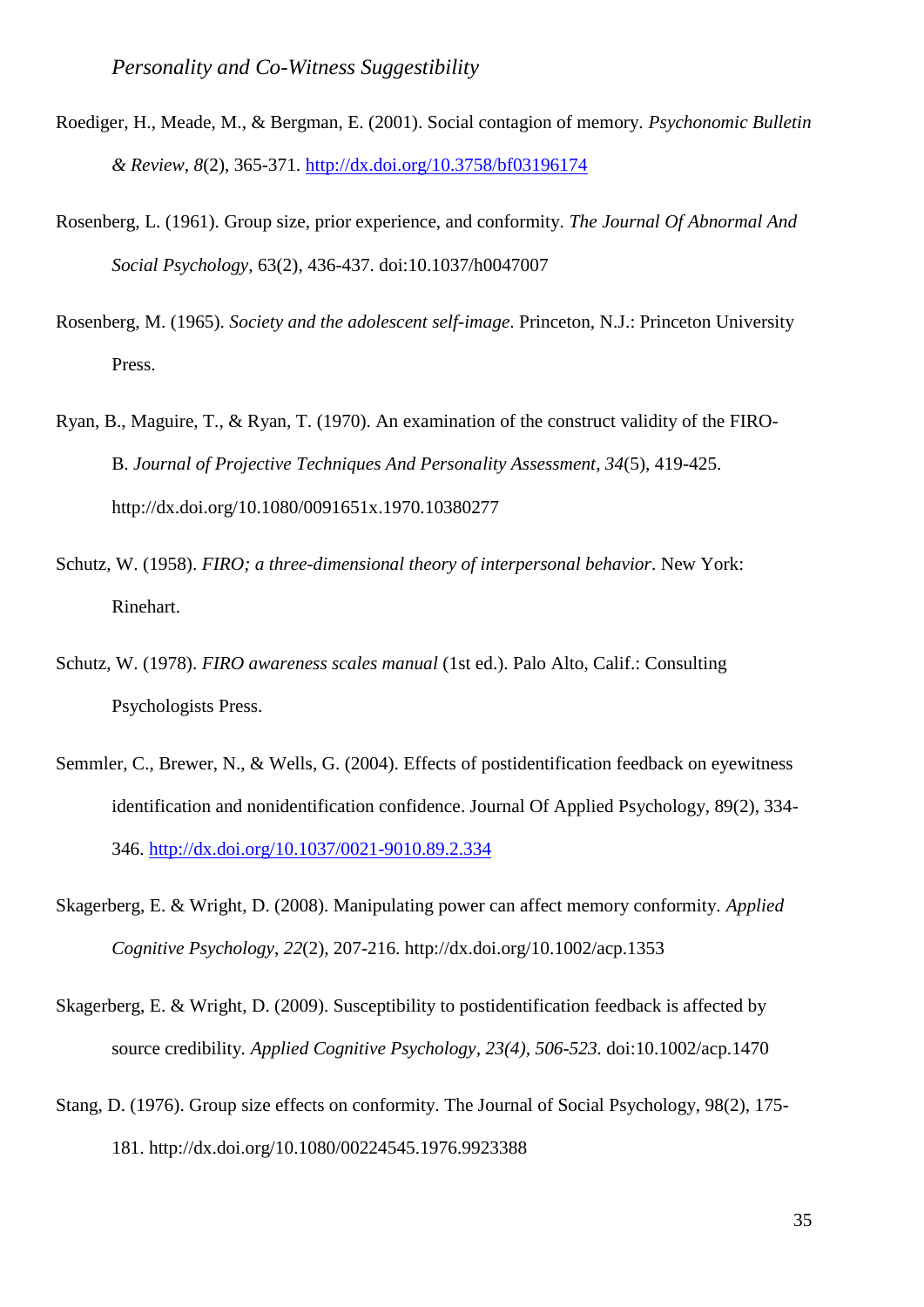- Stevens, J. (2009). *Applied multivariate statistics for the social sciences* (1st ed.). New York, NY [u.a.]: Routledge.
- Stimpson, D. & Maughan, M. (1978). Some correlates of trust. *The Journal of Psychology*, *99*(1), 103-108. http://dx.doi.org/10.1080/00223980.1978.9921447
- Thorley, C. (2013). Memory conformity and suggestibility. *Psychology, Crime & Law*, *19*(7), 565- 575. http://dx.doi.org/10.1080/1068316x.2011.648637
- Thorley, C. (2015). Blame conformity: Innocent bystanders can be blamed for a crime as a result of misinformation from a young, but not elderly, adult co-witness. PLOS ONE, 10(7), e0134739. http://dx.doi.org/10.1371/journal.pone.0134739
- Thorley, C., & Dewhurst, S. (2009). False and veridical collaborative recognition. *Memory*, *17*(1), 17-25. http://dx.doi.org/10.1080/09658210802484817
- Vrij, A., Pannell, H., & Ost, J. (2005). The influence of social pressure and black clothing on crime judgements. *Psychology, Crime & Law*, *11*(3), 265-274. <http://dx.doi.org/10.1080/10683160410001680780>
- Walther, E., Bless, H., Strack, F., Rackstraw, P., Wagner, D., & Werth, L. (2002). Conformity effects in memory as a function of group size, dissenters and uncertainty. *Applied Cognitive Psychology*, *16*(7), 793-810. http://dx.doi.org/10.1002/acp.828
- Willcoxson, L. & Chatham, R. (2006). Testing the accuracy of the IT stereotype: Profiling IT managers' personality and behavioural characteristics. *Information & Management*, *43*(6), 697-705. http://dx.doi.org/10.1016/j.im.2004.04.009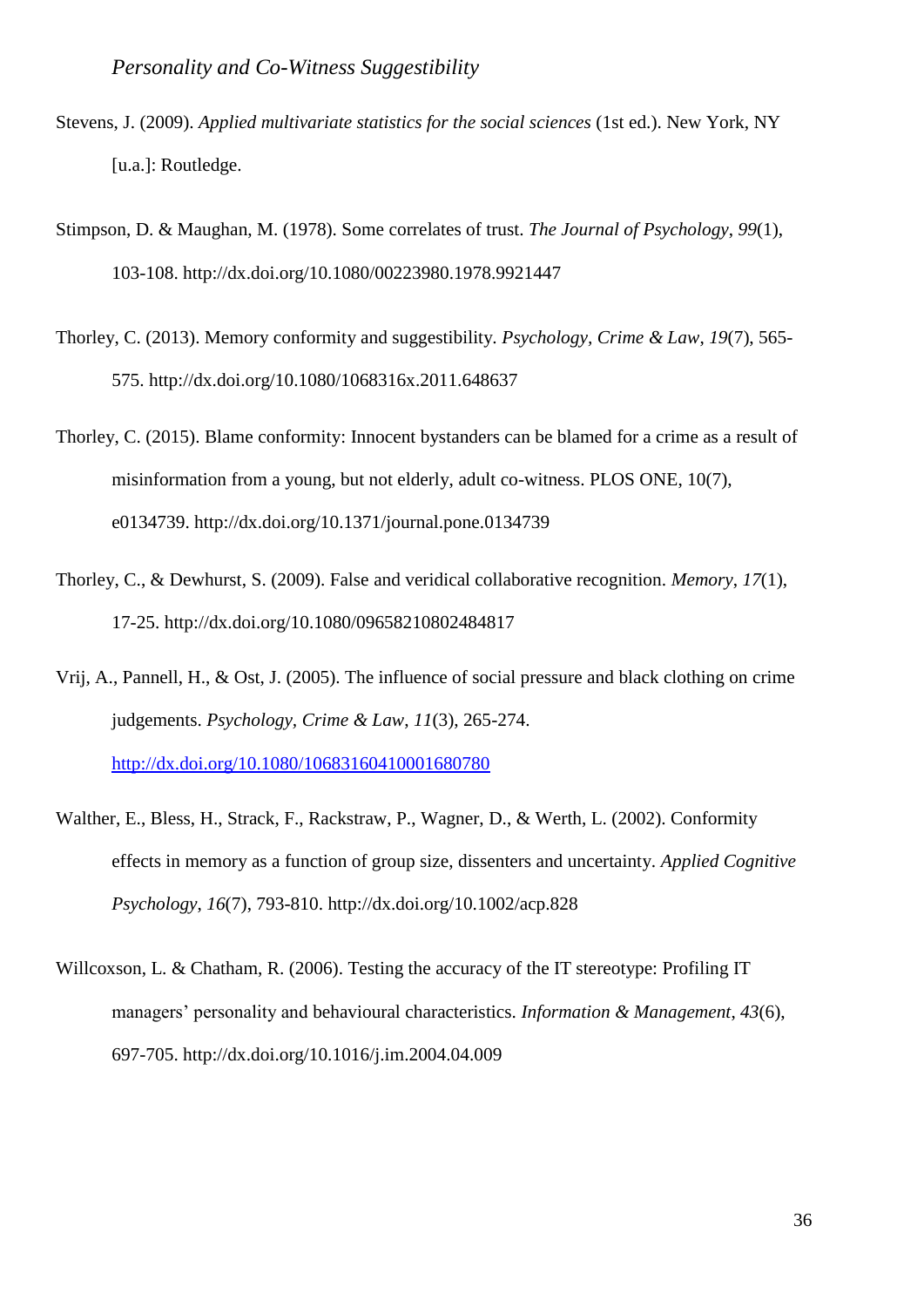- Williamson, P., Weber, N., & Robertson, M. (2013). The effect of expertise on memory conformity: a test of informational influence. Behavioral Sciences & The Law, 31(5), 607-623. doi:10.1002/bsl.2094
- Wright, D., London, K., & Waechter, M. (2009). Social anxiety moderates memory conformity in adolescents. *Applied Cognitive Psychology*, *24*(7), 1034-1045. <http://dx.doi.org/10.1002/acp.1604>
- Wright, D., Memon, A., Skagerberg, E., & Gabbert, F. (2009). When eyewitnesses talk. *Current Directions In Psychological Science*, *18*(3), 174-178. [http://dx.doi.org/10.1111/j.1467-](http://dx.doi.org/10.1111/j.1467-8721.2009.01631.x) [8721.2009.01631.x](http://dx.doi.org/10.1111/j.1467-8721.2009.01631.x)
- Wright, D., Self, G., & Justice, C. (2000). Memory conformity: Exploring misinformation effects when presented by another person. British Journal Of Psychology, 91(2), 189-202. <http://dx.doi.org/10.1348/000712600161781>
- Young, P. (2000). 'I Might as Well Give Up': Self-esteem and mature students' feelings about feedback on assignments. *Journal of Further and Higher Education*, *24*(3), 409-418. http://dx.doi.org/10.1080/030987700750022325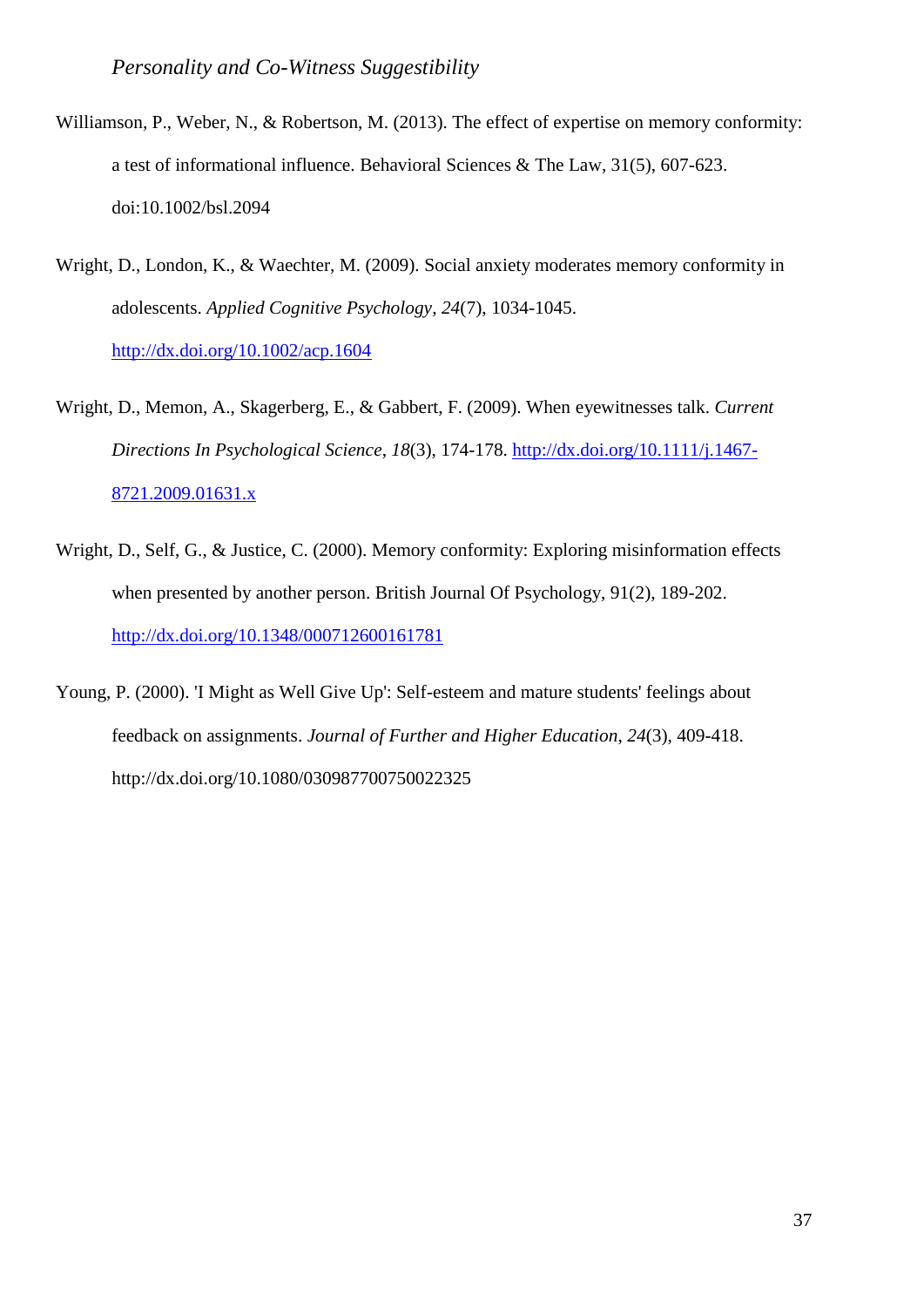Table 1.

Participant information for each experimental condition.

| Condition      | N   | Group size | True participants | Confederates   | Age   |       |
|----------------|-----|------------|-------------------|----------------|-------|-------|
|                |     |            |                   |                | M     | S.D   |
| 1 (Control)    | 171 |            |                   | $\theta$       | 31.22 | 13.48 |
| $\overline{c}$ | 56  | 3          | 2                 | 1              | 26.48 | 9.09  |
| 3              | 170 | 6          | 5                 | 1              | 28.32 | 11.17 |
| $\overline{4}$ | 38  | 3          |                   | $\overline{2}$ | 21.84 | 3.87  |
| 5              | 38  | 6          | 1                 | 5              | 31.97 | 12.13 |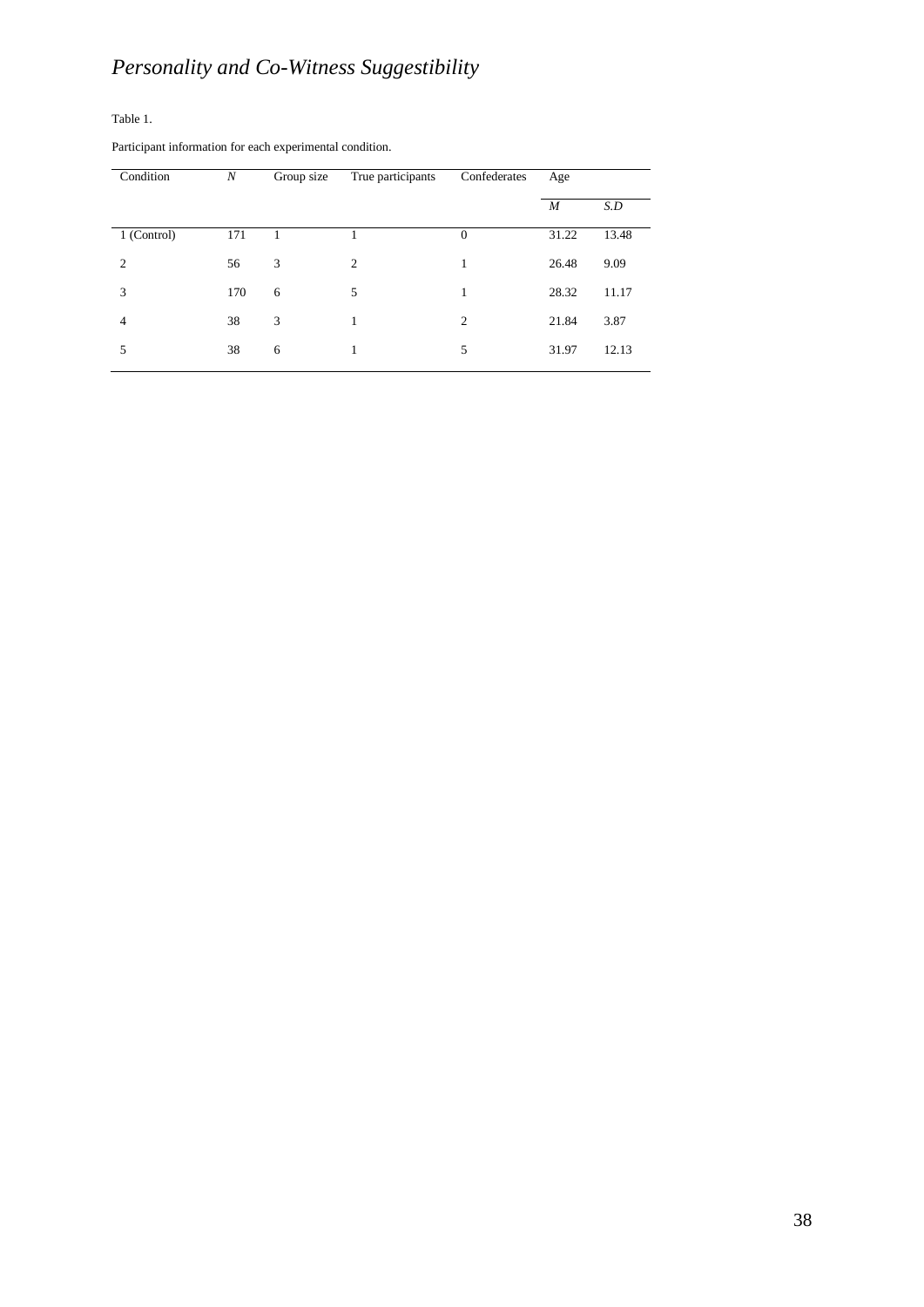#### Table 2.

Means and standard deviations of FIRO-B scales for all conditions

|                    | $N(\% )$    | M Confidence | WC             |      | EC                |      | WA               |      | EA               |      | WI               |                | EI               |      |
|--------------------|-------------|--------------|----------------|------|-------------------|------|------------------|------|------------------|------|------------------|----------------|------------------|------|
|                    |             | (Std. Dev)   | $\cal M$       | S.D  | $\cal M$          | S.D  | $\boldsymbol{M}$ | S.D  | $\boldsymbol{M}$ | S.D  | $\boldsymbol{M}$ | S.D            | $\boldsymbol{M}$ | S.D  |
| <b>Condition 1</b> | 171         | 2.95(1.1)    | 4.71           | 2.58 | 3.2               | 2.69 | 4.91             | 2.78 | 4.2              | 2.11 | 4.82             | 3.06           | 4.86             | 2.19 |
| Correct            | 73 (42.7%)  | 2.9(1.19)    | 4.56           | 2.71 | 3.52              | 2.83 | 4.59             | 2.71 | 3.92             | 1.99 | 4.97             | 3.24           | 5                | 2.18 |
| Incorrect          | 58 (33.9%)  | 3(1.08)      | 4.89           | 2.25 | 2.86              | 2.38 | 5.17             | 2.87 | 4.52             | 2.02 | 4.69             | 2.84           | 4.95             | 1.99 |
| Unsure             | 40 (23.4%)  | $\rm{a}$     | 4.7            | 2.85 | 3.13              | 2.9  | 5.1              | 2.8  | 4.28             | 2.43 | 4.73             | 3.11           | 4.48             | 2.47 |
|                    |             |              |                |      |                   |      |                  |      |                  |      |                  |                |                  |      |
| <b>Condition 2</b> | 56          | 3.3(1.03)    | 4.09           | 2.6  | 2.25              | 2.61 | 5.77             | 2.48 | 4.16             | 2.33 | 5.13             | 3.09           | 4.96             | 2.22 |
| Correct            | 26 (46.4%)  | 3.5(1.03)    | 4.04           | 2.54 | 2.38              | 2.62 | 5.58             | 2.76 | 4.23             | 1.88 | 5.04             | 3.09           | 5.31             | 2.35 |
| Incorrect          | 20 (35.7%)  | 3.05(1)      | 4.1            | 2.88 | 2.8               | 2.95 | 5.65             | 2.48 | 4.3              | 2.85 | 5.3              | 3.03           | 4.95             | 2.14 |
| Unsure             | 10 (17.9%)  | $\mathbf{a}$ | 4.2            | 2.44 | $\boldsymbol{.8}$ | 1.03 | 6.5              | 1.65 | 3.7              | 2.41 | 5                | 3.5            | 4.1              | 2.02 |
|                    |             |              |                |      |                   |      |                  |      |                  |      |                  |                |                  |      |
| <b>Condition 3</b> | 170         | 3.19(1.13)   | 4.8            | 2.68 | 3.16              | 3.83 | 5.45             | 2.54 | 4.09             | 2.28 | 4.92             | 3.01           | 4.91             | 2.36 |
| Correct            | 80 (47.1%)  | 3.4(1.11)    | 4.24           | 2.7  | 3.52              | 2.83 | 5.86             | 2.4  | 4.29             | 2.17 | 5.25             | 2.91           | 5.15             | 2.57 |
| Incorrect          | 61 (35.9%)  | 2.92(1.11)   | 5.61           | 2.64 | 2.61              | 2.8  | 5.26             | 2.5  | 3.72             | 2.48 | 4.64             | 3.01           | 4.75             | 2.05 |
| Unsure             | 29 (17.1%)  | $\rm{a}$     | 4.66           | 2.41 | 2.64              | 2.66 | 4.61             | 2.82 | 4.31             | 2.12 | 4.62             | 3.28           | 4.58             | 2.37 |
|                    |             |              |                |      |                   |      |                  |      |                  |      |                  |                |                  |      |
| <b>Condition 4</b> | 38          | 3.36(.82)    | 4.29           | 2.43 | 3.95              | 2.52 | 5.55             | 1.88 | 4.76             | 1.92 | 5.92             | 2.17           | 5.55             | 2.27 |
| Correct            | $4(10.5\%)$ | 3.25(.5)     | 3.25           | 1.5  | $\tau$            | 2.16 | 5.75             | 2.06 | 3.25             | .96  | 6.5              | 2.38           | 5.25             | 2.63 |
| Incorrect          | 29 (76.3%)  | 3.38(.86)    | 4.83           | 2.11 | 3.17              | 2.05 | 5.48             | 2.03 | 5                | 2.07 | 5.79             | 2.29           | 5.62             | 2.31 |
| Unsure             | $5(13.2\%)$ | $\rm{a}$     | $\overline{c}$ | 3.46 | 6                 | 2.65 | 5.8              | .84  | 4.6              | .89  | 6.2              | 1.48           | 5.4              | 2.3  |
|                    |             |              |                |      |                   |      |                  |      |                  |      |                  |                |                  |      |
| <b>Condition 5</b> | 38          | 3.41(1.05)   | 4.18           | 2.14 | 3.55              | 2.18 | 4.76             | 2.2  | 4.3              | 2.17 | 5.55             | 1.88           | 5.76             | 1.68 |
| Correct            | $2(5.3\%)$  | 3(1.41)      | 4.56           | 2.71 | 5.5               | 2.12 | 4.5              | .71  | 6                | 1.41 | 6.5              | .71            | 6.5              | .7   |
| Incorrect          | 32 (84.2%)  | 3.44(1.04)   | 4.09           | 2.2  | 3.47              | 2.14 | 4.75             | 2.27 | 5.28             | 1.73 | 5.63             | $\overline{2}$ | 5.81             | 1.64 |
| Unsure             |             |              | 5.25           | 2.06 |                   |      |                  |      |                  |      |                  |                |                  |      |

Note. a= No confidence scores was recorded for participants who answered "unsure" due to their inability to attribute blame.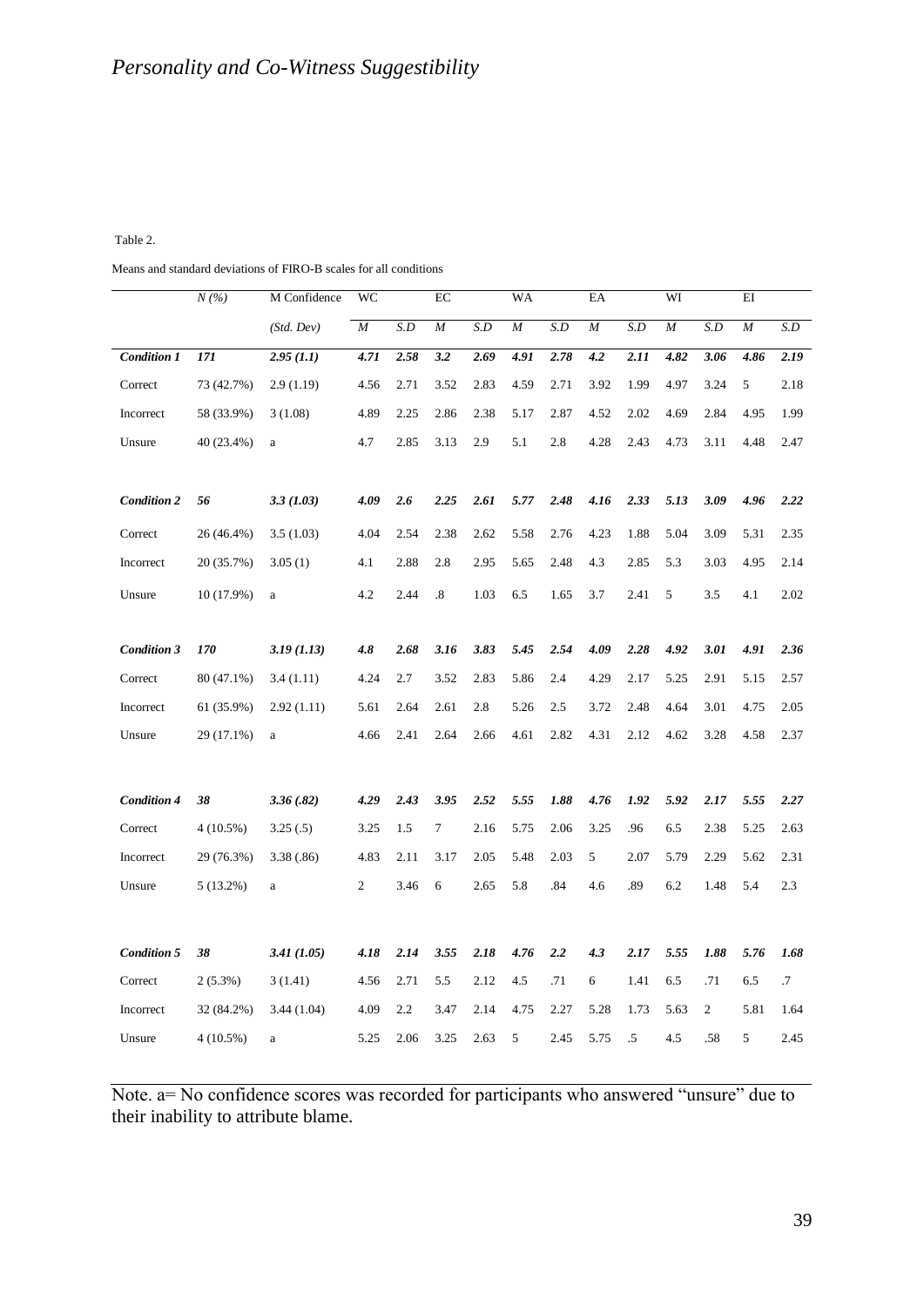#### Table 3

Descriptive statistics, and correlations for all continuous variables  $(N = 473)$ .

| Variables                  | C <sup>a</sup> | Age          | WC           | EC           | WA           | EA           | WI           | EI           |
|----------------------------|----------------|--------------|--------------|--------------|--------------|--------------|--------------|--------------|
| Confidence <sup>a</sup>    | $\mathbf{1}$   | .05          | $-14**$      | $.09*$       | .01          | $-.04$       | .01          | .004         |
| Age                        | .05            | $\mathbf{1}$ | $-.12**$     | .01          | .04          | .01          | $-.03$       | $-0.08*$     |
| Wanted Control             | $-14**$        | $-12**$      | $\mathbf{1}$ | $-.26***$    | $-0.09*$     | .07          | $-1*$        | .06          |
| <b>Expressed Control</b>   | $.09*$         | .01          | $-.26***$    | $\mathbf{1}$ | .07          | .05          | $.19***$     | $.11**$      |
| Wanted Affection           | .01            | .04          | $-0.09*$     | .07          | $\mathbf{1}$ | $.39***$     | $.42***$     | $.29***$     |
| <b>Expressed Affection</b> | $-.04$         | .01          | .07          | .05          | $.39***$     | $\mathbf{1}$ | $.18***$     | $.28***$     |
| Wanted Inclusion           | .01            | $-.03$       | $-.1*$       | $.19***$     | $.42***$     | $.18***$     | $\mathbf{1}$ | $.59***$     |
| <b>Expressed Inclusion</b> | .004           | $-08*$       | .06          | $.11**$      | $.29***$     | $.28***$     | $.59***$     | $\mathbf{1}$ |
| Means                      | 3.12           | 28.92        | 4.59         | 3.16         | 5.25         | 4.3          | 5.04         | 5.02         |
| <b>Standard Deviations</b> | 1.19           | 11.83        | 2.58         | 3.11         | 2.57         | 2.17         | 2.91         | 2.24         |
| Range                      | $1 - 5$        | 15-80        | $0-9$        | $0-9$        | $0 - 9$      | $0 - 9$      | $0 - 9$      | $0 - 9$      |

Note. . a= missing data for "unsure" participants were replaced by confidence average score. Statistical significance Statistical significance:

\*p < .05; \*\*p < .01; \*\*\*p < .001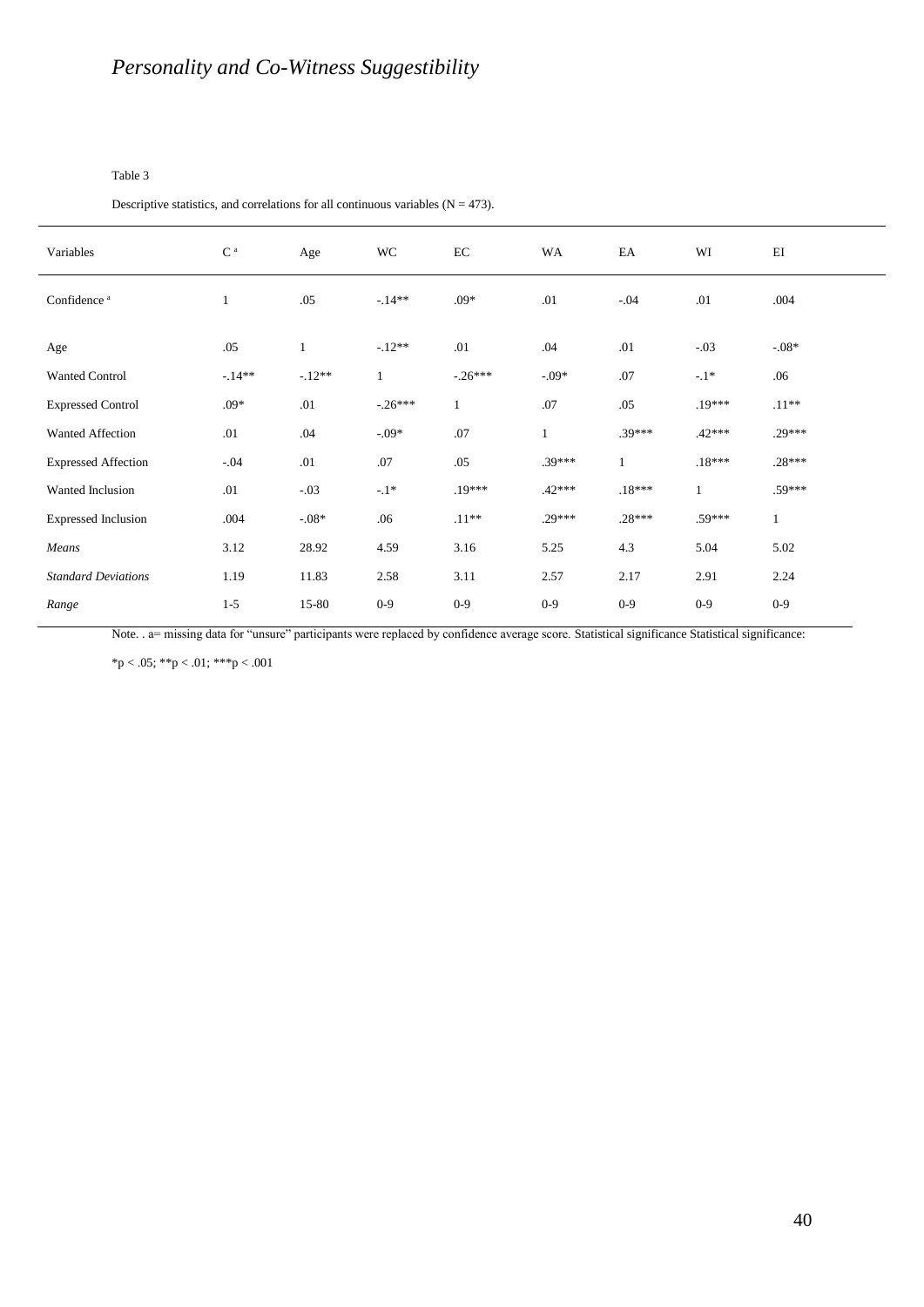#### Table 4.

Multinomial logistic regression predicting eyewitness response accuracy.

|                            | Correct response $(N=185)$ |                       |           | Unsure <sup>a</sup> $(N=88)$ | Unsure <sup>b</sup> ( $N=88$ ) |                     |  |
|----------------------------|----------------------------|-----------------------|-----------|------------------------------|--------------------------------|---------------------|--|
| Variable                   | <b>SE</b>                  | OR (95% CI)           | <b>SE</b> | OR (95% CI)                  | $\overline{\text{SE}}$         | OR (95% CI)         |  |
| Age                        | .01                        | .99(0.97/1.01)        | .01       | 1.01(.99/1.03)               | .01                            | 1.02(1/1.04)        |  |
| Gender                     |                            |                       |           |                              |                                |                     |  |
| Male                       | .23                        | 1(.64/1.56)           | .27       | 1.33(.78/2.27)               | .27                            | $1.33$ $(.78/2.27)$ |  |
| Female                     |                            | $\mathbf{1}$          |           | $\mathbf{1}$                 |                                | $\mathbf{1}$        |  |
| Condition                  |                            |                       |           |                              |                                |                     |  |
| 1                          |                            | $\mathbf{1}$          |           | $\mathbf{1}$                 |                                | $\mathbf{1}$        |  |
| $\overline{c}$             | .36                        | .98(.49/2)            | .45       | .77(.32/1.33)                | .44                            | .79(.33/1.85)       |  |
| 3                          | .25                        | 1.05(.64/1.72)        | .31       | .72(.39/1.33)                | $\cdot$ 3                      | .69(.38/1.24)       |  |
| $\overline{4}$             | .58                        | $.09(.03/.27)$ ***    | .55       | $.27(.09/.8)*$               | .72                            | 3.21(.78/13.12)     |  |
| 5                          | .76                        | $.04$ $(.01/.19)$ *** | .56       | $.17(.05/.53)$ ***           | .9                             | 3.94 (.68/22.97)    |  |
| <b>Wanted Control</b>      | .05                        | $.89(.81/98)*$        | .06       | .95(.85/1.05)                | .06                            | 1.06(.95/1.18)      |  |
| <b>Expressed Control</b>   | .04                        | 1.05(.97/1.14)        | .05       | 1.05(.95/1.15)               | .04                            | 1(.91/1.09)         |  |
| Wanted Inclusion           | .05                        | 1.01(.91/1.11)        | .06       | $1.03$ (.92/ 1.16)           | .06                            | 1.03(.91/1.16)      |  |
| <b>Expressed Inclusion</b> | .07                        | 1.06(.93/1.2)         | .08       | .9(0.78/1.04)                | .07                            | $.85(.73/.99)*$     |  |
| <b>Wanted Affection</b>    | .05                        | .98(.88/1.08)         | .06       | .99(.87/1.12)                | .06                            | 1.01(.89/1.15)      |  |
| <b>Expressed Affection</b> | .06                        | .99(.88/1.11)         | .07       | 1.05(.92/1.2)                | .07                            | 1.06(.93/1.21)      |  |

*Note.* a= Reference group: 'incorrect response' (n=200); b= Reference group: 'correct response' (n=185). OR = Odds Ratio. SE =

Standard Error. 95% CI = Confidence Interval. \* p<.05. \*\* p<0.005. \*\*\* p<0.001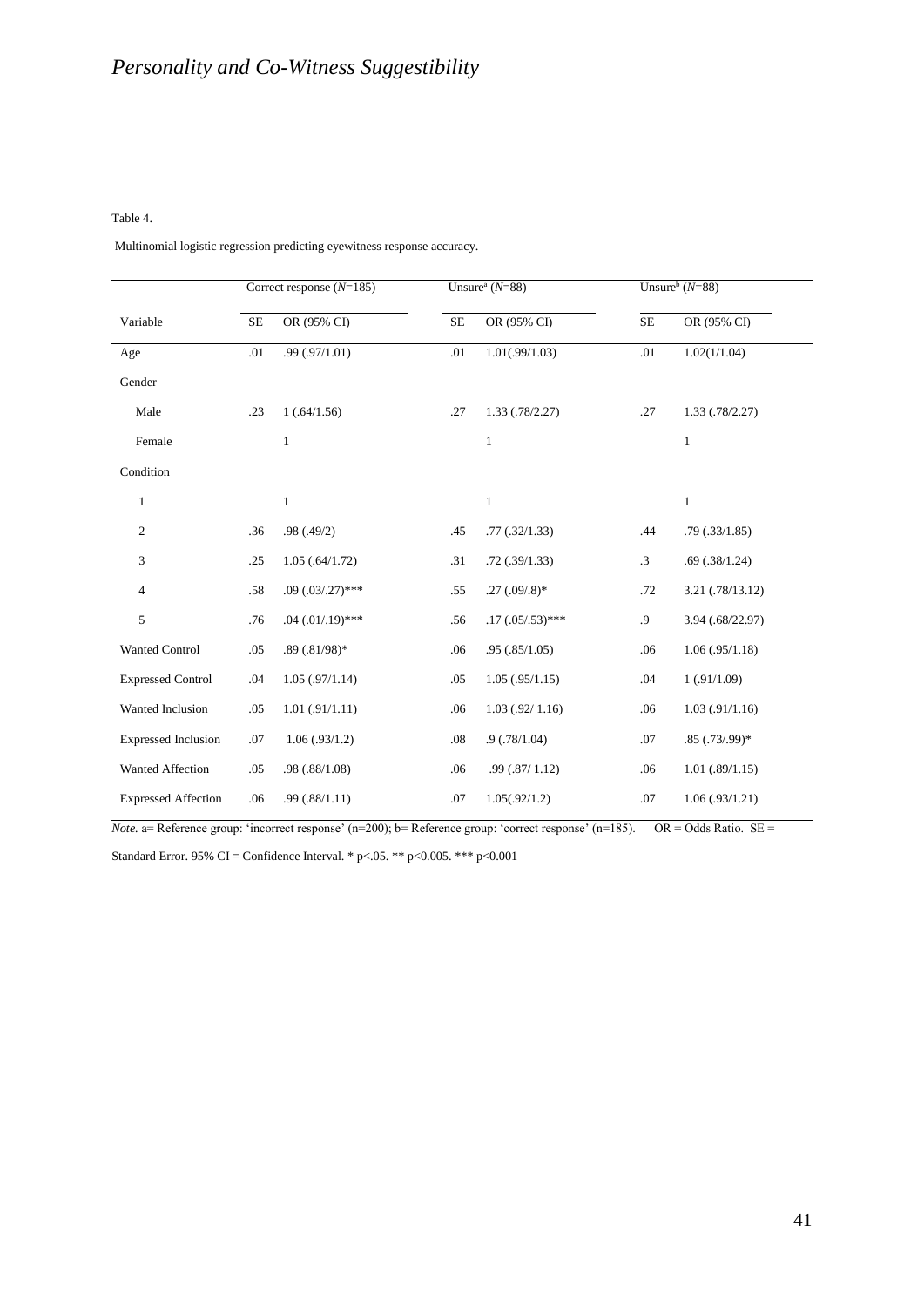#### Table 5.

Hierarchical Regression Model of eyewitness confidence for correct responses.

|                            | $\boldsymbol{R}$ | $R^2$ | $R^2$ Change | $\boldsymbol{B}$ | $\cal SE$  | $\beta$ | $\boldsymbol{t}$ |
|----------------------------|------------------|-------|--------------|------------------|------------|---------|------------------|
|                            |                  |       |              |                  |            |         |                  |
| Step 1                     | .15              | .02   |              |                  |            |         |                  |
| $_{\rm Age}$               |                  |       |              | .01              | .01        | .13     | 1.35             |
| Gender                     |                  |       |              | .04              | $\cdot$ .2 | .02     | .22              |
| Condition                  |                  |       |              | $-.13$           | .18        | $-.07$  | $-.73$           |
|                            |                  |       |              |                  |            |         |                  |
| Step 2                     | .44              | .19   | $.17**$      |                  |            |         |                  |
| $_{\rm Age}$               |                  |       |              | .01              | .01        | .05     | .55              |
| Gender                     |                  |       |              | .17              | $\cdot$ .2 | $.08\,$ | .85              |
| Condition                  |                  |       |              | $-2.3$           | .18        | $-12$   | $-.29$           |
| Wanted Control             |                  |       |              | $-.11$           | .04        | $-.27*$ | $-2.58$          |
| <b>Expressed Control</b>   |                  |       |              | $.08\,$          | .04        | .22     | $\sqrt{2}$       |
| Wanted Affection           |                  |       |              | .03              | .05        | $.07$   | .62              |
| <b>Expressed Affection</b> |                  |       |              | $-.02$           | .05        | $-.04$  | $-.42$           |
| Wanted Inclusion           |                  |       |              | $-.03$           | .05        | $-.09$  | $-.64$           |
| <b>Expressed Inclusion</b> |                  |       |              | .06              | .06        | .15     | 1.14             |

Note. Statistical significance:  ${}^*p < .05$ ;  ${}^{**}p < .01$ ;  ${}^{***}p < .001$ 

 $\overline{\phantom{a}}$